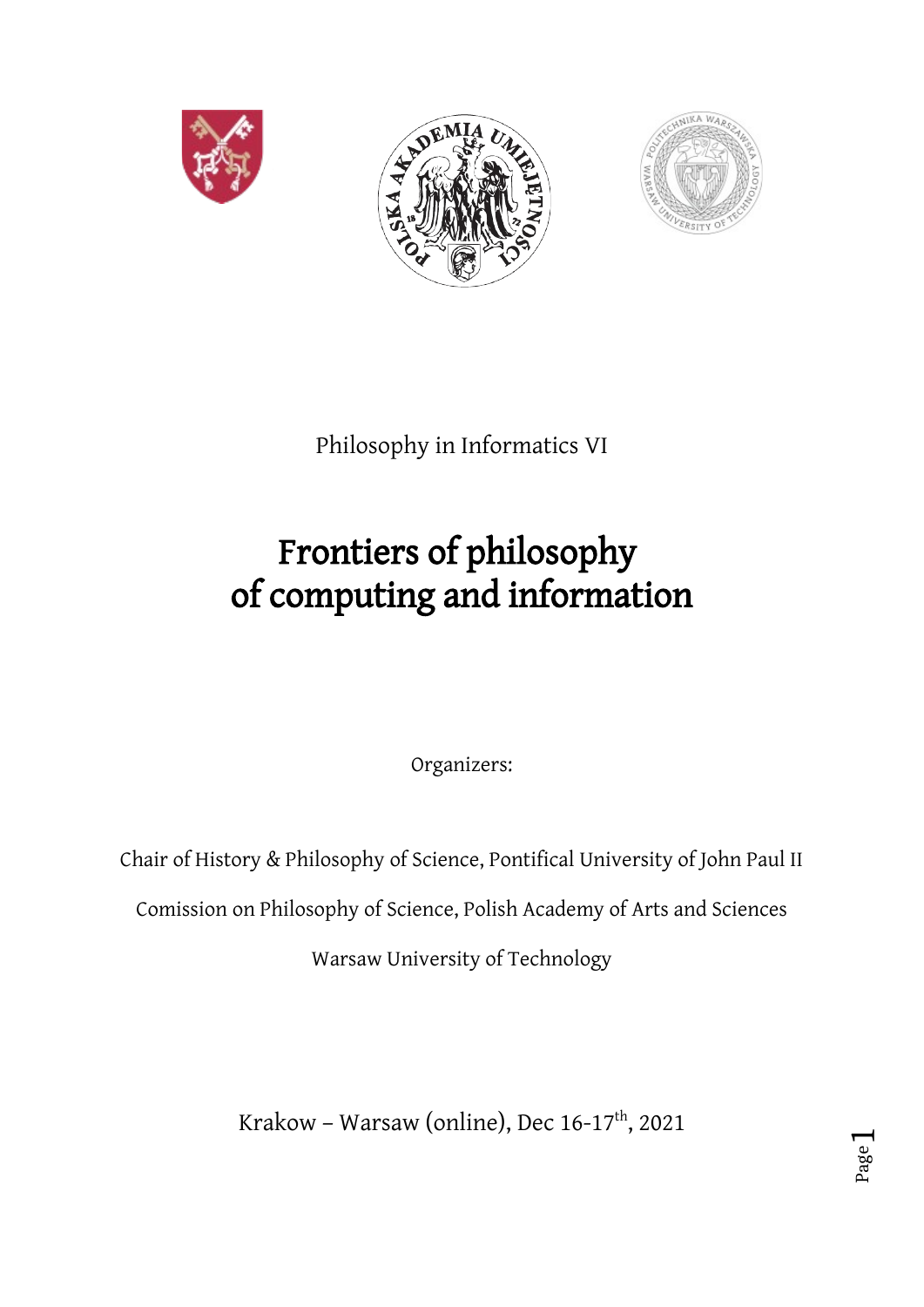Department of History and Philosophy of Science, Faculty of Philosophy, Pontifical University of John Paul II in Krakow, Commission for Philosophy of Science, Polish Academy of Arts and Sciences and Faculty of Administration and Social Sciences, Warsaw University of Technology invite proposals for the presentations on the 6th Conference on Philosophy in Informatics. This year the theme of the conference is **Frontiers** of philosophy of computing and information. The possible topics include but are not limited to:

- Non-Turing computational paradigms
- Natural Computing
- General Theory of Information interpretations and consequences
- [Ont](mailto:phil.in.info.2021@gmail.com)ology of information
- Epistemology and ontology of computer simulation
- Ontology of virtual reality
- Morphological computation
- Biosemiotic inspirations in artificial Autonomous Systems
- Information and Computation in autopoietic systems
- History of AI
- Explainable AI
- Ontology of AI systems
- Ontological gap in autonomous AI systems
- Philosophical foundations of AI paradigms
- Judgment and phronesis as AI paradigm?
- Artificial General Intelligence (AGI) philosophical prerequisites
- Super intelligent systems co[nceptualizations](mailto:phil.in.info.2021@gmail.com)
- Technology beyond the horizon threats and possibilities

The proposals for the presentations should be submitted for the anonymous review to  $\epsilon_{\text{phil}}$ . On the separate page the author(s) should submit the full name, affiliation and a short CV (up to 150 words). The proposals should not exceed 300-400 words (including references). We accept presentations in English or in Polish.

#### Important dates:

| Nov $30^{\text{th}}$ -    | Deadline for abstracts                                          |
|---------------------------|-----------------------------------------------------------------|
| Dec $5th$                 | The authors of accepted abstract are notified.<br>$\sim$ $\sim$ |
| Dec $12^{\text{th}}$ -    | Program finalized; Zoom contact sent out.                       |
| Dec $16-17$ <sup>th</sup> | Conference online (ZOOM)                                        |

The conference will be organized using ZOOM platform. There are no fees for attending the conference. The list of accepted abstracts will be published before the conference. The authors of selected abstracts will be invited to submit the paper (up to 6000 words) for publication in the special issue of the philosophical journal "Philosophical Problems in Science (Zagadnienia Filozoficzne w Nauce)" 2022.

The conference Web site is https://calculemus.org/fi6/ Inquiries should be sent to conference secretary Dr Roman Krzanowski <phil.in.info.2021@gmail.com>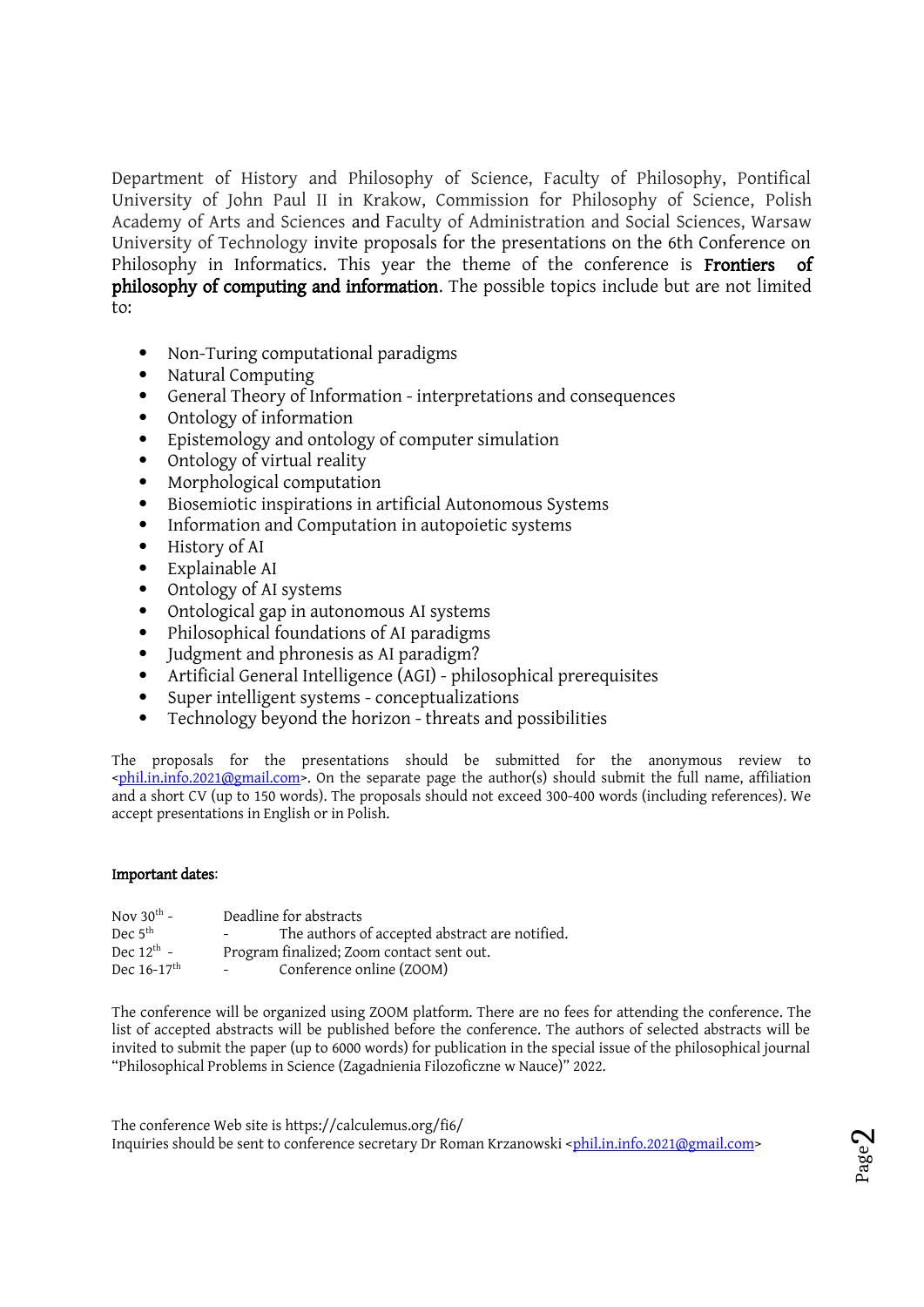# [Abstracts](#page-22-0)

[\(in alphabetical order of first Autor fam](#page-23-0)ily name)

# **[Abstracts](#page-25-0)**

| INVITED LECTURE Gordana Dodig Crnkovic, Natural Information, Computation, Cognition<br>and Intelligence: In the Search of Common Framework for Natural and Artificial    |  |  |
|--------------------------------------------------------------------------------------------------------------------------------------------------------------------------|--|--|
| Oliver Buchholz, A Means-End Account of Explainable Artificial Intelligence 8                                                                                            |  |  |
| Hajo Greif, Models, Mechanisms and Organisms in Turing and Ashby10                                                                                                       |  |  |
| Phillip Hintikka Kieval, Unsupervised Discoveries, Understanding, and Semantic Opacity11                                                                                 |  |  |
|                                                                                                                                                                          |  |  |
| Adam Paweł Kubiak, What's Wrong with the Theory of Evolution from the Turingian                                                                                          |  |  |
|                                                                                                                                                                          |  |  |
| Wojciech Mamak, Using Correspondence Theory of Semantic Information to Understand                                                                                        |  |  |
| Alice Martin & Mathieu Magnaudet, Modelling Interactive Computing Systems: Do We Have                                                                                    |  |  |
| Łukasz Mścisławski, Is information something ontological, or physical or perhaps<br>something else? Some remarks on R. Krzanowski approach to concept of                 |  |  |
|                                                                                                                                                                          |  |  |
| Paula Quinon & Jens Ulrik Hansen, The Role of Expert Knowledge in Big Data and Machine                                                                                   |  |  |
| Marcin Rabiza, The Dual-Process Attribution of Artificial Intelligence Agency31                                                                                          |  |  |
| Marcin Rządeczka, Computational psychiatry from an epistemological perspective. How<br>computational paradigm can facilitate the analysis of complex mental disorders?33 |  |  |
| Ábel Ságodi, Aligning computational models of temporal phenomena with data through                                                                                       |  |  |

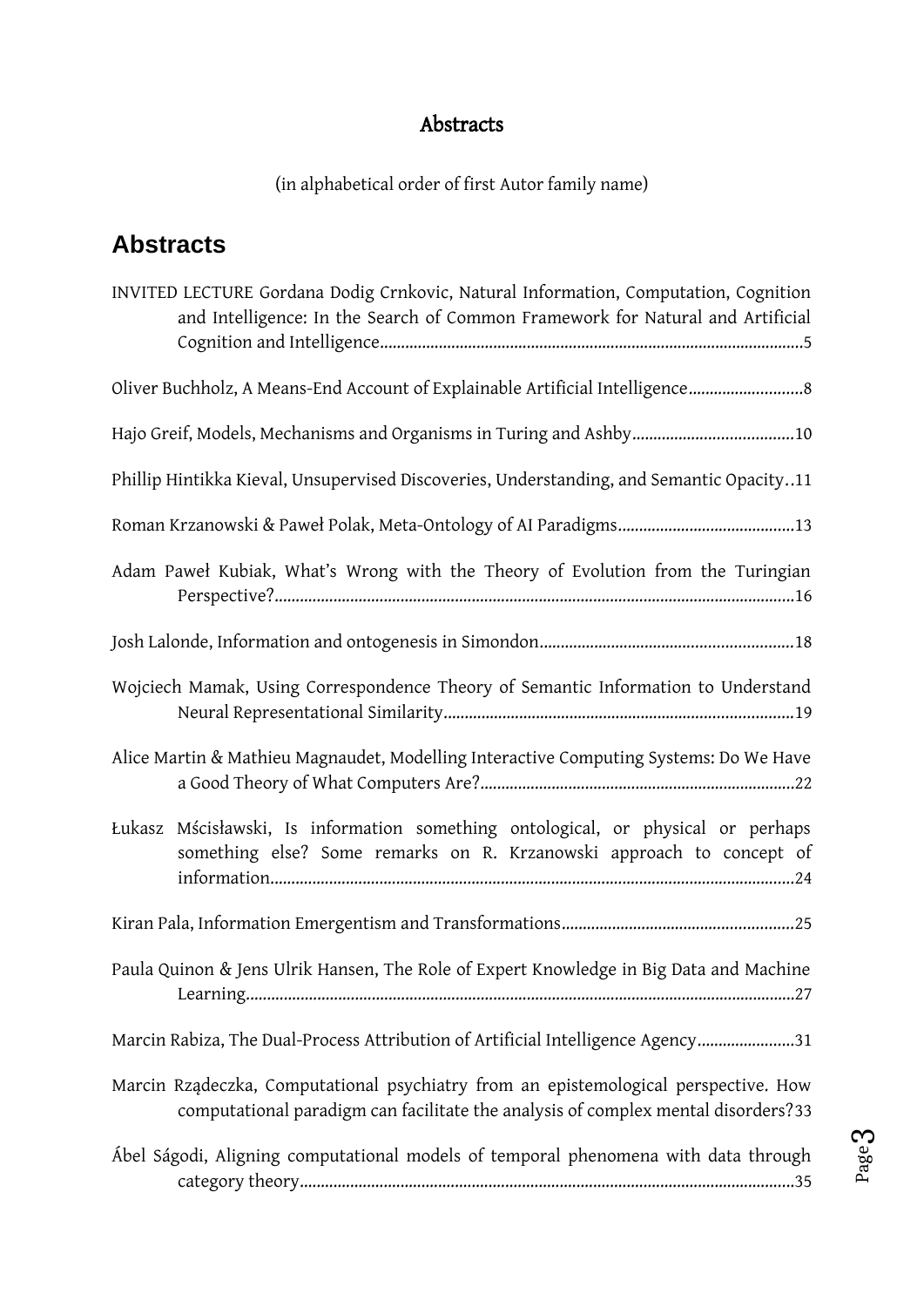| Krzysztof Sołoducha, The project of coherent extrapolated volition as a tool for building |
|-------------------------------------------------------------------------------------------|
|                                                                                           |
| Mariusz Szynkiewicz, Wojna w epoce cyfrowej: Procesy automatyzacji i robotyzacji pola     |
| Timothy Tambassi, Between Open and Closed World Assumptions. The Epistemology of          |
| Javier Toscano, Deconstructing an algorithm. Intentionalities and socio-computing         |
|                                                                                           |

 $\mathsf{P}$ a g e 4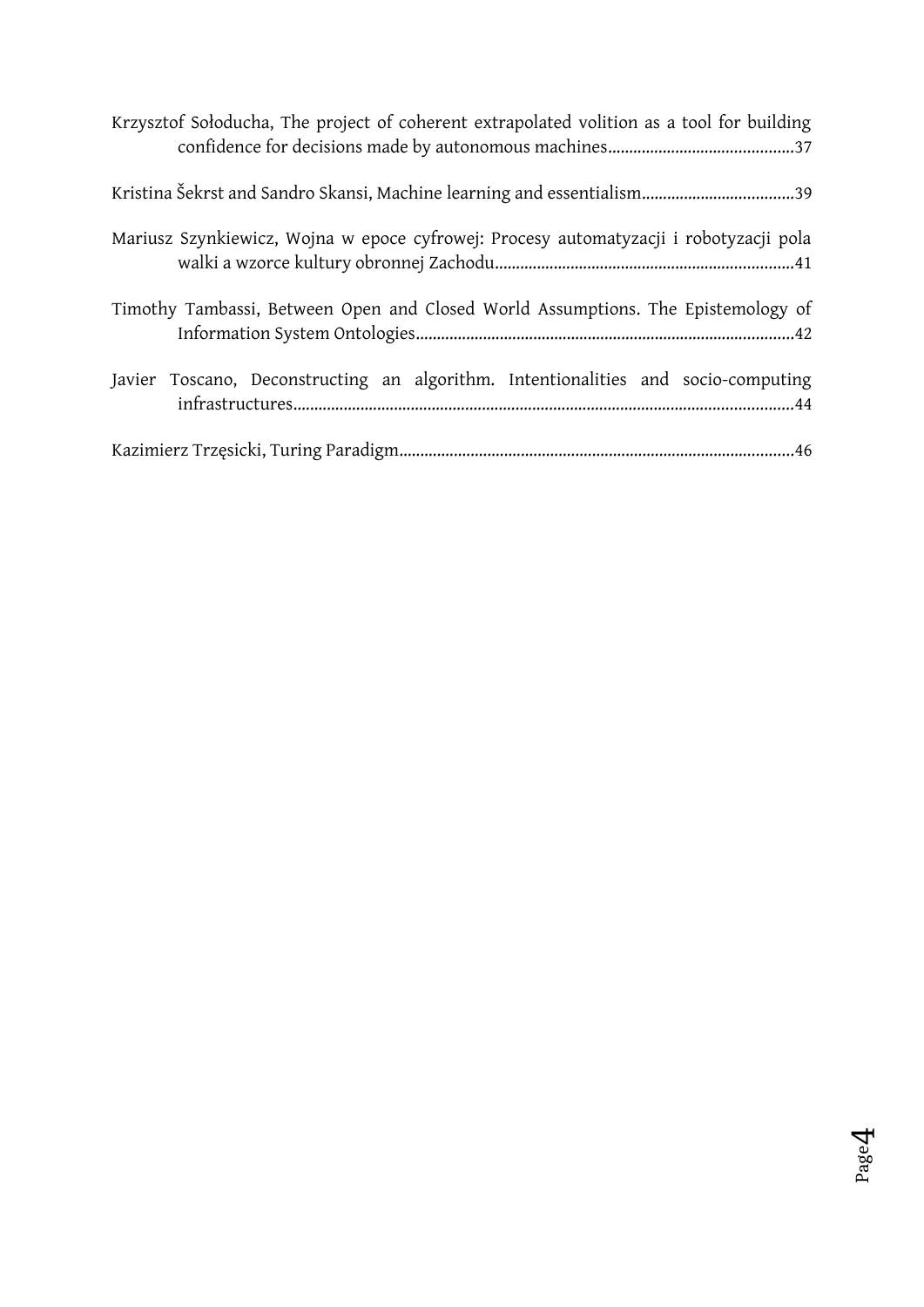### **INVITED LECTURE**

#### **Gordana Dodig Crnkovic,**

# **Natural Information, Computation, Cognition and Intelligence: In the Search of Common Framework for Natural and Artificial Cognition and Intelligence**

This talk presents a conceptual analysis of cognition and intelligence, natural and artificial, based on the study of information structures and processes, informed by the up-to date knowledge of related scientific fields. It suggests two-way, biomimetic learning: from models of nature to constructive study of new artifacts and back from increasingly sophisticated artifacts to models and theories of natural systems (such as brains, swarms, or unicellular organisms). Building such an info-computational framework requires generalization of concepts of information, computation, cognition, intelligence in relation to the (computational) process of evolution as extended evolutionary synthesis which explains processes of emergence of new more complex cognitive/intelligent organisms. Possible applications of new cognitive biomimetic architectures are in medicine, new cognitive and intelligent computing technologies, regenerative medicine as well as microand nanorobotics.

### **About the Author**

Gordana Dodig-Crnkovic is Professor in Interaction Design at Chalmers University of Technology, and Professor in Computer Science at Mälardalen University. She holds PhD degrees in Physics and Computer Science. Her current research is in Morphological computing and the connection between computation, information and cognition via interacting agents on different levels of organization - from physics to biology and cognition, to morphogenetic and biomimetic computational design. Dodig-Crnkovic is member of Faculty Board, Chalmers AI Ethics committee , European Network For Gender Balance in Informatics , and Ethics4EU project.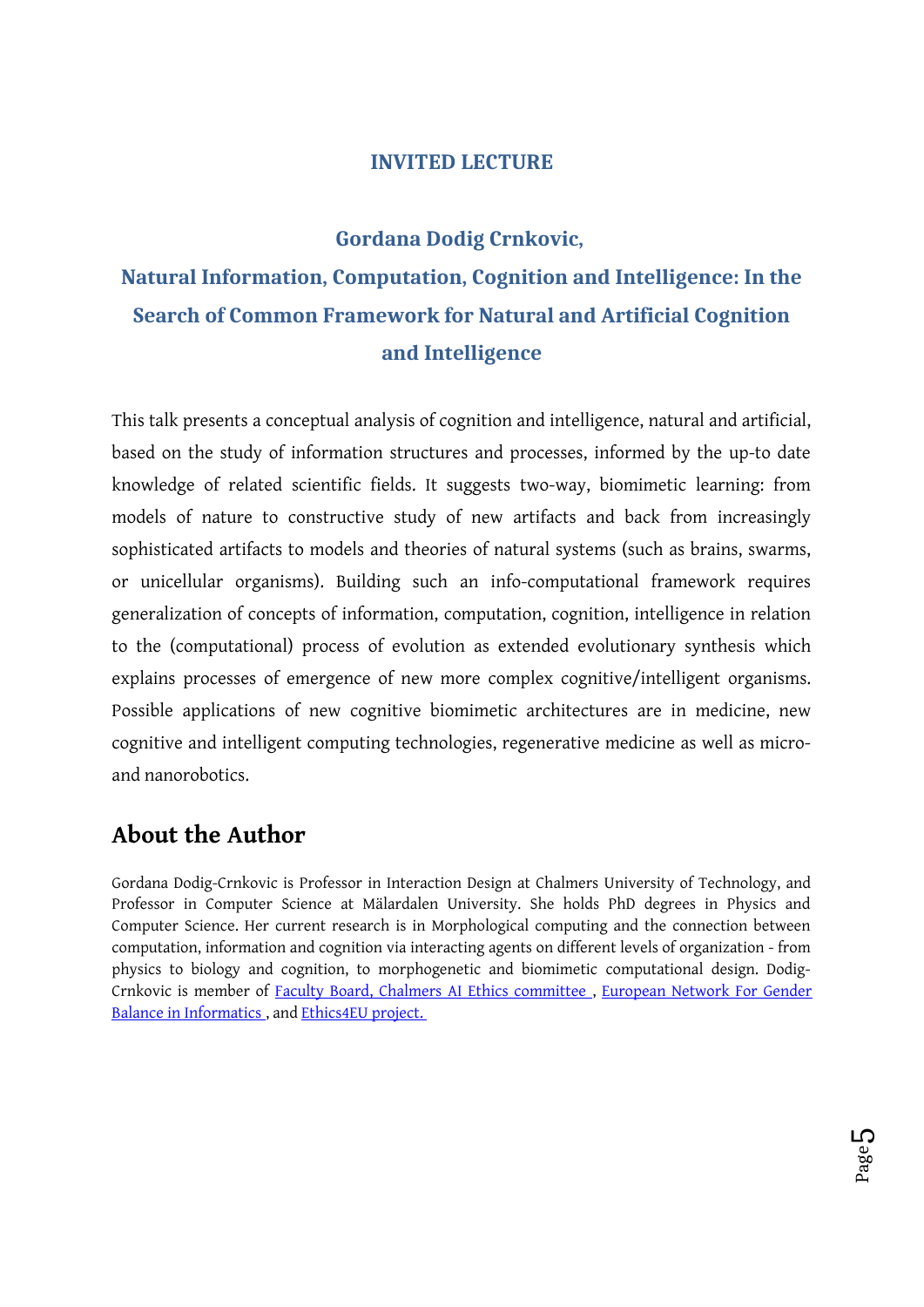# ABSTRACTS

in alphabetical order of first authors

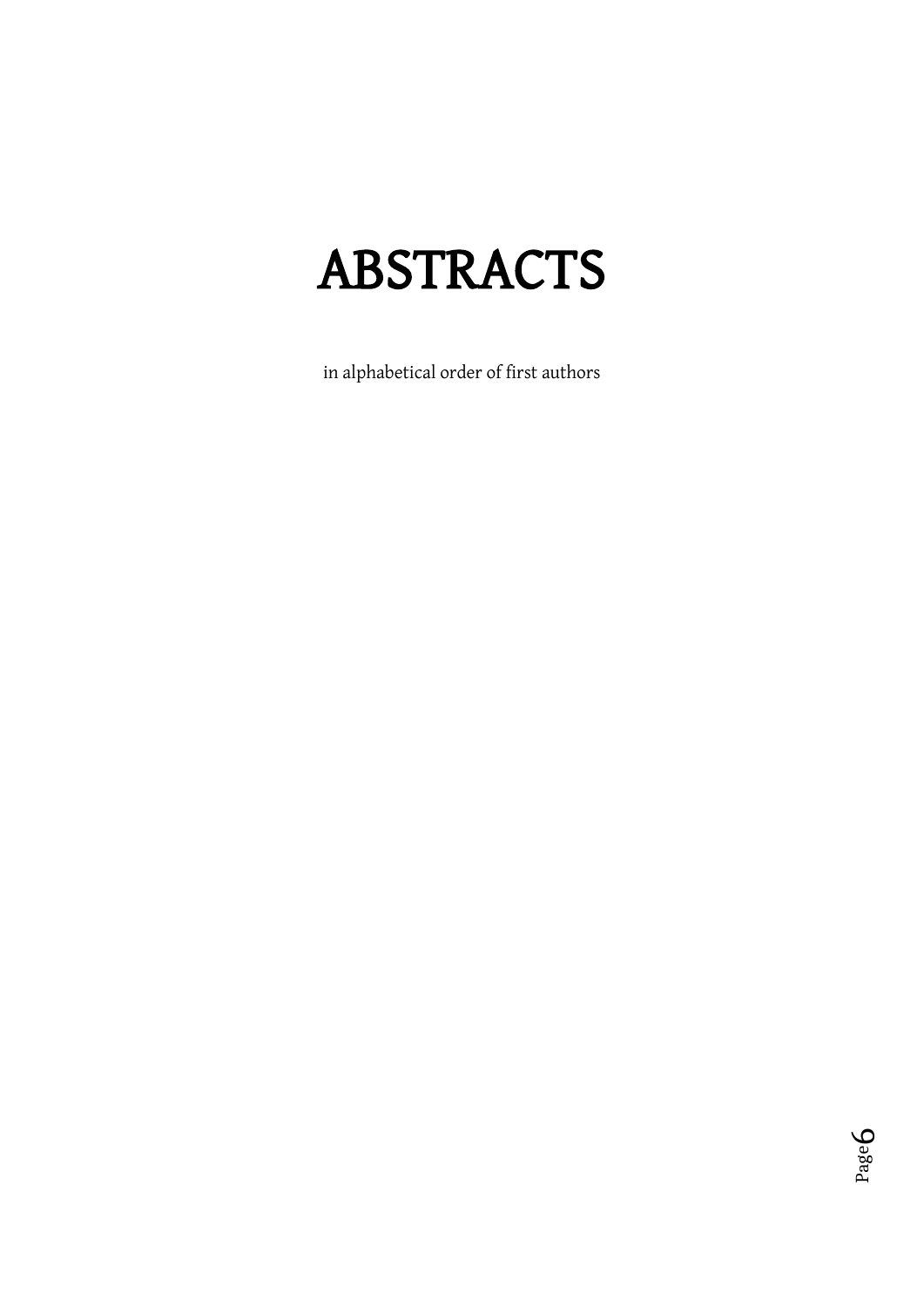### **Oliver Buchholz,**

### **A Means-End Account of Explainable Artificial Intelligence**

(Eberhard Karls Universität Tübingen, Ethics and Philosophy Lab)

Explainable artificial intelligence (XAI) seeks to make machine learning (ML) methods explainable for humans. However, there is considerable disagreement about what this means and how to achieve it. In this talk, I draw on insights of means-end epistemology to structure the field: different authors pursue different ends and different means are appropriate to achieve them.

The first part of the talk gives a short introduction to XAI by providing several examples from the field. I show that contributions to the XAI literature differ widely, both on a conceptual and on a methodological level. This raises the question whether the field is scattered into various disconnected subprojects or whether there is a common structure that is shared by the variety of approaches pursued in the literature.

The second part outlines relevant aspects of means-end epistemology. *Means-end epistemology* takes epistemology to be a normative discipline; it is based on a principle of instrumental rationality. Rational agents are assumed to have certain epistemic ends and they ought to adopt certain means if and only if they further these epistemic ends (Huber, forthcoming; Schulte, 1999).

The third part combines the two introductory sections. It describes the means-end account of XAI and discusses both its normative and descriptive component. I argue that problems of XAI can be framed as problems of means-end epistemology: given an epistemic end (making something explainable, transparent, etc.), XAI tries to provide means that further the given end. This account has several important consequences. First, it explains why disagreement arises in the field: the divergence in instruments of XAI follows from the disagreement on epistemic ends. Second, it structures the field: there is a common methodology of developing appropriate means for given ends. Third, this structure has a normative component: according to means-end epistemology, different means ought to be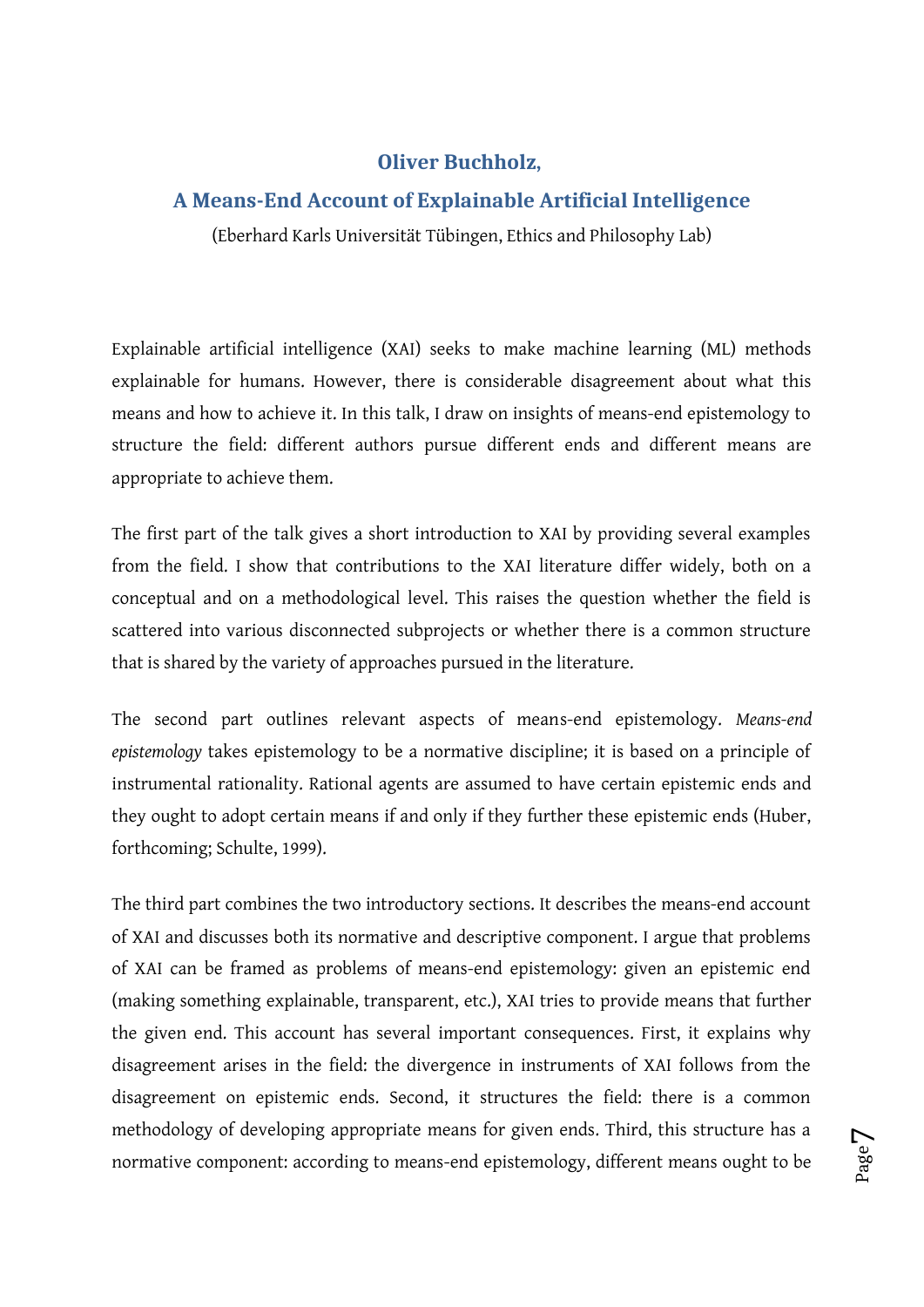rationally adopted to achieve different epistemic ends. Therefore, the ends of an explanation normatively constrain the set of admissible means to achieve it. The meansend account thus reveals how the suitability of particular instruments of XAI is prescribed by the ends for which an explanation is sought. Fourth, this structure also has a descriptive component: different authors specify different ends and different means are appropriate to achieve them. This allows for a taxonomy which classifies existing contributions to the field along the specific means-end relations that are considered.

# **About the Author**

Oliver Buchholz is a PhD student in philosophy at University of Tübingen's Cluster of Excellence "Machine Learning: New Perspectives for Science". He workson philosophical aspects of explainable artificial intelligenceand more generally on methodological issues arising atthe intersection of philosophy of science and the philosophy of machine learning. Prior to becoming a PhD student, Oliver obtained master's degrees in both Philosophy and Economicsfrom University of Tübingen.

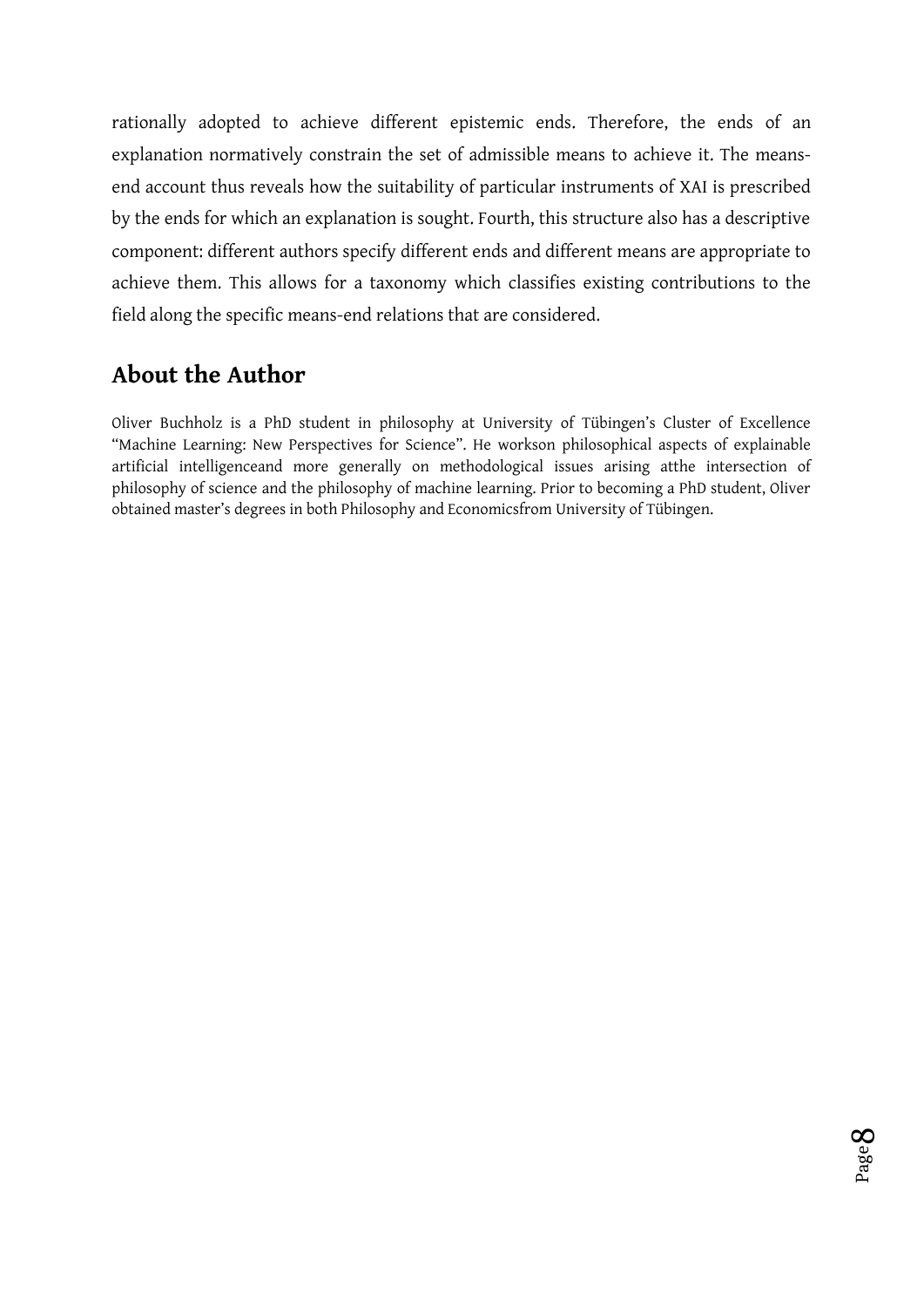### **Hajo Greif,**

### **Models, Mechanisms and Organisms in Turing and Ashby**

(Warsaw University of Technology)

This paper will outline the differences in approaches to and resources of "producing models of the action of the brain" (Turing 1946) in Alan M. Turing and W. Ross Ashby, who were in conversation on these topics as members of the "Ratio Club". Ashby (1960) explicitly committed himself to building analogue machine models of the adaptive behaviours of brains and other systems, their functions and their relationships to their environments, all understood in explicitly Darwinian terms. However, he restricted his focus to the origins of adaptive behaviour by learning, leaving aside "genic" adaptation, and therefore the organic basis of that behaviour. Conversely, Turing developed a notion of idealized theoretical machines, known as "logical computing machines", which originally served metamathematical purposes but informed the concrete design of the digital computer. He used his theoretical machines for inquiries into a varied set of phenomena, from proto-connectionist models of the brain via simulation of conversational behaviour to pattern development in organisms. Notably, in the latter (1952) he relied on the non-Darwinian account of morphogenesis in Sir D'Arcy Thompson's On Growth and Form (1942). We will broadly outline the state of biological theorizing on which Turing and Ashby relied at the time of their writing, and ask how their specific biological commitments may have influenced their choice of modelling approach.

# **About the Author**

Hajo Greif is a philosopher working in the fields of history, philosophy and social studies of science and technology. He received his doctorate from TU Darmstadt and was habilitated at the University of Klagenfurt (AAU), Austria. Hajo's main research areas are the history and philosophy of cognitive science (AI vs cybernetics), situated cognition and cognitive artefacts ('4E' cognition, smart environments), and naturalism in the philosophy of mind (teleosemantics, evolution of cognition). After positions at AAU and the Munich Center for Technology in Society, Technical University of Munich, he is now Research Assistant Professor at the Department of Philosophy and Ethics in Administration, Warsaw University of Technology.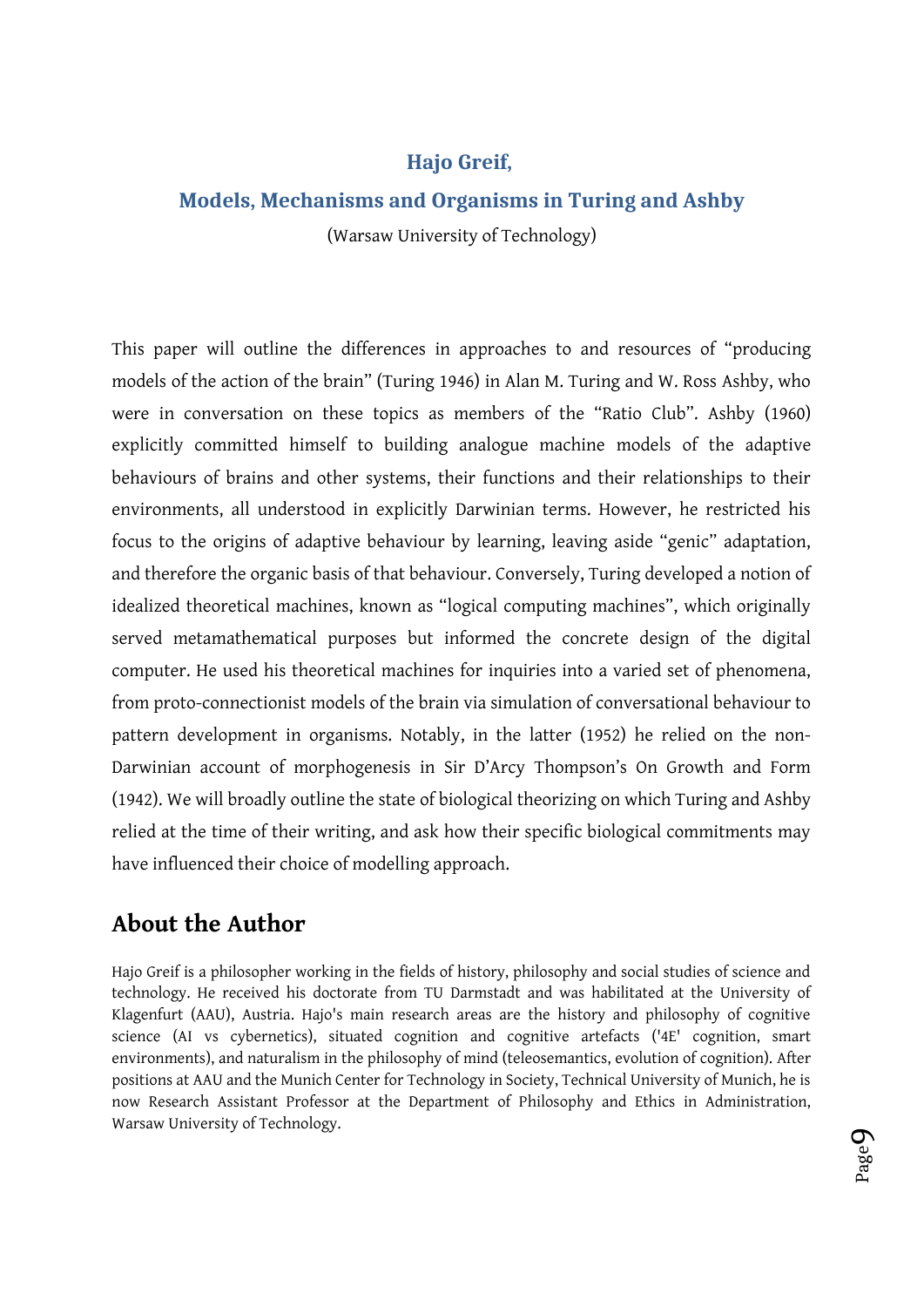#### **Phillip Hintikka Kieval,**

### **Unsupervised Discoveries, Understanding, and Semantic Opacity**

(University of Cambridge)

State-of-the-art machine learning (ML) models based on deep neural networks (DNNs) exhibit predictive accuracy that far outstrips that of previous hand-coded models. This success has generated widespread optimism at the prospect of using DNNs to enhance the march of scientific progress in a diverse range of fields. By using these models to explore massive collections of data, scientists might be able to produce novel discoveries with DNNs. However, DNNs are opaque in ways that preclude scientific understanding. Thus, their predictive accuracy comes at the cost of one of the central aims of scientific inquiry. This tension has brought about increased interest in explainable AI (XAI), a growing discipline that aims to understand and explain how these models work. However, I argue that XAI as it is now conceived cannot deliver on the promise of understanding in the scientific contexts in which DNNs purport to show the greatest promise, namely in exploratory contexts. Traditional mathematical and computational models typically depend on parameters whose values represent the properties of their target system. By contrast, DNNs lack any such interpretable mapping between parameters and properties of real systems. Instead, these models depend on hyperparameters that determine how a model will learn to generate input/output mappings in a way that optimizes some measure of performance. Currently, XAI aims to explain *how* these models optimize performance and make decisions. Yet, in exploratory contexts where scientists hope to produce discoveries, it will be the very content of a model's output that requires understanding. In such contexts, scientists will deploy unsupervised models, which generate clustering patterns from unlabeled data. Given that the hope is to explore domains of inquiry that are not already well understood, we will lack the interpretative machinery to decide if the clusters of data produced by such a model correspond to real, scientific kinds rather than jerry-rigged ones tied to spurious correlations in big data. In exploratory contexts we lack the conceptual frameworks necessary to say what the output clusters of unsupervised learning models *mean*. I call this phenomenon *semantic opacity*. When confronted with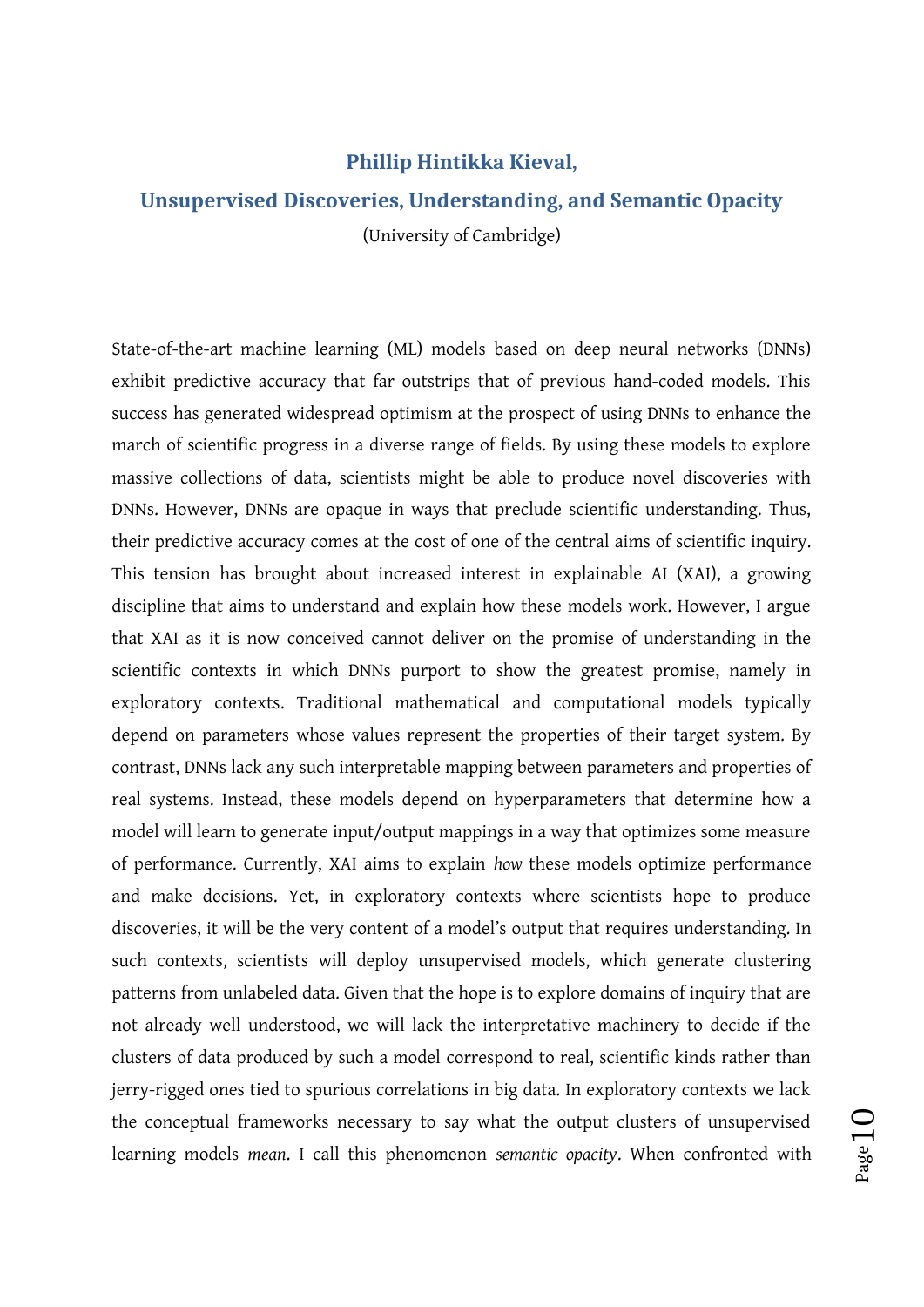semantic opacity, the knowledge required for interpreting the decisions of a model depends on theoretical assumptions about the very domain of inquiry about which we had hoped the model could teach us. I argue that this should be the understood as the more pressing problem facing XAI in the context of science.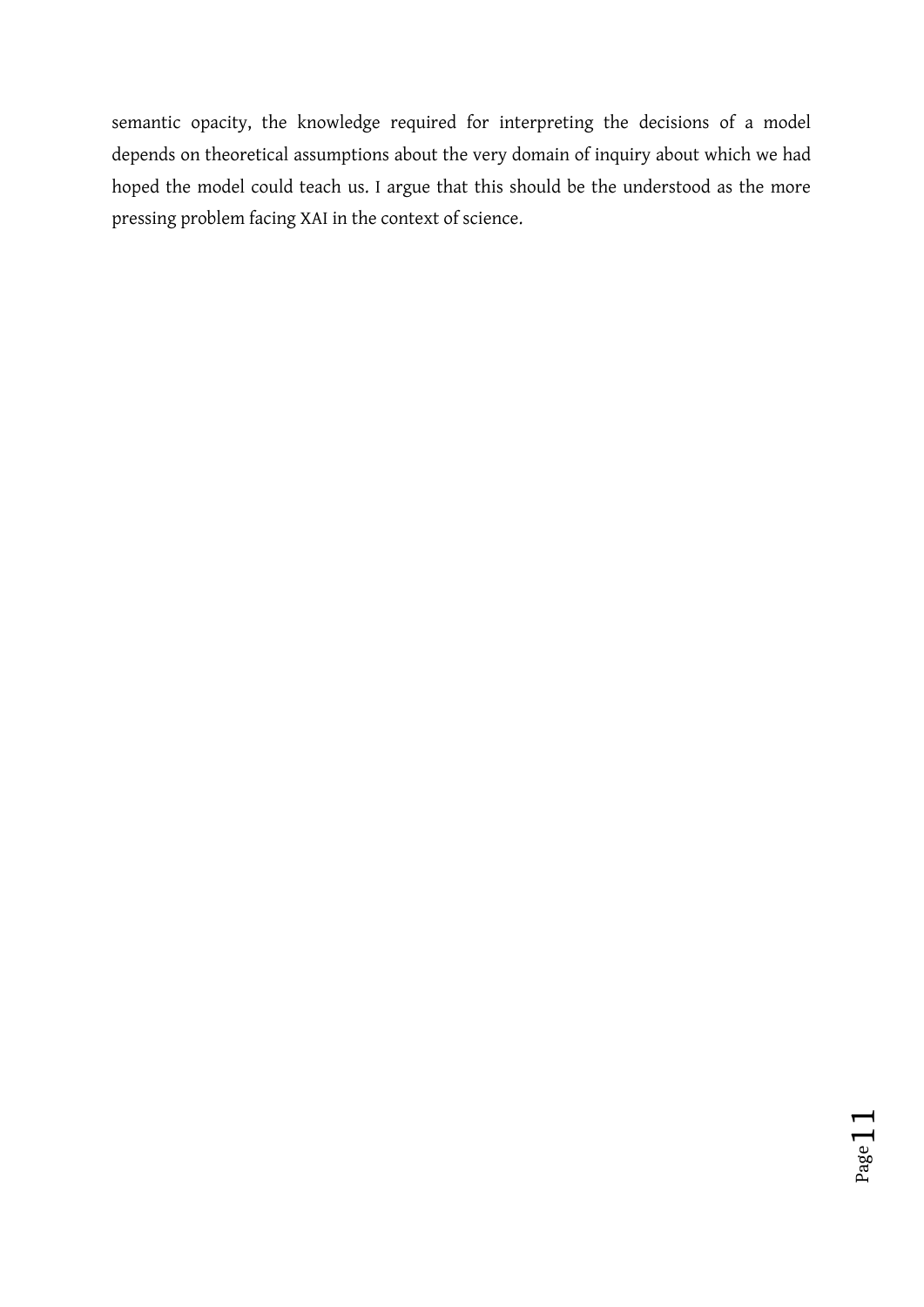# **Roman Krzanowski & Paweł Polak, Meta-Ontology of AI Paradigms**

(Pontifical University of John Paul II in Krakow, Faculty of Philosophy)

Each AI paradigm postulates some kind of ontology (let us call a synthetic ontology) of the real world. The type of ontology determines how well AI paradigm may internally represent the reality and how well it can interact with its external environment. The failures of AI in creating AGI, ethical robots, or socially acceptable AI systems may be traced to the gap between the AI ontology and the ontology of the real world. This paper discussed ontological assumptions of past and current AI paradigms, their limitations stemming from these ontological models, and suggests the directions of the future development of AI systems that would narrow the gap between the reality and the synthetic ontologies of AI constructs. We need to clarify basic concepts to avoid possible misinterpretations of the discussed topic. The concepts such as Ontology, meta-ontology, paradigm, AI paradigms, may have, and have, many different interpretations so we better state what we mean by them in this study. We define knowledge as a representation of facts, facts are treated as primitive concept, about the specific domain; the domain may be the whole world or its selected aspects. Ontology is defined as the study of the nature of existence and what is real. Ontology of AI is defined as the computer representation of knowledge about the world with a set of concepts and relationships that exit among those concepts. Metaontology explores concepts and assumptions in different ontologies (of real or synthetic domains). Meta-ontology is interested in, among other things, in what the ontological commitments of a given theory are. We are investigating the theories of ontology of the real world not of virtual worlds that is why we use the term synthetic ontlogies. Paradigm is a set of assumptions, concepts, values, and practices that constitutes a way of viewing reality for the community that shares them, especially in an intellectual discipline. AI Paradigm is a set of assumptions, concepts, values, and practices that determine how AI model the real world. Meta-Ontology of AI Paradigms is the inquiry into the ontological commitments of AI paradigms i.e., what kind of ontology AI paradigms imply. Further. We distinguish three AI paradigms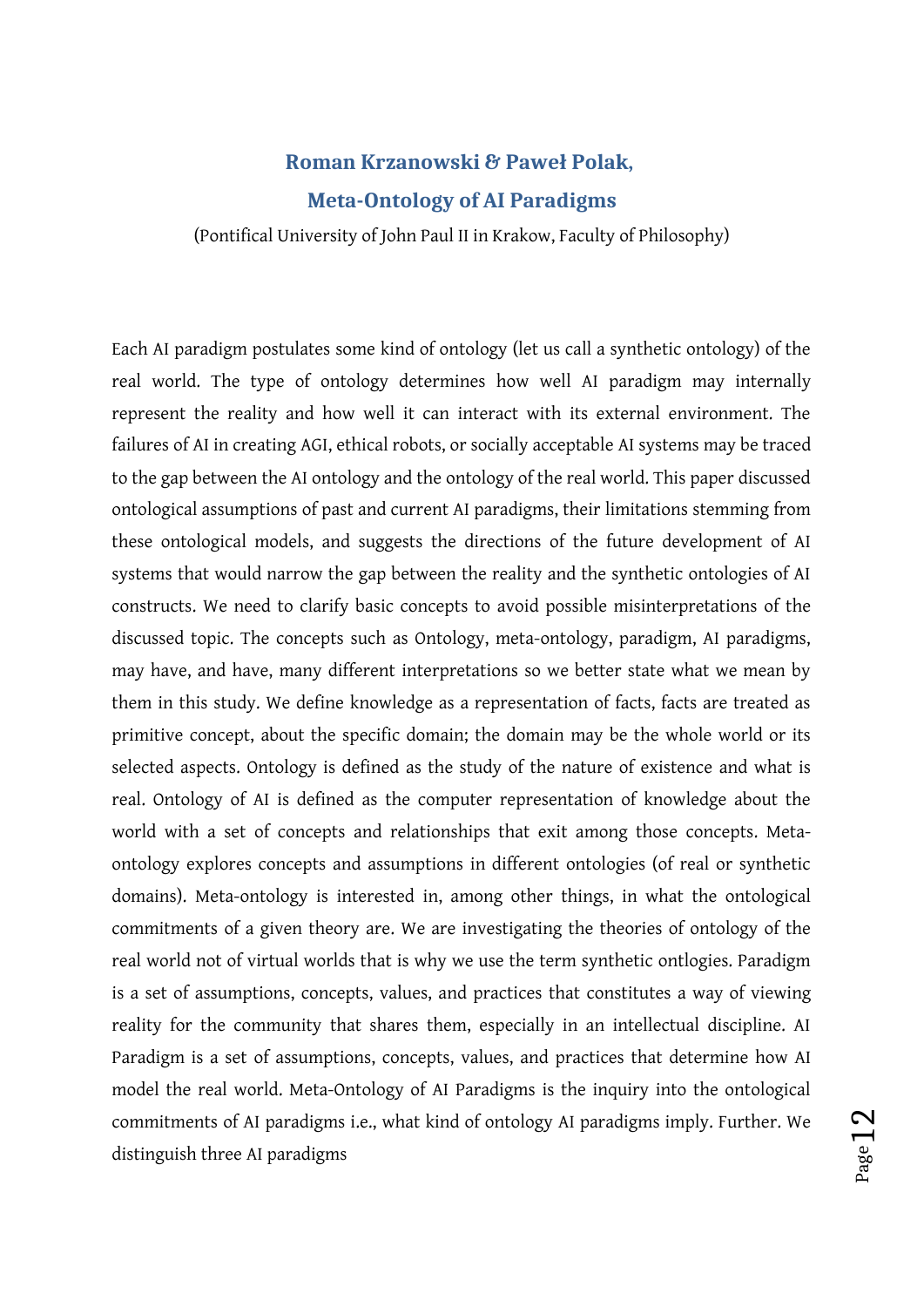(1) The content of the world can be determined (exhaustively) by the a priory rules and procedures (Descartian view)

(1a) First AI wave – GOFAI. Knowledge systems, XCON, DENDRAL, ACRONYM, MYCIN, etc. (1950-1980) [logical intelligence]

(1b) Probabilistic/ Bayesian reasoning [probabilistic intelligence] Reasoning with uncertainty

(2) The content of the world can be determined by generic procedures with a given external objective targets (Evolutionary view)(1980-2010)

Emergent intelligence, swarm intelligence, EA, GA, [emergent Intelligence]

(3) The content of the world can be determined by learning from existing information (Data) (2000 –on) (Cognitivist views) ML, DNN, Big Data, pathways [neural models of intelligence]

Realizing the ontology of the real world or some form of ontology close to it, is not the guarantee of the AI system to be human-like, to have AGI. But it seems to be a necessary condition. Autonomous system be "like-us" must "see" what we "see"; for the same reasons dogs and other creatures will never be "like-us". An ontology, i.e., the representation of reality, may be conceptualized as "problem space". What is needed then is the proper search or decision algorithm that is able to find out the best solution over this problem space. It seems again that such an algorithm to be successful should approximate the concepts of phronesis or practical judgment – Aristotelian term for human decision making. Phronesis is unfortunately, not algorithmic in the sense of GOFAI, emergent intelligence or NN. How Ai system may realize phronetic principles is an ongoing research project.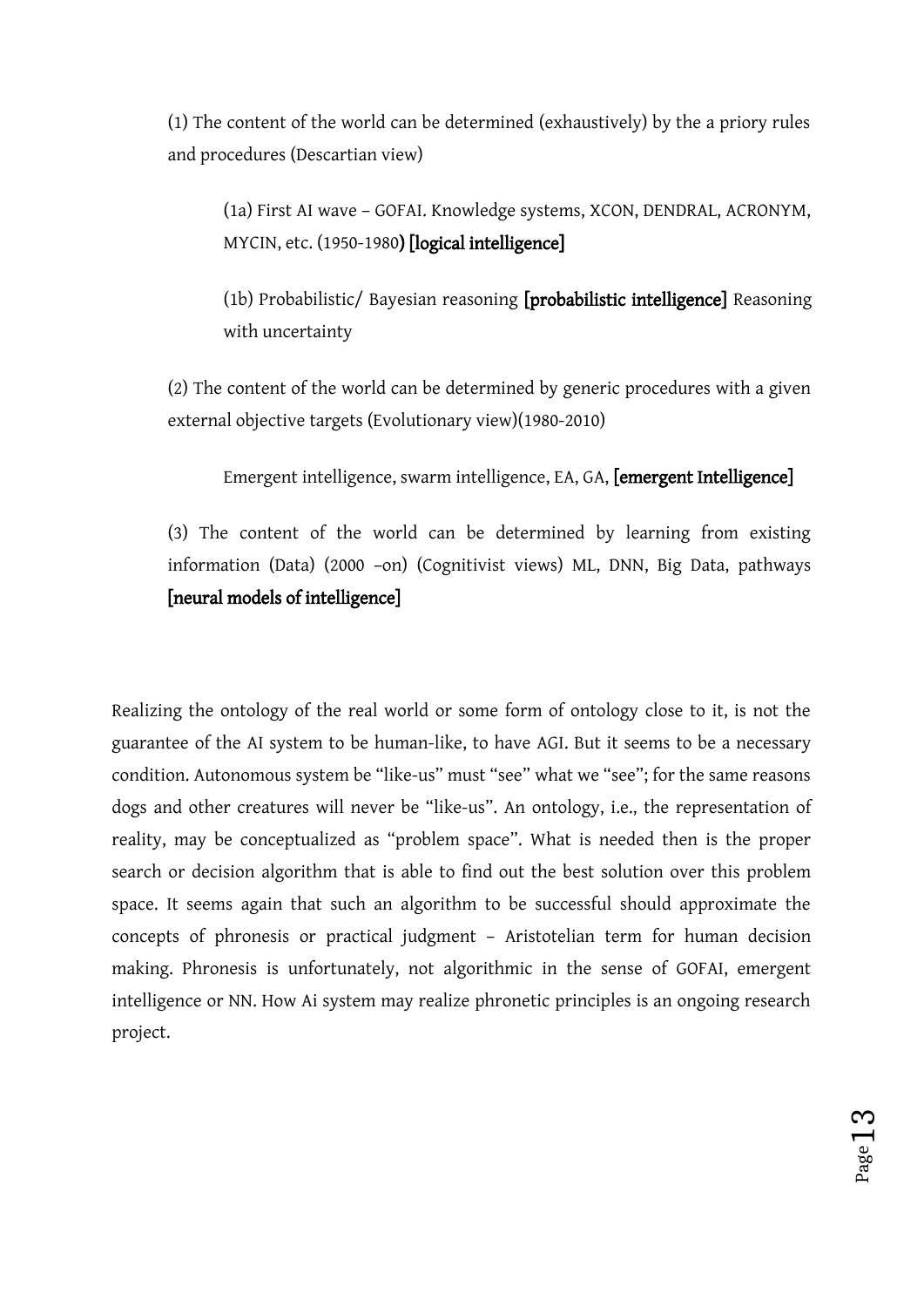# **About the Authors:**

Roman M. Krzanowski – MA, Ph.D, D. Phil. He is an expert in Ethernet networking technology spatial information systems, information processing and philosophy of computing and information. He published books in information science and network technology. His interests in philosophy include the philosophy of information and informatics, ontology and metaphysics of nature, ethics and ethical problems created in information society. He published papers on robotic ethics, foundations of ethical AI, phronesis in robotics and Ethical testing of autonomous robots.

Paweł Polak - professor of philosophy at Pontifical University of John Paul II in Krakow, MA in telecommunication at AGH University of Science and Technology. Editor-in-chief of periodical "Philosophical Problems in Science (Zagadnienia Filozoficzne w Nauce)"; member of Commission on the History of Science of the Polish Academy of Arts and Sciences, secretary of the Commission on the Philosophy of Science (the same Academy). Published in "Studies in Logic, Grammar and Rhetoric," "Studia Historiae Scientiarum," "The Philosophy of Science", "European Journal of Science and Theology." He published books about philosophical aspects of scientometrics and about philosophical reception of Special and General Relativity in Poland. His interests in philosophy include the history and philosophy of computing/informatics, history and philosophy of science, history of Polish philosophy, ethics of autonomous robots, philosophy *in silico*, science-religion studies, as well wine philosophy.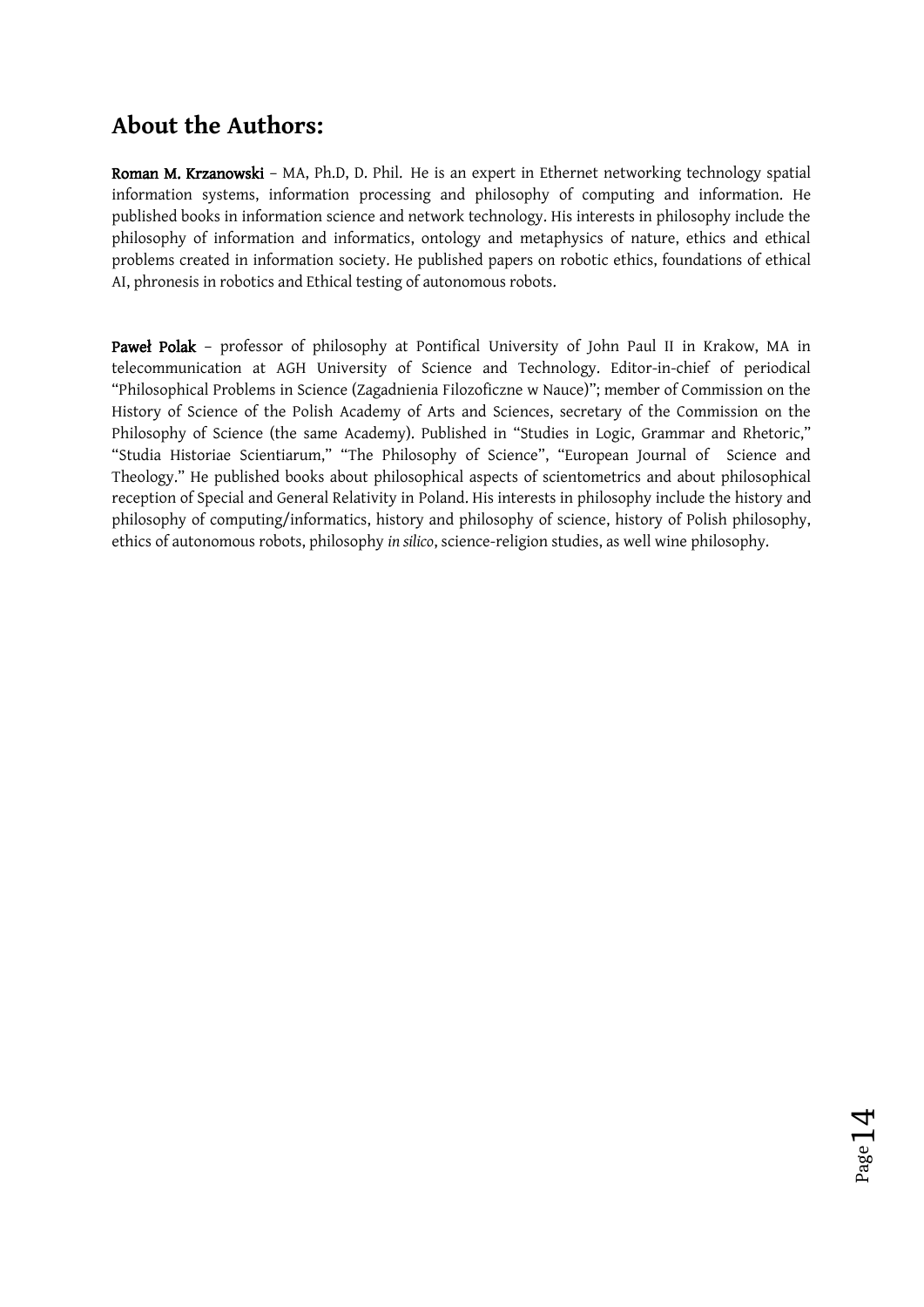### **Adam Paweł Kubiak,**

# **What's Wrong with the Theory of Evolution from the Turingian Perspective?**

(Warsaw University of Technology)

We scrutinize Turing's scarce (one published article, and three other works posthumously extracted and reconstructed based on his manuscripts) but influential contribution to biology having the form of a development of the theory of morphogenesis. We ask the question why he preffered to work on the morphogenetic explanations of structures of organisms rather than on evolutionary explanations theirof.

One can approach this topic by stating that Turing had some specific biological commitments and that they influenced the choice of modelling approach. Some aspects of the topics and content of morphogenetic theory can be regarded as primary factor of his biological preferences. Nevertheless, this paper concentrates on seeking for modelling commitments as primary factors of his inclinations to morphogenesis rather than to the theory of evolution.

We explain how ideals of universality, recursiveness and automation present in Turing's vision of computing machine relate to characteristics of his approach to modelling present in his works on morphogenesis. We provide arguments why it is hardly/im- possible to model biological evolution with Turing's modelling approach. We find this fact to be plausible explanation of Turing's lack of interest in dealing with the theory of evolution. We relate this outcome to the to-date topic of the so-called genetic algorithms. We indicate that they cannot be conceived as something analogical to biological evolution

### **About the Author**

I am interested in philosophical problems of scientific methods and scientific claims. I respect, accept and appreciate them despite their existential and philosophical vulnerability and hopelessness; these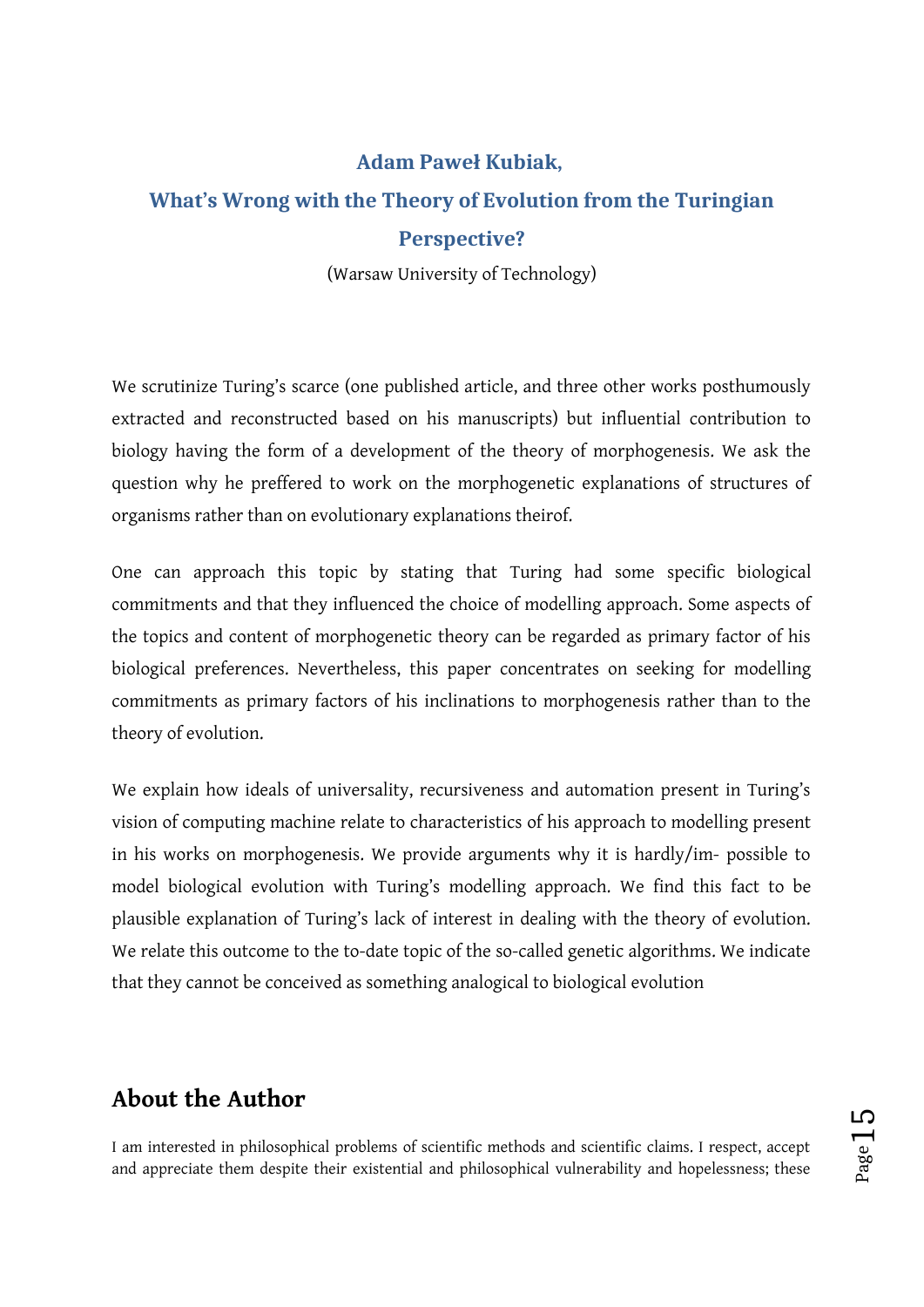weaknesses are probably the most exciting aspect of science. My background is in natural science (University of Łódź) and philosophy (Catholic University of Lublin). Since the beginning of October 2021, I am a postdoctoral researcher at the Faculty of Administration and Social Sciences, Warsaw University of Technology, where I explore the exciting world of "Turing, Ashby and 'the Action of the Brain'" together with Hajo Greif (project's PI), Paweł Stacewicz (project's Co-I) and other companions.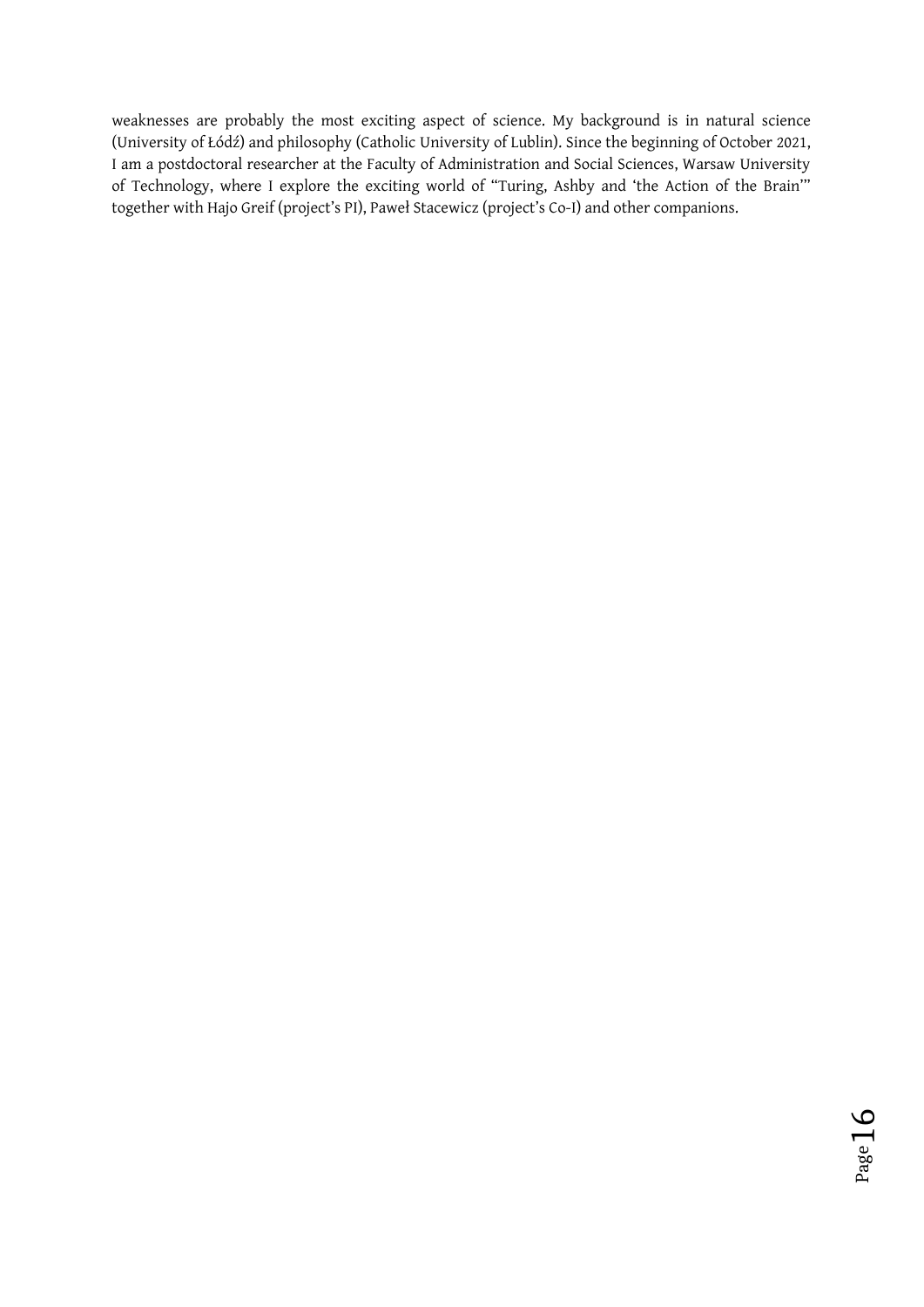### **Josh Lalonde,**

### **Information and ontogenesis in Simondon**

While today there is a growing literature on the ontology of information, one of the first philosophers to consider this question, Gilbert Simondon, is little-known in the Anglophone world. In his *Individuation in Light of Notions of Form and Information*, first published (in part) in 1964 and recently translated into English, Simondon seeks to develop an account of what he calls "tension of information". This notion extends the quantitative measure of information introduced by the mathematical theory of communication into the domain of the qualitative. Without contesting the validity of the quantitative measure in its technical domain, Simondon notes a paradoxical property of this notion of information: a highly-structured message such as a text in a natural language contains *less* information than a random sequence of characters, even though the former would be intuitively regarded as "informative" and the latter as "uninformative". It is this more intuitive sense of information that Simondon seeks to capture with the notion of tension of information.

Furthermore, the mathematical theory of communication treats only the *transmission* of information, leaving unexamined the *generation* of information in the first place. Simondon builds on the notion of tension of information to develop an informational ontology; information is, on this account, an essential principle in explaining the ontogenesis of physical entities. In particular, Simondon ties his account of physical individuation to Louis de Broglie's "double solution" theory of quantum physics.

I will first outline Simondon's criticism of the mathematical theory of communication and alternate notion of tension of information, then sketch the ontology he develops on this basis. Finally, I will compare Simondon's account of the individuation of quantum entities with the notion of "active information" introduced by David Bohm in a similar context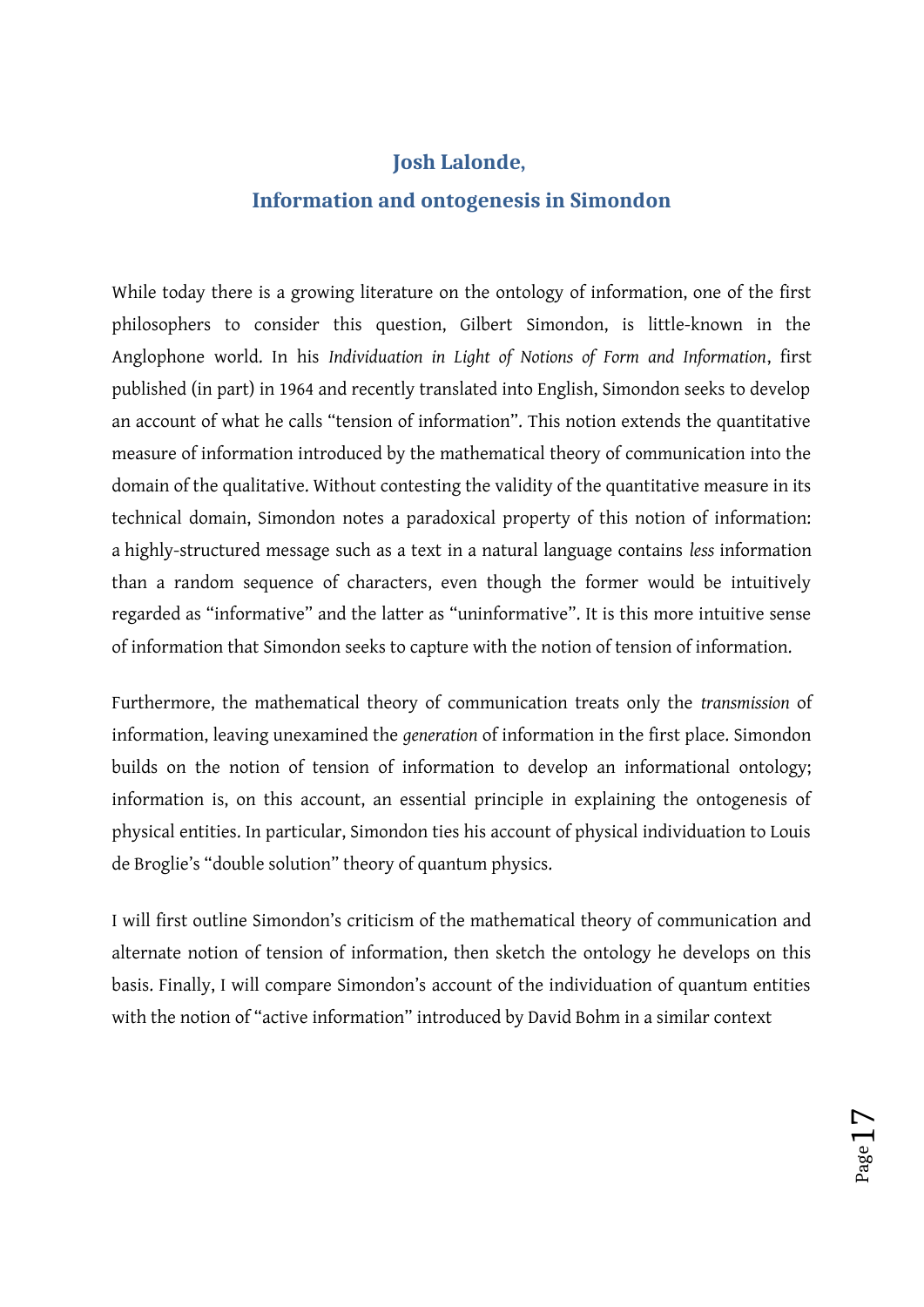#### **Wojciech Mamak,**

# **Using Correspondence Theory of Semantic Information to Understand Neural Representational Similarity**

(Polish Academy of Science)

The aim of this talk is to demonstrate the usefulness of a recent novel account of information in terms of structural similarity offered by Miłkowski (2021) in philosophical analyses of representational similarity analysis (RSA) in neuroscience (Kriegeskorte & Kievit 2013).

The relationship between information and representation is hugely important yet notoriously elusive in philosophy of neuroscience. Nevertheless, following Dretske's (1981) dictum that 'information is a rung on a ladder that gets one to representation', the conviction among philosophers and neuroscientists that the recipe for understanding cognitive representation should be based on a preceding naturalistic theory of neural information-processing remains strong (Sprevak 2020). This main idea is also a core tenet in scientific practice of experimental studies of neural decoding/encoding as theories of neural representations' content (Ritchie et al, 2019).

But traditional (e.g. Shannonian, teleosemantic) theories of information famously run into trouble when asked to account for the content of neural representations (Cao 2012). To remedy that, I propose in this talk to use a recent alternative Correspondence Theory of Semantic Information [CTSI] put forward by Miłkowski (2021), in which information is cashed out in terms of structural similarity. This theory formalizes the intuitive, yet undervalued in the literature on information idea that it is similarity relation between two objects (A and B) that affords information-bearing between A and B. It enables us to draw inferences about A when we only have access to B. In other words, similarity warrants us to perform valid inferential operations in the form of surrogative inference (Swoyer 1991). This idea is formalized using Barwise and Seligman's (1997) logic of information flow using the notion of infomorphism, conceptualized as a bidirectional relation between two type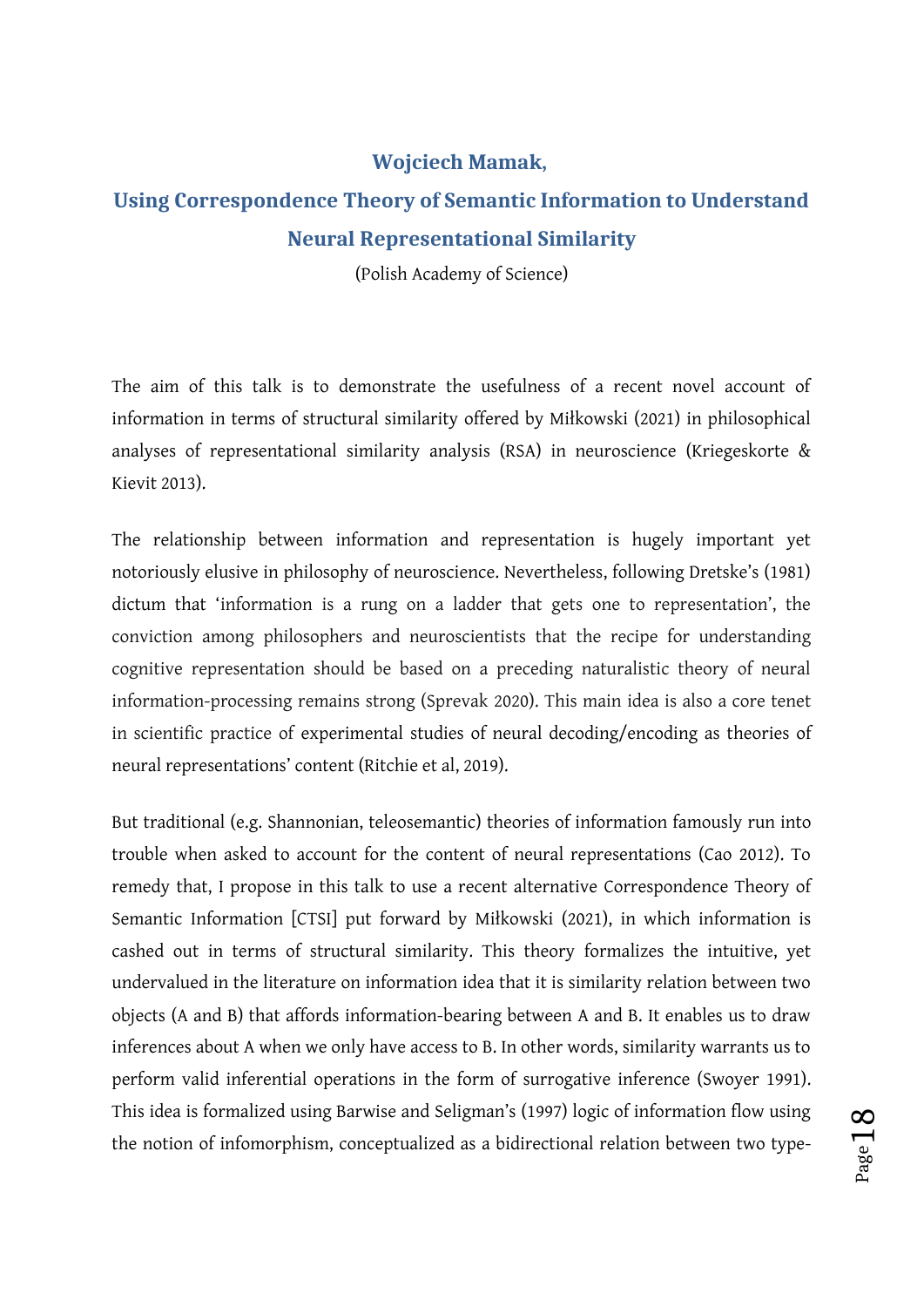token classifications. To show its promise for philosophy of neuroscience, I turn to Representational Similarity Analysis (RSA).

RSA is a research program in neuroscience that uses a host of methods for mapping representational geometries and measuring their structural similarity to establish information-bearing relations between them (analogously to the theoretic import of CTSI). For example, RSA was successful in cross-region and cross-species representational comparisons, being able to show how some semantic relations between the schemas (e.g. taxonomic clustering; Kriegeskorte et al. 2008) are retained. RSA was also robust in predicting neural content, which lends credence to its promise of uncovering the structural makeup of neural representation. However, I argue that RSA's conceptual relation to traditional accounts of neural information (cashed out in terms covariance, correlation, or nomological necessity) is problematic and should be remedied. The main reason for that is what I suggest to informally dub 'format-friendliness'.

The core idea of RSA is that it is intentionally flexible, i.e. can demonstrate the existence of isomorphic relations between given representational geometries (mapped by the matrices), regardless of their format ('format-friendliness'). Isomorphic relations may obtain even when there is no statistical covariance or causal link between them. Traditional theories of neural information struggle here, whereas this crucial property lays at heart of CTSI.

I conclude then that CTSI theory can do a better job for laying solid philosophical foundations for RSA, as both share common understanding of similarity as format-agnostic, structure-preserving relation that affords valid *surrogative* inferences about the contents of representational schema.

#### Bibliography

- Barwise, J., & Seligman, J. (1997). *Information flow: The logic of distributed systems*. Cambridge University Press.
- Cao, R. (2012). A teleosemantic approach to information in the brain. *Biology & Philosophy*, *27*(1), 49–71
- Dretske, F. I. (1981). *Knowledge and the Flow of Information*. MIT Press
- Kriegeskorte, N., Mur, M., & Bandettini, P. A. (2008). Representational similarity analysis-connecting the branches of systems neuroscience. *Frontiers in systems neuroscience*, *2*, 4.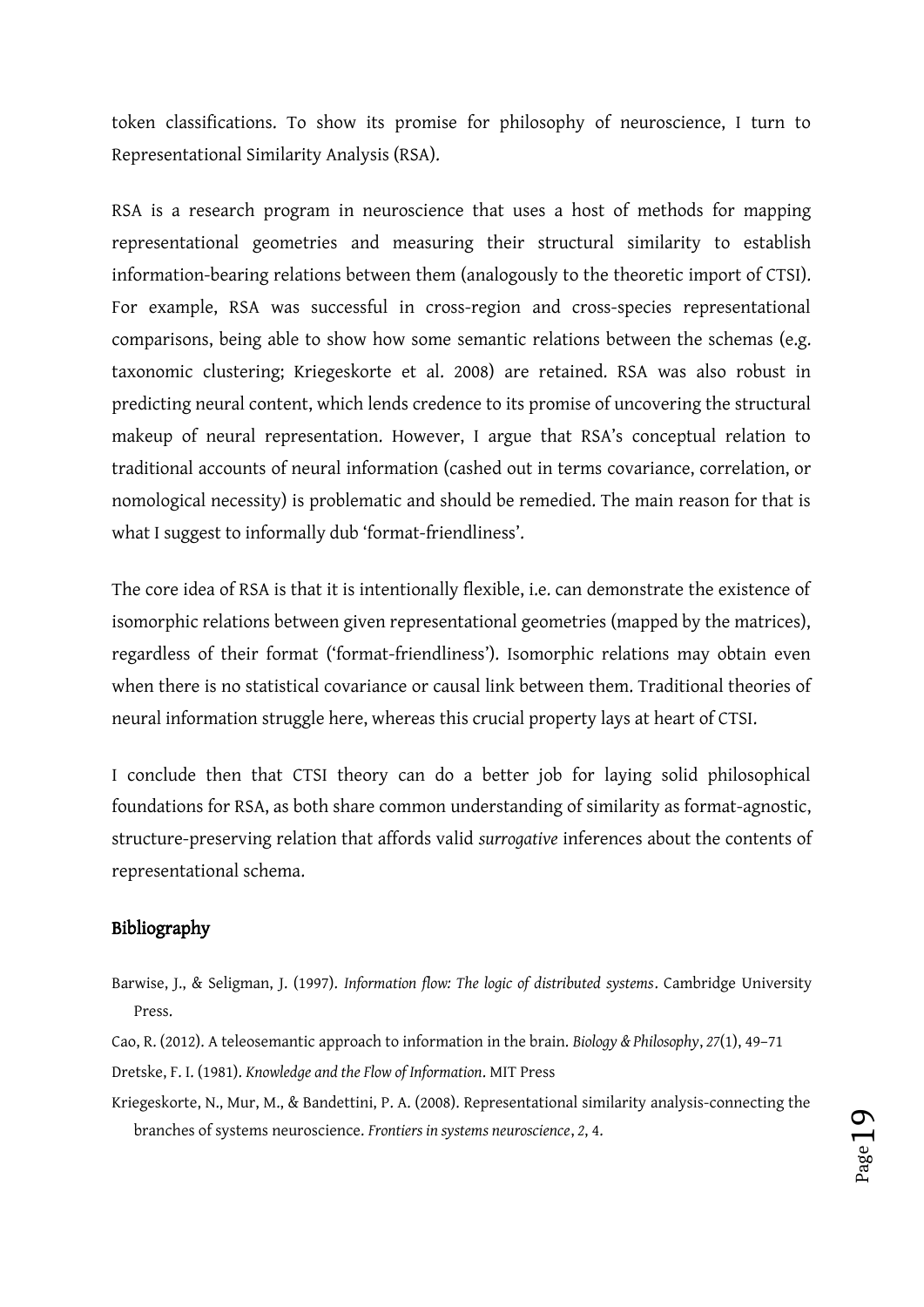- Kriegeskorte, N., & Kievit, R. A. (2013). Representational geometry: Integrating cognition, computation, and the brain. *Trends in cognitive sciences*, *17*(8), 401–412
- Ritchie, J. B., Kaplan, D. M., & Klein, C. (2019). Decoding the brain: Neural representation and the limits of multivariate pattern analysis in cognitive neuroscience. *The British journal for the philosophy of science*, *70*(2), 581–607..
- Miłkowski, M. (2021). Correspondence Theory of Semantic Information. *The British Journal for the Philosophy of Science*. https://doi.org/10.1086/714804
- Roskies, A. L. (2021). Representational similarity analysis in neuroimaging: Proxy vehicles and provisional representations. *Synthese*, 1–19.
- Sprevak, M. (2020). Two kinds of information processing in cognition. *Review of Philosophy and Psychology*, *11*(3), 591–611.

Swoyer, C. (1991). Structural representation and surrogative reasoning. *Synthese*, *87*(3), 449–508.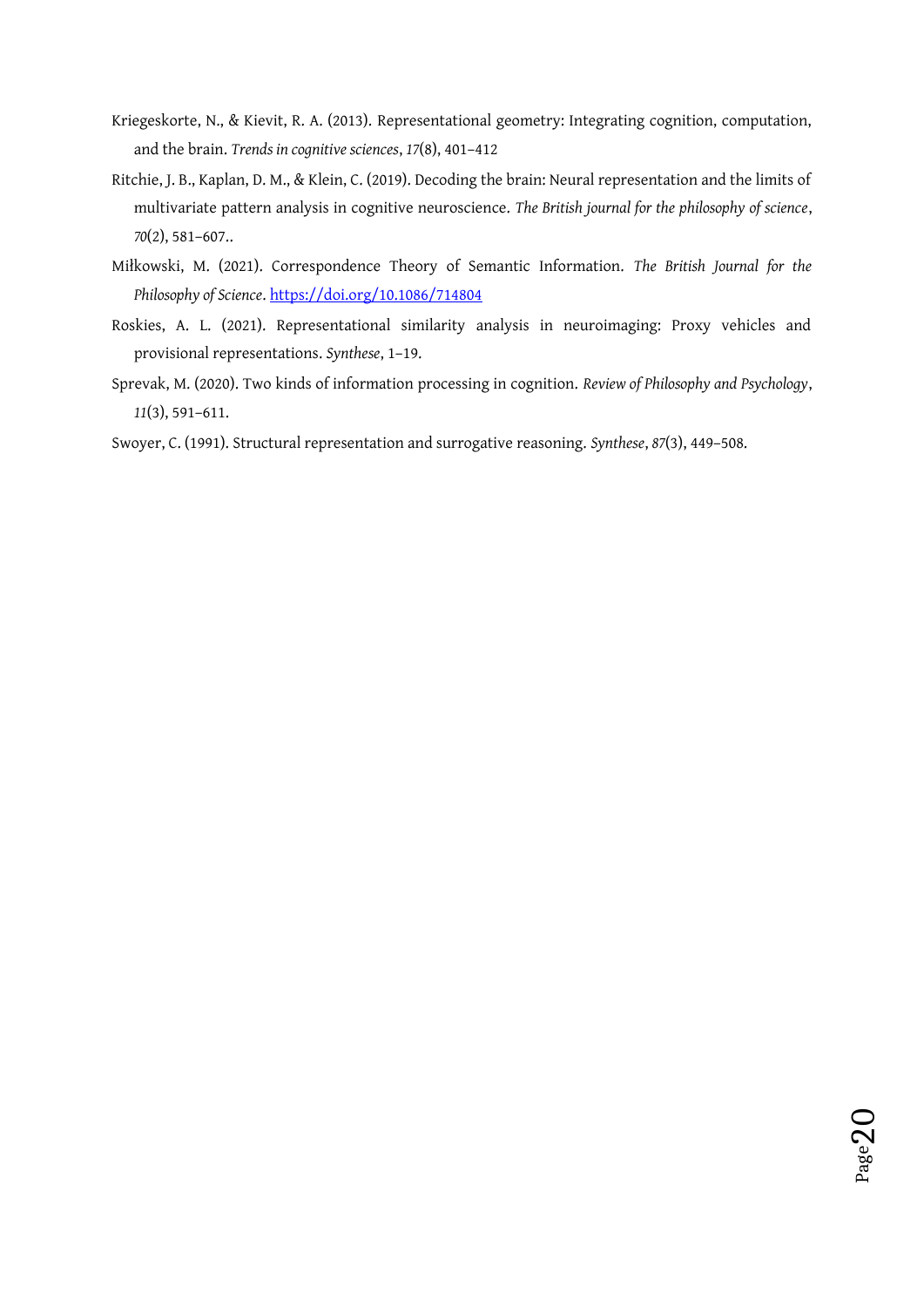# **Alice Martin & Mathieu Magnaudet, Modelling Interactive Computing Systems: Do We Have a Good Theory of What Computers Are?**

(Interactive Computing Team (ENAC), France)

Computers are more and more interactive. They are no more transformational systems producing a final output after a finite execution. Instead, they continuously react in time to external events that modify their course of execution. While philosophers have been interested in conceptualizing what a computer is for a long time [5, 6], they seem to have paid little attention to the specificities of interactive computing, thus running the risk of not offering an adequate conceptualisation. In this paper, we propose to tackle this issue by a survey of the literature in theoretical computer science where one can find some explicit proposals toward a model for interactive computing. In that field, the formal modelling of interactive computing systems has been brought down to whether the new interaction models are reducible to Turing Machines (TMs). To our knowledge, there are three areas where interaction models are framed.

In all of them the comparison between TMs, oracle machines [7] and interactive system models is systematically at stake. These areas are namely work (i) on concurrency by Milner and his followers [3], (ii) on Reactive Turing Machines [1] and (iii) on interaction as a new computing paradigm [8].

For each of the three identified models, we:

• present the motivation behind it,

• sum up its account for interaction (its expressiveness and possible equivalence with a TM),

• identify how it has been used and criticised.

The survey shows two difficulties. First, Turing reducibility of interaction models is left unclear. Second, such analyses only focus on formal equivalence between models. They prevent the philosopher from getting a clear-cut comprehension of what makes a computing machine interactive. We suggest another path for philosophers: the view of computing from a cyber-physics perspective [2], where key concepts of time and causality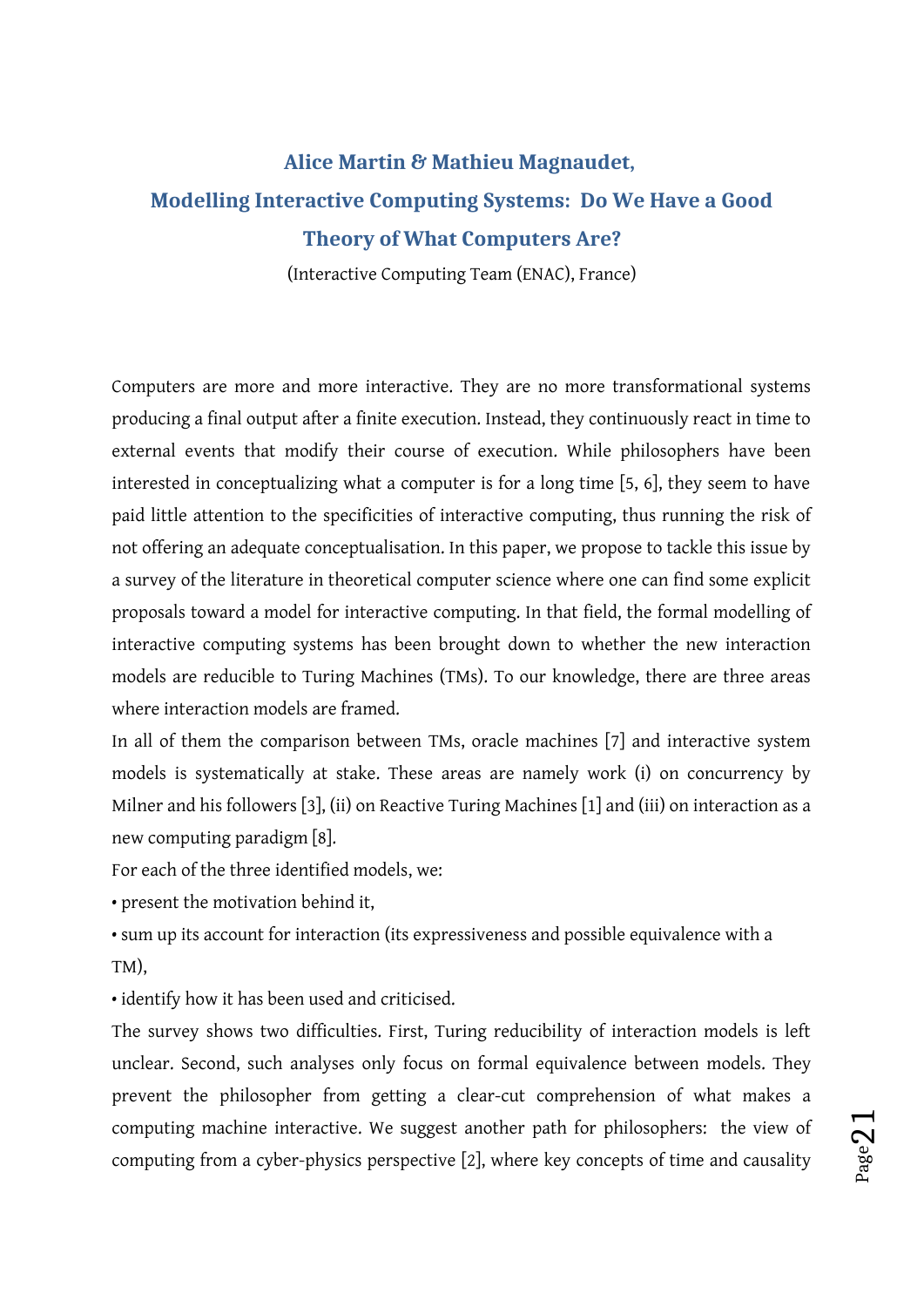help fleshing out the concept of interactive computing. This amounts to switching explanatory focus [4].

#### References

[1] Baeten J. et al. 2013. Reactive Turing Machines [2] Lee EA. 2016 Fundamental Limits of Cyber-Physical Systems Modeling [3] Milner R. 2006 Turing, Computing and Communication [4] Milkowski. 2016. A Mechanistic Account of Computational Explanation [5] Piccinini. 2008. Computers [6] Smith B.C. 2002. The Foundations of Computing [7] Soare RI. 2009 Turing Oracle Machines, Online Computing, and Three Displacements in Computability Theory [8] Wegner P, Goldin D. 2003 Computation beyond Turing Machines

# **About the Authors**

Alice Martin holds a master's degree in philosophy from Institut Jean Nicod (Paris) and is currently a PhD student at ENAC in the Interactive Informatics Team. She is working on a bidisciplinary subject in philosophy of computing and computer science She is interested in understanding interactive computing systems, and how they fit into the classical framework of computability. She also works on a visualization tool to support interaction programming.

Mathieu Magnaudet is an associate professor at ENAC, in the Interactive Informatics Team. His main area of research is in programming languages for interactive systems. He is strongly involved in the development of the Smala programming language. He also works on the philosophical topics related to the field of computer science especially regarding the limits of the Turing paradigm to model interactive computing systems.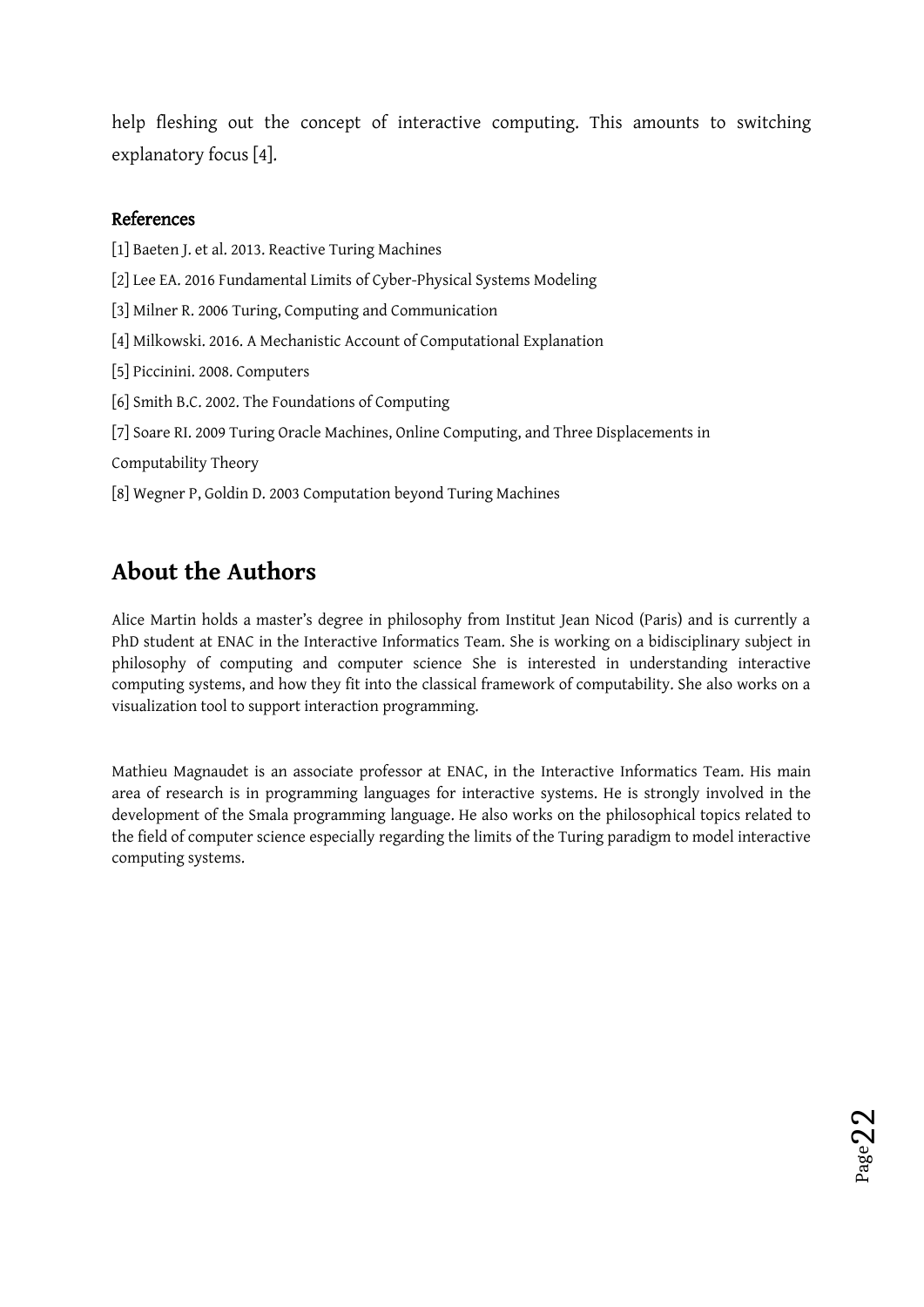#### <span id="page-22-0"></span>**Łukasz Mścisławski,**

# **Is information something ontological, or physical or perhaps something else? Some remarks on R. Krzanowski approach to concept of information**

(Wrocław University of Science and Technology)

As one can easily see, the title of our presentation is a little bit provocative. We have found the proposal of R. Krzanowski approach to the problem of information very interesting [1], [2], [3]. Our aim is to point out that it has some advantages when it comes to answer some fundamental questions in philosophy of physics, metaphysics and, as we suppose, philosophy of information and computer science as well. As the issue of great importance we see a proposal of introduction some subtle distinctions in relation between ontological and epistemological information, that can be seen as analogous to G.F.R Ellis analyses of passage of time in his concept of Crystallizing Block Universe[4]. This step could be found useful in further study of relations between different types of information.

We also would like to formulate some subjects of further study, for which proposal of R. Krzanowski can be very solid foundation and good start point to examine traditional metaphysical issues using classical philosophical doctrines combined with new approach.

#### References

- [1] R. Krzanowski, "What Is Physical Information?", Philosophies, t. 5, nr 2, Art. nr 2, cze. 2020, doi: 10.3390/philosophies5020010.
- [2] R. Krzanowski, "Does purely physical information have meaning? A comment on Carlo Rovelli's paper: Meaning = information + evolution [arXiv:1611.02420]", arXiv:2004.06716 [physics], kwi. 2020, Dostęp: lis. 30, 2021. [Online]. Dostępne na: http://arxiv.org/abs/2004.06716
- [3] R. Krzanowski, "Why can information not be defined as being purely epistemic?", ZFN, nr 68, s. 37-62, wrz. 2020.
- [4] G. F. R. Ellis i R. Goswami, "Space time and the passage of time", arXiv:1208.2611 [gr-qc], sie. 2012, Dostęp: cze. 10, 2014. [Online]. Dostępne na: http://arxiv.org/abs/1208.2611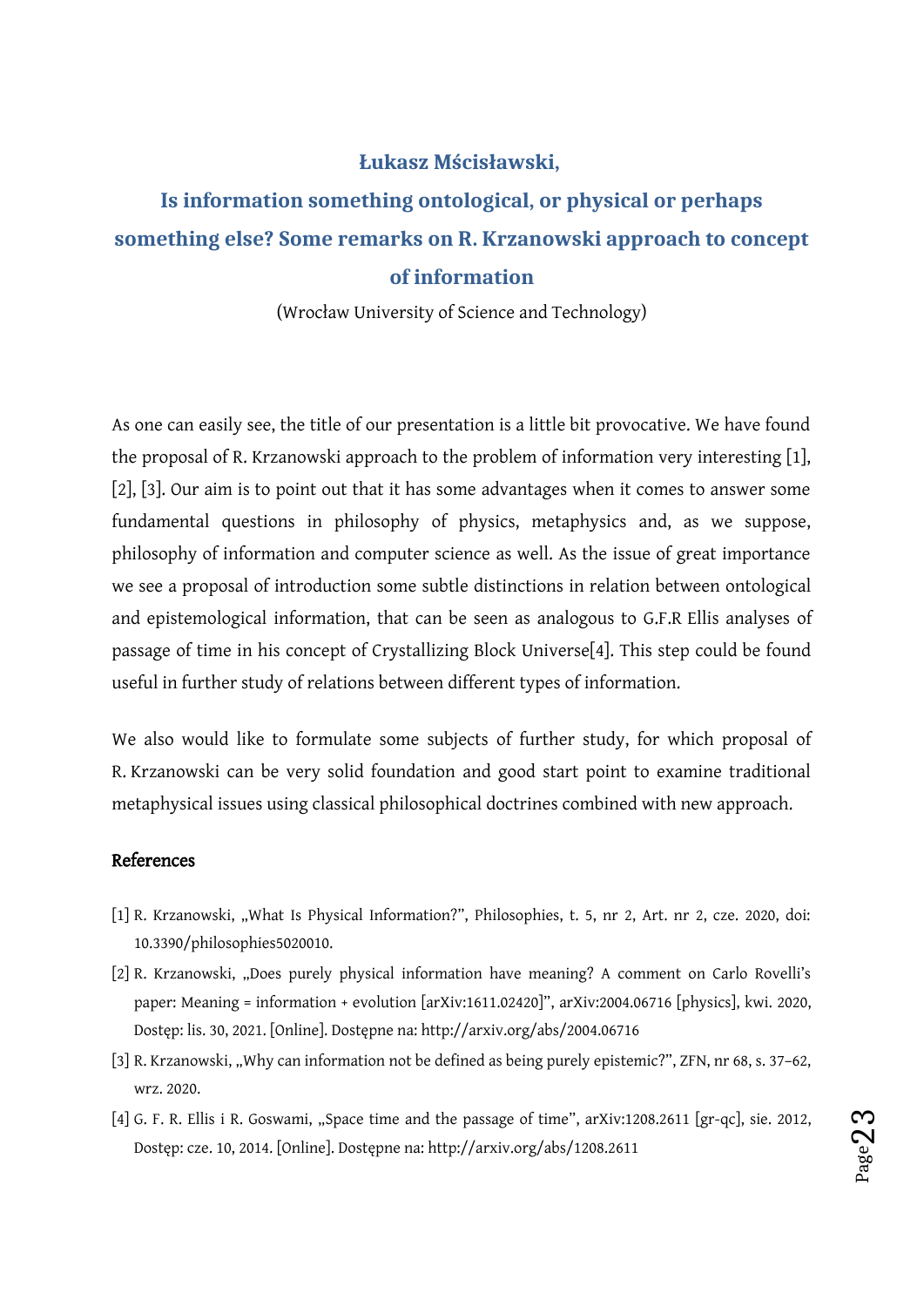#### <span id="page-23-0"></span>**Kiran Pala,**

#### **Information Emergentism and Transformations**

(Boston University, Boston, USA and University of Eastern Finland, Finland)

Recently a range of practices that have occupied the periphery of scholarly thinking about information emergence, has yielded many insights on artificial systems. By exploring plausible reasons, why these practices are so often overlooked while at the same time potentiality reveals how, attending to 'quality of things' enables new ways of thinking about knowledge transformation and supervenience in artificial systems. Yet despite the potential, this article holds for enriching philosophical discussions of artificial systems, and their transformativeness functionality continue to remain neglected themes in philosophical practices of information and computing. Beyond, The Continuity of Mind by Michael Spivey (2008), Cognitive Systems and the Extended Mind By Robert D. Rupert (2009), a few works in intelligence philosophy, and The Dynamics of Control by Fritz Colonius, Wolfgang Kliemann (2012) on emergence feature a sustained engagement with the topic of knowledge transformation, and their based applications.

All the more surprising, considering this transformation has emerged from the studies of cognition and perception. An increased interest in the theories on nature of the knowledge sources and quality of things are relevant to the current and long standing discussions in philosophy of information and computing. In addition, the recent information emergentism in artificial systems also served to highlight a range of issues which, despite having received little attention by philosophers, nonetheless hold important philosophical implications, such as the role of 'quality of things' in enabling the transformativeness functionality. Given the great potential studies of emergence hold for enriching philosophical discussions of information and computing. The present aim of this study is to initiate a meta-analysis on historical assessment of epistemic symmetry between introspection and emergence within framework of modern control theories: what inferential causes of information emergence as a consequence, ie. transitions of "things" in view of the adaptation, at least in principle. While we do not deny the obvious insufficiencies of current methods, I hypothesise that they can be overcome by future

Page $2$ 

4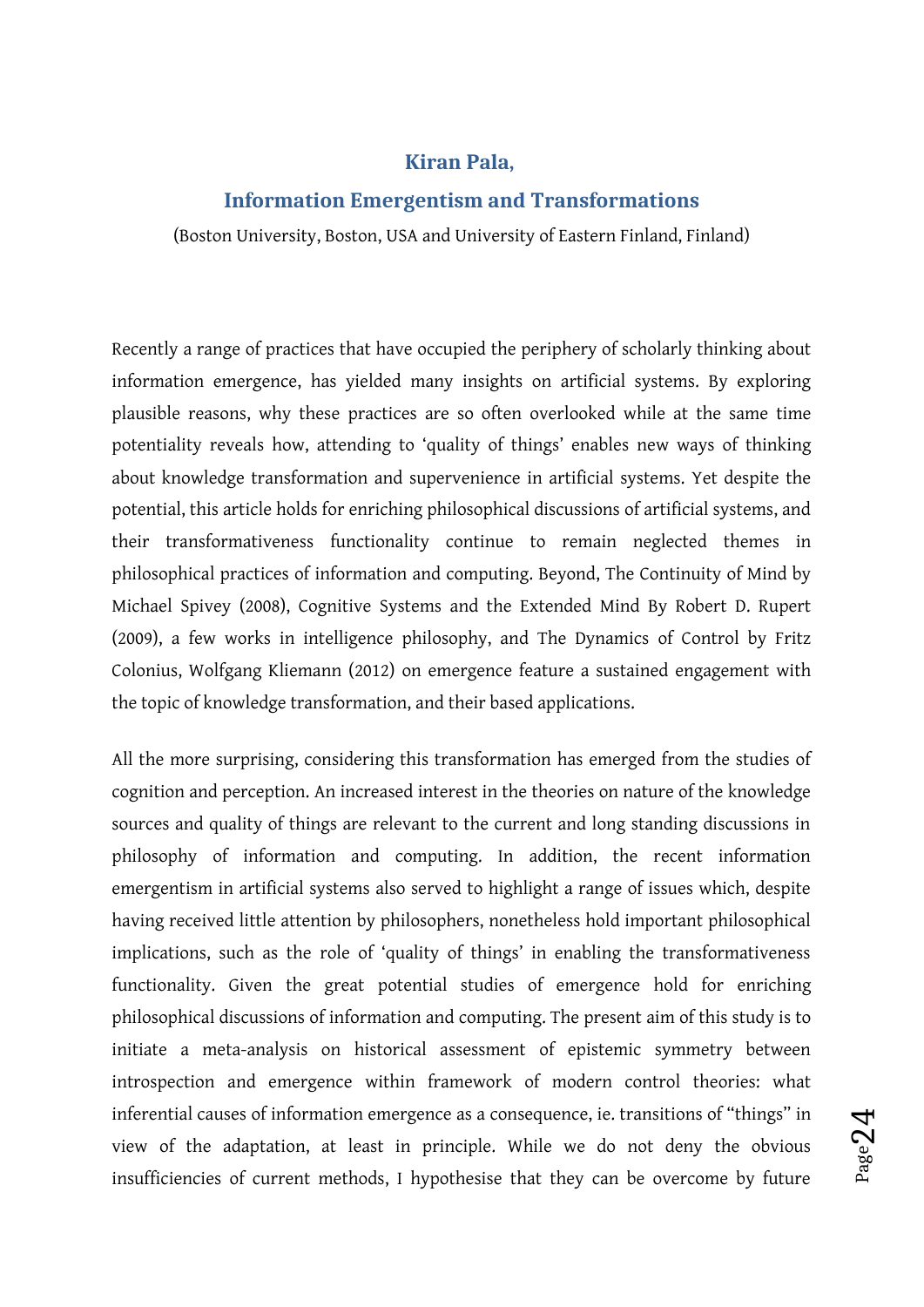scientific, methodological and technological developments: from the devices used in houses to large technical systems which surround us.

# **About the Author**

Kiran Pala, PhD – his research background is in philosophy of mind and science, consciousness, artificial systems and control theory, and philosophy of cognitive science.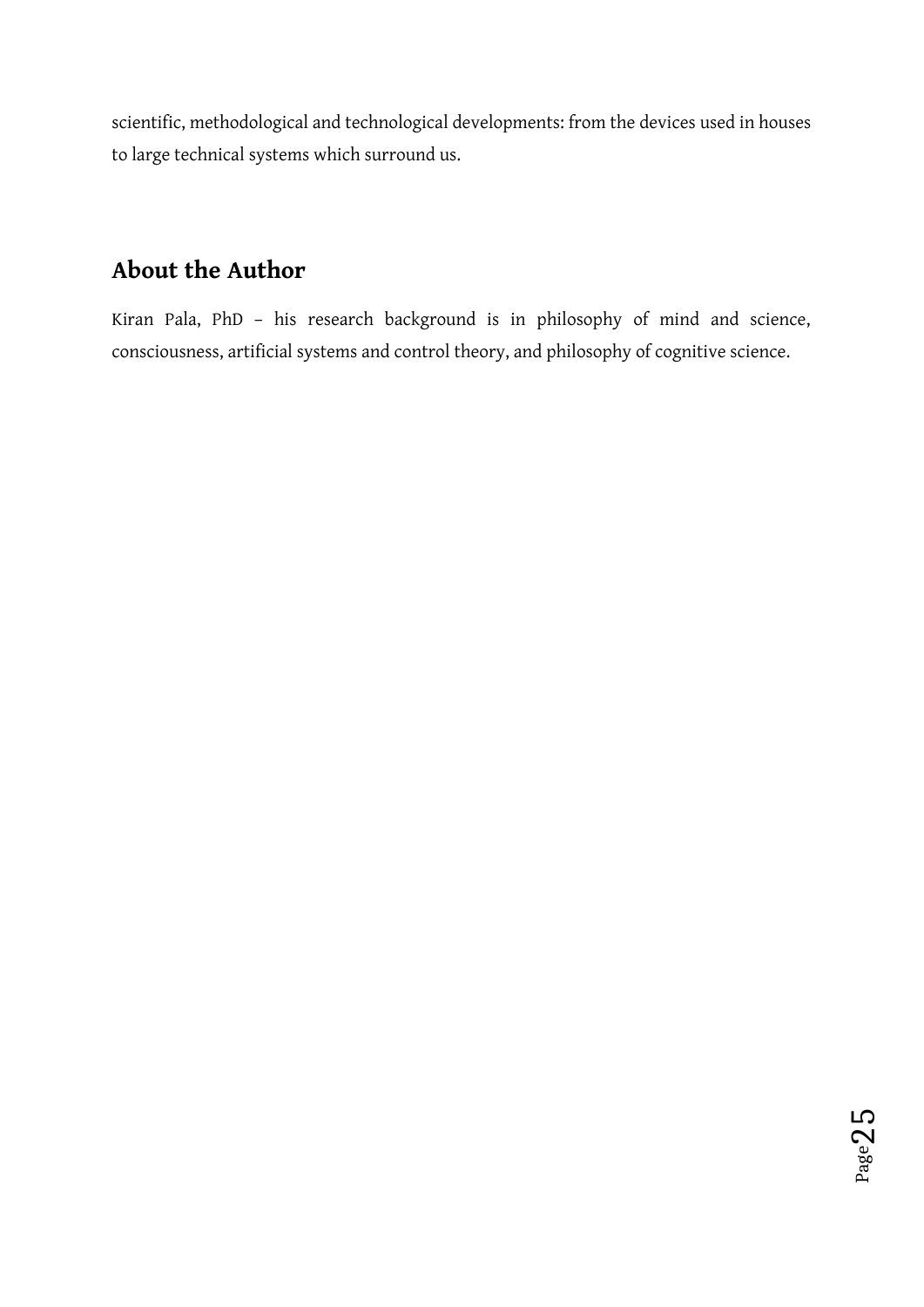#### <span id="page-25-0"></span>**Paula Quinon & Jens Ulrik Hansen,**

#### **The Role of Expert Knowledge in Big Data and Machine Learning**

(International Center for Formal Ontology, Warsaw University of Technology)

According to popular belief, Big Data and Machine Learning provide a *brand-new* approach to science that has the potential to revolutionize scientific progress (Hey et al., 2009; Kitchin, 2014). The extreme version of this belief is illustrated by Anderson's claim that Big Data and Machine Learning in science will lead to the "end of theory" (Anderson, 2008). The idea behind this extreme version of the belief is that advanced Big Data and Machine Learning algorithms enable us to mine vast amounts of data related to a given problem without prior knowledge and we do not need to worry about causality, as correlation is all that is needed.

The extreme version of this belief is not seriously held by many philosophers of science, but there are several serious attempts to determine the extent to which Big Data and Machine Learning imply a resurgence of inductive methods (Pietsch, 2021) or agnostic science (Napoletani et al., 2021). Without claiming that "the theory came to its end", these approaches advocate new scientific methods that can be applied to various fields in a similar way, without the need for domain-specific knowledge.

Two questions arise in connection with these views: Where did these ideas come from? and to what extent are they justified? The first question could be addressed by following the hype around Big Data and Machine Learning in industry and how easily conversations about new innovations and disruptions translate into conversations about paradigm shifts in science. The leakage of the style of argumentation and the attraction to hype, from industry to science, should be carefully watched and frequently questioned. In these times of pressure to bridge the gap between business and science, it can be difficult to distinguish valuable insights and ideas from superficial buzz-talk. The case of Big Data and Machine Learning is one of the areas, which shows how important it is to clearly map the flow of knowledge between business and science. We do not, however, make any scientific progress towards this question, we only sketch our observations here.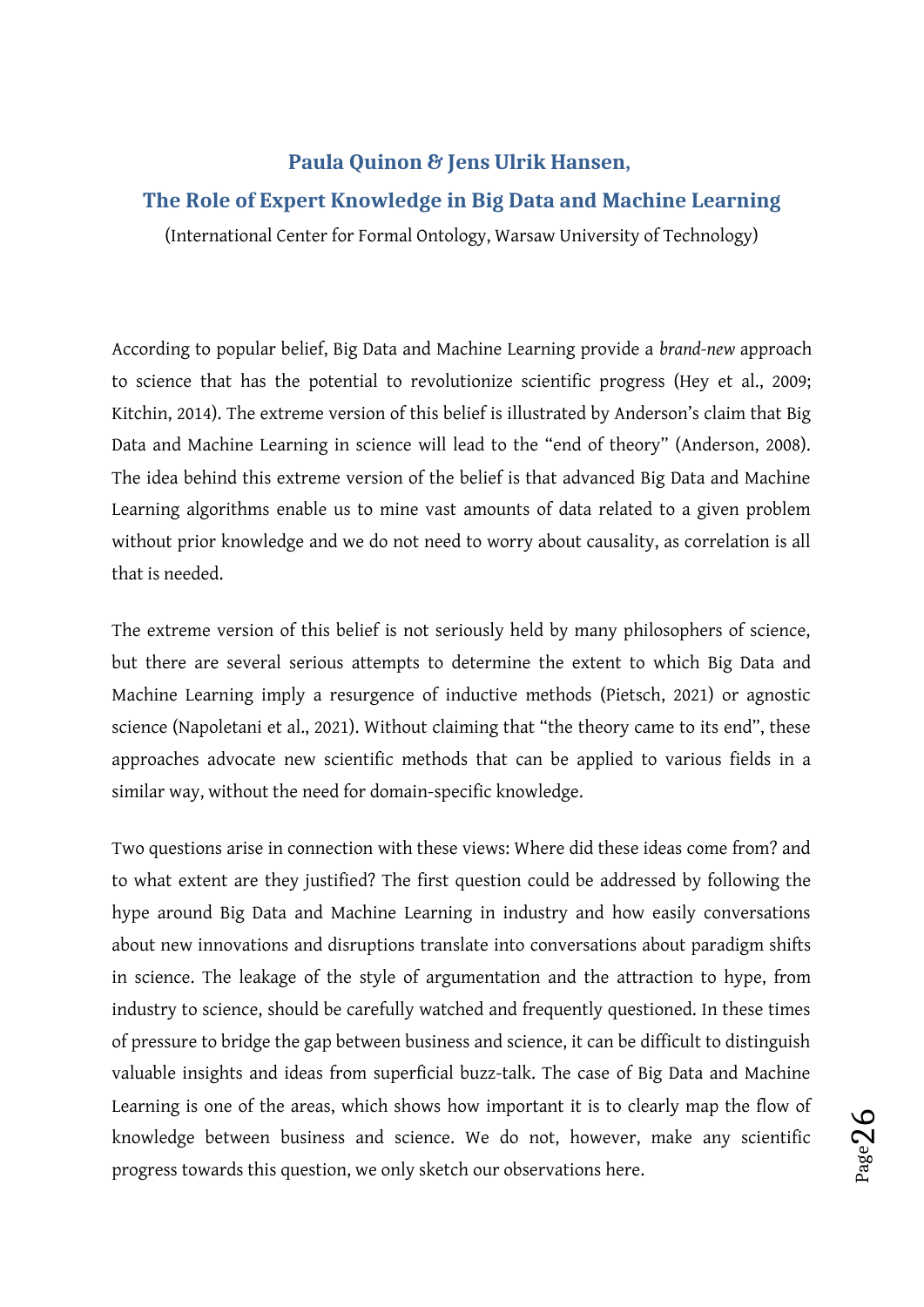Regarding our second question, we argue that using methods from Big Data and Machine Learning is not a passive mode where you feed raw data into a Big Data or Machine Learning algorithm and wait for the algorithm to detect correlations between features of a massive dataset. We argue that there is always work in manipulating data, cleaning data, etc. that requires significant domain knowledge of scientific applications.

We agree that expert domain knowledge used in Big Data and Machine Learning is of a different kind from that required by traditional methods. The question we ask is about the required amount of expert knowledge needed for Big Data and Machine Learning methods to function in an efficient manner. By carefully assessing examples of Big Data and Machine Learning applications in science, such as skin cancer detection (Esteva et al., 2017), protein folding (Senior et al., 2020) and language generation (Brown et al., 2020), we assess which knowledge plays a role in each of these cases. We observe that significant domain knowledge is needed, not so much in theory and model building, but in data preparation and validation of Machine Learning models. Data needs to be labelled appropriately, decisions need to be made about which data to include, and new features might need to be created. Furthermore, we need to know what constitutes a well-functioning Machine Learning algorithm for a given problem, what we should measure and what is a good enough value to constitute a solution to the problem.

In addition to expert knowledge about data samples, specific knowledge of Machine Learning is also often needed, as algorithms cannot be applied blindly in practice. A promising model architecture needs to be selected, appropriate data augmentation techniques need to be applied to increase the performance of the algorithm, and the algorithm needs to be tuned and adjusted to get good enough Machine Learning performance.

We do not intent to dismiss new scientific methods or new lines of research, but to disclose what work and knowledge the new methods require, and thus show in more detail what is new and what is business as usual. Big Data and Machine Learning methods may be used in a more agnostic way, but they do not lead to completely agnostic science. It is not a question of changing or revolutionizing science, but of expanding the methodological toolkit. This will certainly not necessarily revolutionize all science, but it could lead to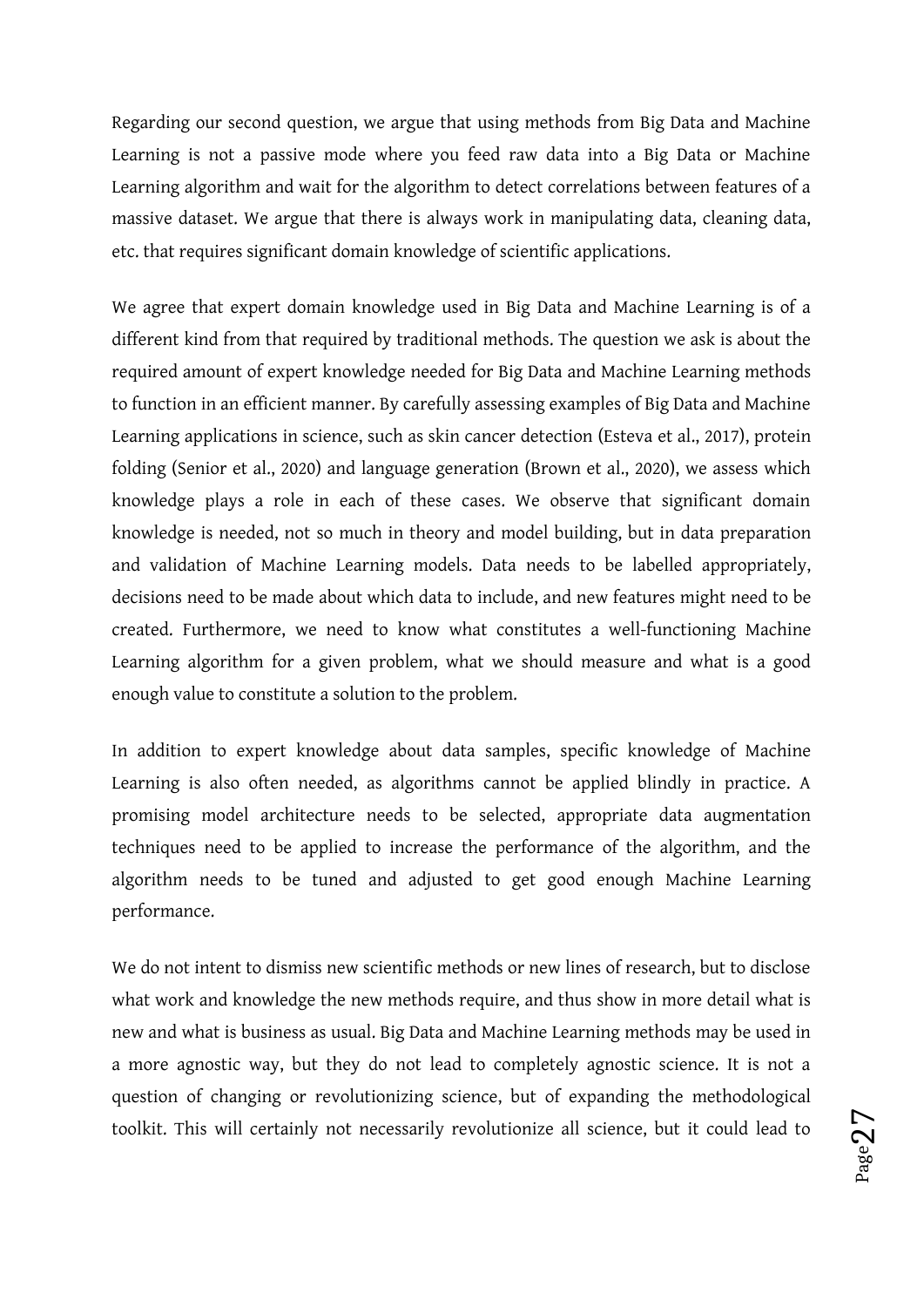changes in subfields and provoke the emergence of new fields or endeavors, such as digital humanities or computational social science.

In our talk, we will discuss concrete case studies (skin cancer detection, protein folding, language generation), where we present methods that are used and we highlight those moments where expert knowledge is involved. We will attempt to classify various aspects of expert knowledge involved in the application of Big Data and Machine Learning methods, for instance, the expert knowledge necessary at the training data sample preparation or the expert knowledge necessary for choosing algorithms. We will also suggest that, depending on the field, the range of traditional methods vs agnostic methods varies, leading us to believe that the process of "agnosticization" is different from field to field, and that the possibility to reach the "no-theory" stage varies depending on domain. Consequently, we observe that the way in which Big Data and Machine Learning methods enter scientific methodology involves continuous small conceptual shifts rather than a rigid paradigm shift in Kuhn's sense.

#### References

- Anderson, C. (2008). The End of Theory: The Data Deluge Makes the ScientificMethod Obsolete. *Wired Magazine*, *16*(7). https://www.wired.com/2008/06/pb-theory/
- Brown, T., Mann, B., Ryder, N., Subbiah, M., Kaplan, J. D., Dhariwal, P., Neelakantan, A., Shyam, P., Sastry, G., Askell, A., Agarwal, S., Herbert-Voss, A., Krueger, G., Henighan, T., Child, R., Ramesh, A., Ziegler, D., Wu, J., Winter, C., … Amodei, D. (2020). Language Models are Few-Shot Learners. In H. Larochelle, M. Ranzato, R. Hadsell, M. F. Balcan, & H. Lin (Eds.), *Advances in Neural Information Processing Systems* (Vol. 33, pp. 1877–1901). Curran Associates, Inc. https://proceedings.neurips.cc/paper/2020/file/ 1457c0d6bfcb4967418bfb8ac142f64a-Paper.pdf
- Esteva, A., Kuprel, B., Novoa, R. A., Ko, J., Swetter, S. M., Blau, H. M., & Thrun, S. (2017). Dermatologistlevel classification of skin cancer with deep neural networks. *Nature*, *542*(7639), 115–118. https://doi.org/10.1038/nature21056
- Hey, T., Tansley, S., & Tolle, K. (Eds.). (2009). *The fourth paradigm: data-intensive scientific discovery*. Microsoft Research.
- Kitchin, R. (2014). Big Data, new epistemologies and paradigm shifts. *Big Data & Society*, *1*(1), 2053951714528481. https://doi.org/10.1177/2053951714528481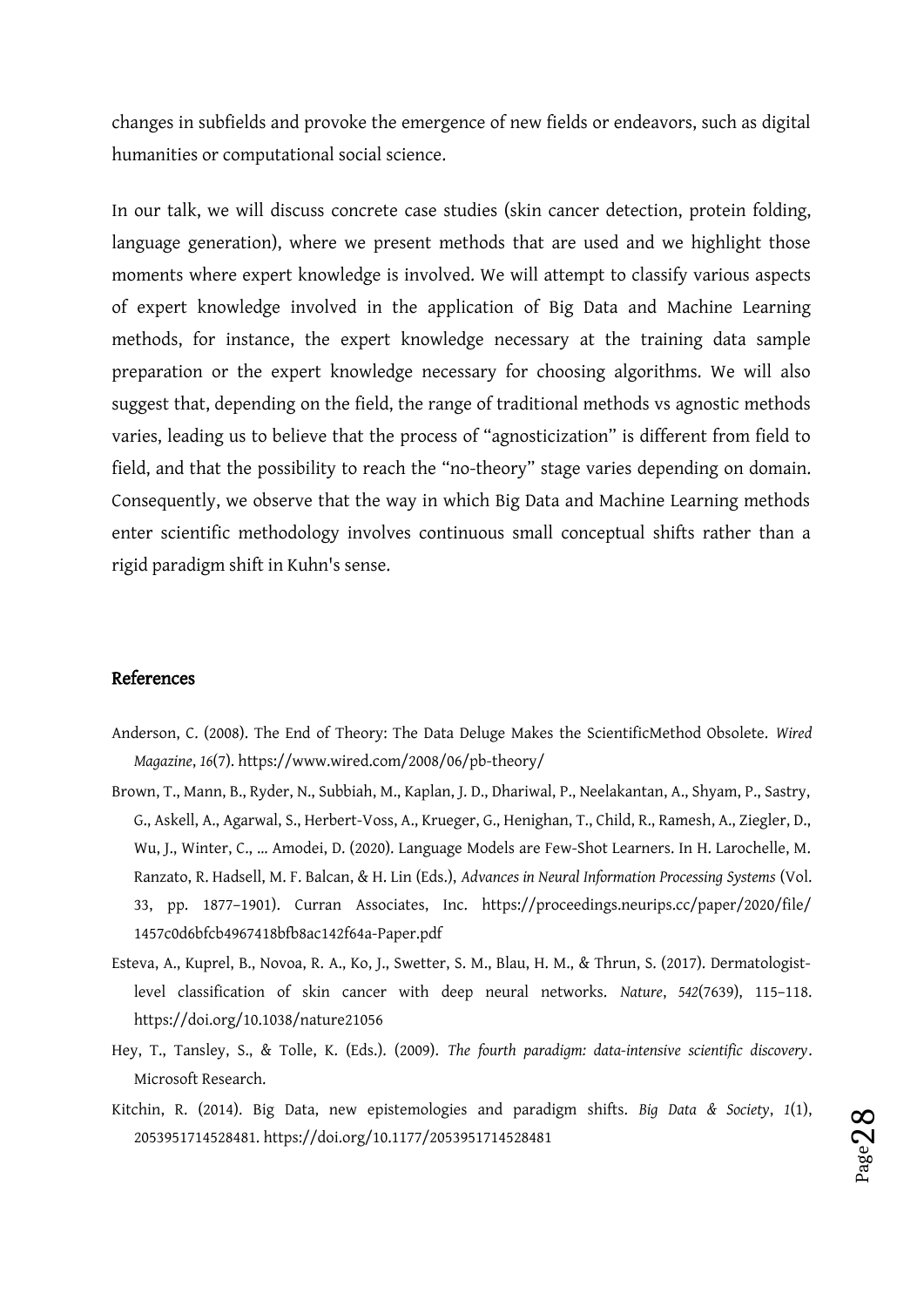- Napoletani, D., Panza, M., & Struppa, D. (2021). *The Agnostic Structure of Data Science Methods*. https://arxiv.org/pdf/2101.12150.pdf
- Pietsch, W. (2021). *Big Data*. Cambridge University Press.
- Senior, A. W., Evans, R., Jumper, J., Kirkpatrick, J., Sifre, L., Green, T., Qin, C., Žídek, A., Nelson, A. W. R., Bridgland, A., Penedones, H., Petersen, S., Simonyan, K., Crossan, S., Kohli, P., Jones, D. T., Silver, D., Kavukcuoglu, K., & Hassabis, D. (2020). Improved protein structure prediction using potentials from deep learning. *Nature*, *577*(7792), 706–710. https://doi.org/10.1038/s41586-019-1923-7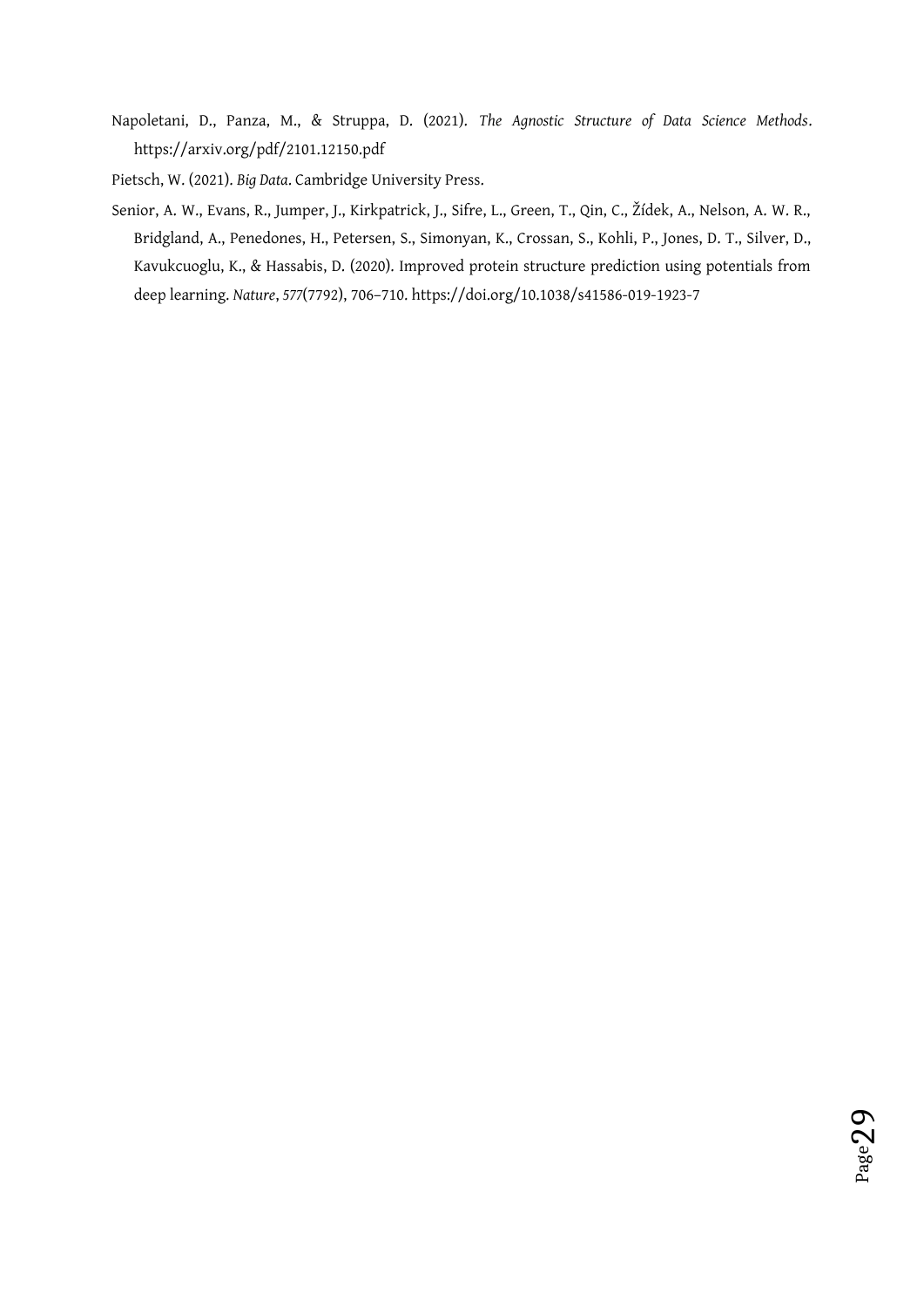#### <span id="page-29-0"></span>**Marcin Rabiza,**

#### **The Dual-Process Attribution of Artificial Intelligence Agency**

(Polish Academy of Sciences, Institute of Philosophy and Sociology)

In recent years, research on machine agency has been particularly fruitful, as it was driven by the rapid and widespread development of artificial intelligence (AI) technology. Because of the perceived similarity to humans in terms of the capability to act in the environment, we may experience a shift of AI from technical artifacts to artificial agents. Along with the increasing presence of intelligent machines in our daily practices, the interest of researchers in the problem of AI agencies is growing.

In this light, the aim of the paper is to propose a dual-process model of agency attribution phenomenon. Two general modes of thinking about machine agency are differentiated, and possible relation to AI interpretability is indicated. The author argues that even if a strong ontological rationale behind granting AI agential status cannot be reconstructed, agency attribution may be epistemically relevant, as an instrumentally rational mental strategy for interpreting, predicting, and explaining the behavior of AI actors. The preliminary dualprocess theory of attribution may provide an input for further research in not only philosophy of mind or commonsense psychology, but also in human-computer interaction and user experience studies.

#### References

- 1. Ciardo, F.; Beyer, F.; De Tommaso, D.; Wykowska, A. "Attribution of intentional agency towards robots reduces one's own sense of agency". Cognition 2020, 194.
- 2. Cowley, S.; Gahrn-Andersen, R. "Drones, robots and perceived autonomy: implications for living human beings". AI Soc. 2021.
- 3. Dennett, D.C. The Intentional Stance, 1st ed.; MIT Press: Cambridge, Mass., 1987.
- 4. Kahneman, D. Thinking, Fast and Slow, 1st ed.; Farrar, Straus and Giroux, 2011.
- 5. Nomura, O.; Ogata, T.; Miyake, Y. "Illusory agency attribution to others performing actions similar to one's own". Sci. Rep. 2019, 9.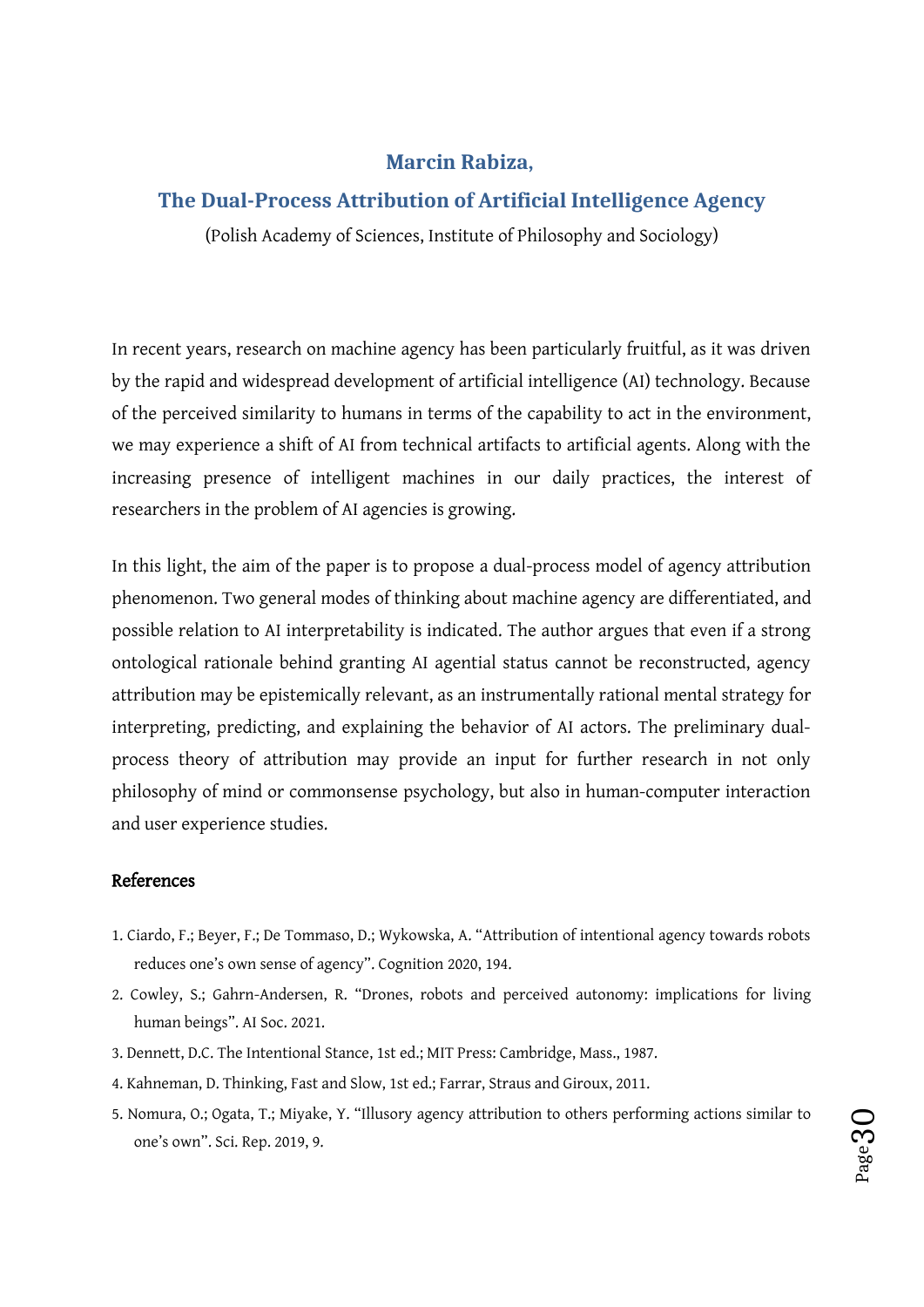- 6. Rammert, W. "Where the Action is: Distributed Agency between Humans, Machines, and Programs". In Paradoxes of Interactivity: Perspectives for Media Theory, Human-Computer Interaction, and Artistic Investigations; Seifert, U.; Kim, J; Moore, A., Eds.; 2015; pp. 62–91.
- 7. Rose, J.; Jones, M. "The Double Dance of Agency: A Socio-Theoretic Account of How Machines and Humans Interact". Systems, Signs and Actions 2005, 1, 19–37.
- 8. Swanepoel, D. "Does Artificial Intelligence Have Agency?" In The Mind-Technology Problem: Investigating Minds, Selves and 21st Century Artefacts; Clowes, R.; Gartner, K.; Hipólito, I., Eds.; Studies in Mind and Brain, Springer, 2021; pp. 83–104.

# **About the Author**

Doctoral candidate in Philosophy at the Institute of Philosophy and Sociology of the Polish Academy of Sciences. Graduate of the Adam Mickiewicz University in Poznan in Philosophy (BA in 2019) and Ethics (MA in 2021), as well as from the Poznan University of Technology in Robotics (BEng in 2019) and Computer Science (MSc in 2020). Information technology professional currently employed at IBM, and former academic teacher at the Collegium Da Vinci. Interested in philosophy of mind and artificial intelligence, researching mindtechnology problems.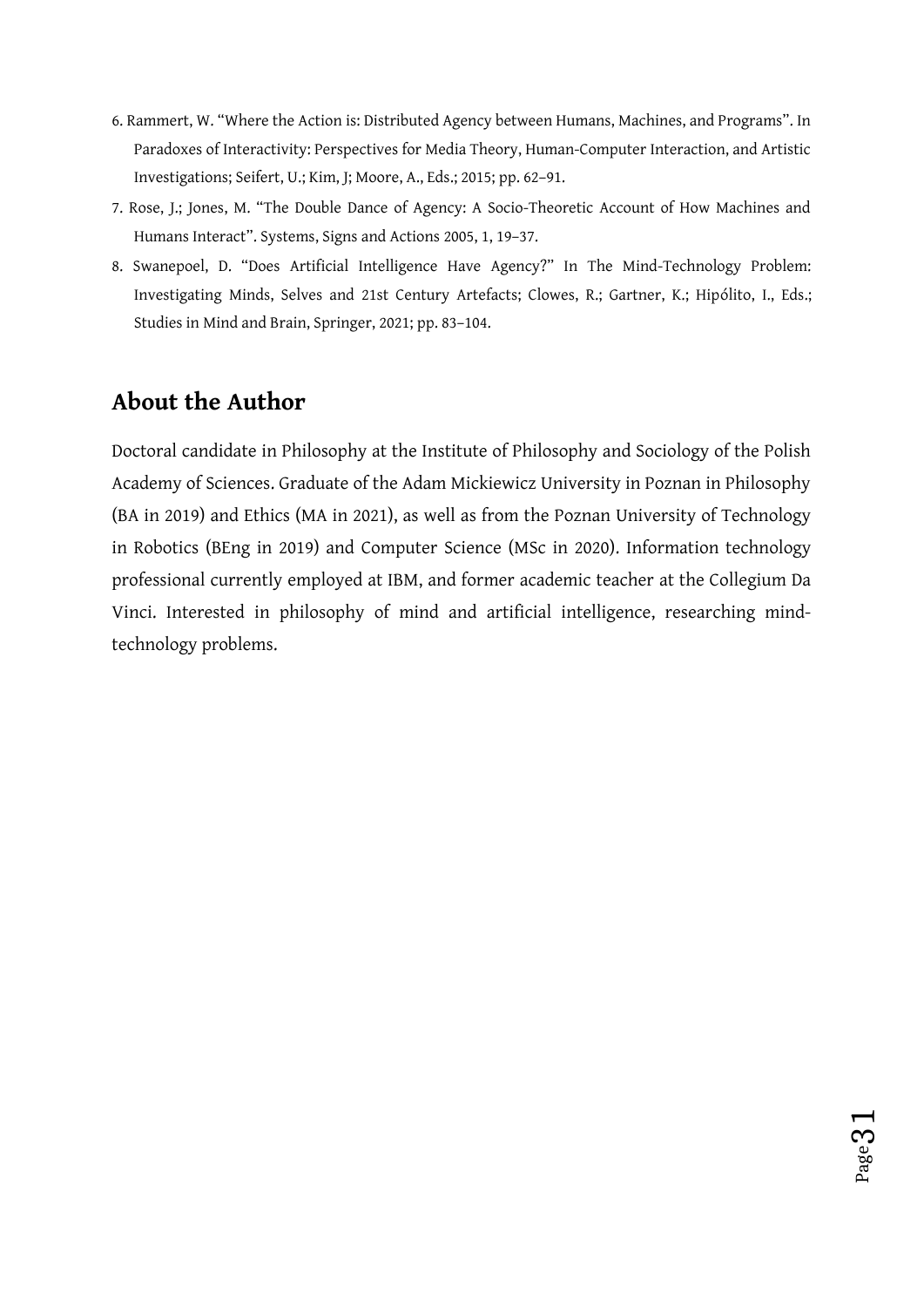### <span id="page-31-0"></span>**Marcin Rządeczka,**

# **Computational psychiatry from an epistemological perspective. How computational paradigm can facilitate the analysis of complex mental disorders?**

(Maria Curie-Sklodowska University in Lublin, Institute of Philosophy)

In 2010, the US National Institute of Mental Health formulated a new conceptual model to facilitate psychiatric research known as the Research Domain Criteria (RDoC), which takes a fundamentally different perspective than the dominant Diagnostic and Statistical Manual of Mental Disorders and tries to answer a different set of proximate and ultimate questions.

The main aim of RDoC is to deepen the understanding of psychopathology through pathophysiology by building upon the advances in the computational neurobiological sciences. The RDoC hypothesizes that behaviors cannot be understood without taking into account the variety of individual developmental trajectories and environmental influences upon behavior. Within this paradigm, each mental disorder is a dimensional construct from illness to health, without a specific well-defined demarcation line.

The RDoC can easily serve as a basis for the nascent field of computational psychiatry. In theory, neural processes can be modelled by algorithmic representations that describe information processing in the complex multi-level neural system. Computational psychiatry describes the structures and mechanisms of the nervous system in terms of information processing. For example, impairments in the processes involved in predictive coding could, in theory, explain a variety of psychopathological phenomena, ranging from the impoverished theory of mind in autism spectrum disorder to peculiar abnormalities of smooth-pursuit eye movements in schizophrenia spectrum disorder.

Integrating computational modelling into psychiatry can facilitate research in several fundamental and novel ways. What are the fundamental biopsychological components involved in mental disorders and what are the mathematical relationships between these components? How do local dysfunctions of the endocrine or immune system create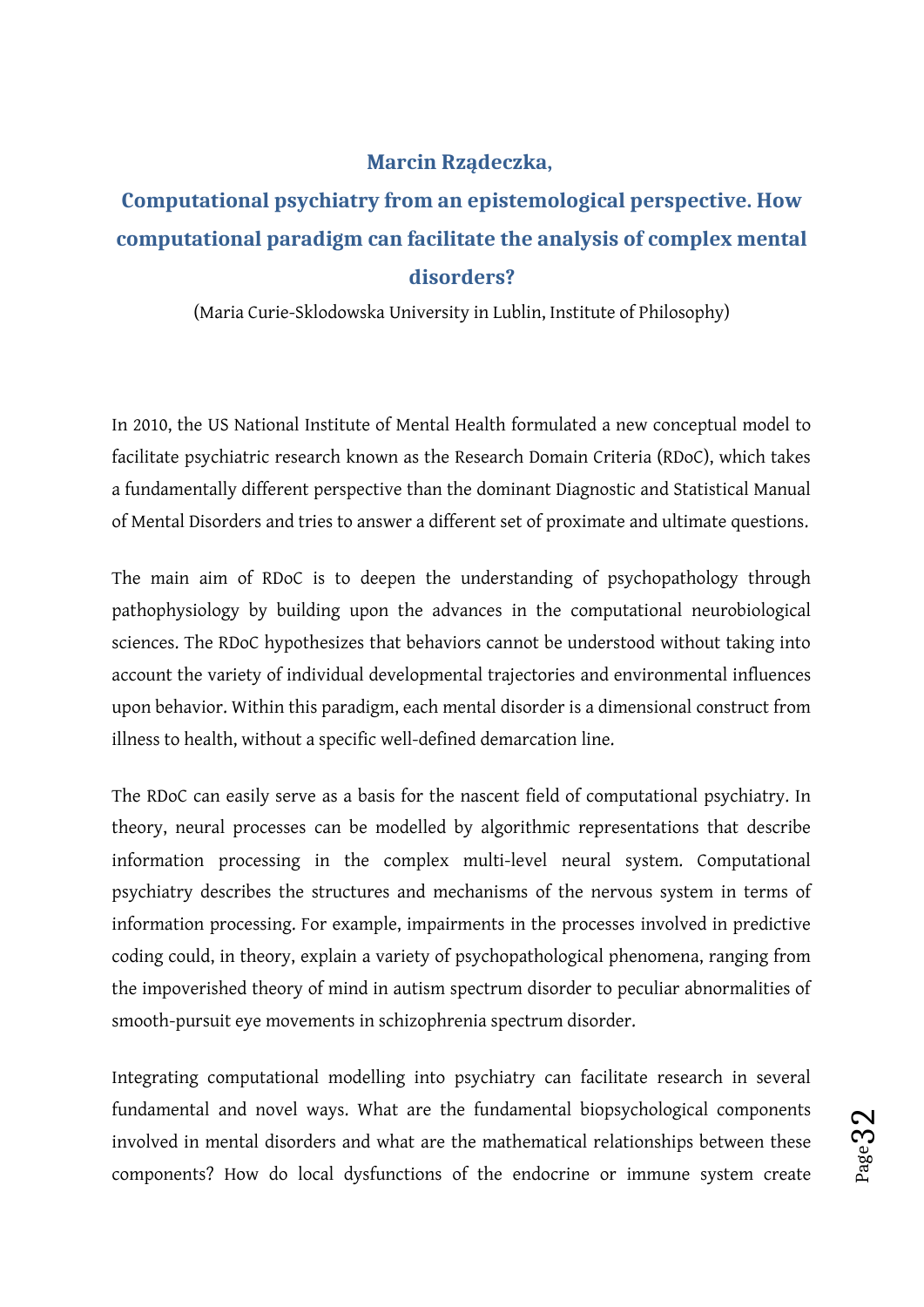complex interactions with the nervous system and finally lead to some mental illness? Why natural selection has not eliminated many gene variants responsible for some of the most debilitating mental disorders, such as schizophrenia, autism, bipolar disorder or depression. These are only preliminary questions that require the computational paradigm due to their sheer complexity and the interdisciplinary nature of the research involved.

Last but not least, computational psychiatry creates an interesting opportunity for an epistemologist to revaluate computational theories of mind, which have been discarded due to the neurobiological turn. From such a research perspective mental disorders can be analysed as suboptimal algorithms running by the computational mind and resulting in dysfunctional behavior.

### **About the Author**

Marcin Rządeczka holds a Ph.D. in philosophy and currently works at the Institute of Philosophy of Maria Curie-Sklodowska University in Lublin. He has a keen interest in philosophy of science, with particular focus on the philosophy of biology and the philosophy of computer sciences. He is the author of one book and several papers and the member of the Polish Philosophical Society and the Polish Cognitive Science Society.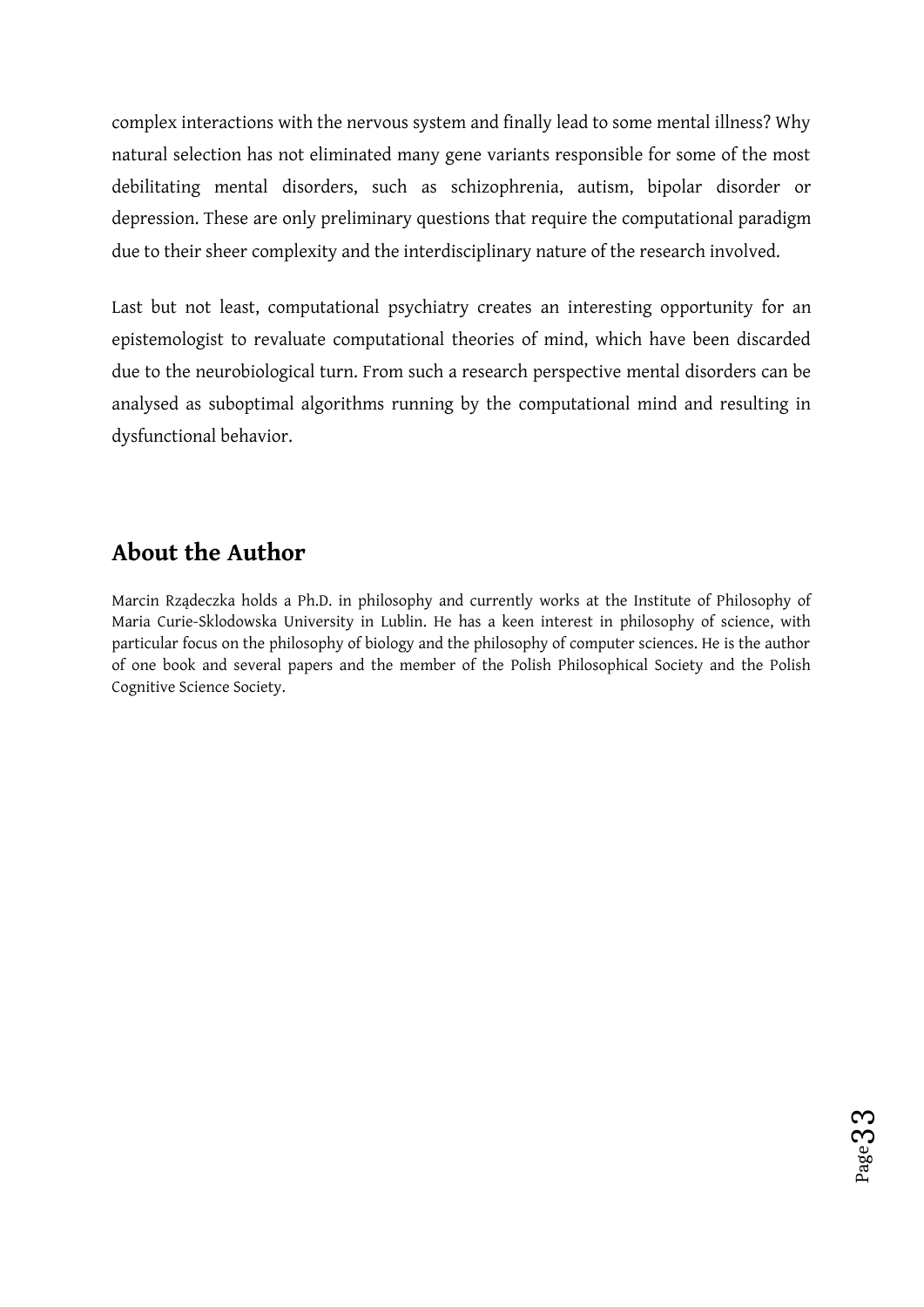### <span id="page-33-0"></span>**Ábel Ságodi,**

# **Aligning computational models of temporal phenomena with data through category theory**

(Champalimaud Center for the Unknown)

In computational science, data used to be compared to simulations by mere visual comparison. This usually relies on some intuitive understanding of empirical adequacy of computational models through the similarity version of representation (Giere, 2004).

The first scientific theories were formulated about planetary motion in the form of lines drawn on paper to represent this motion through space. The Newtonian models represent planetary motion with solutions of ordinary differential equations, i.e. integral curves. These curves are not the same as the drawn lines to record the motion itself, because they are one dimensional while the drawn lines have dimension two (the also have a width). A similar issue arises when we consider the infinite precision of analog-to-digital converters in computers such as the successive-approximation ADC or when we consider computational models. From an epistemological point of view, we can better represent measurements as (non-zero measure) subsets of our state space rather than single points, which shifts our conception of what similarity should entail. We introduce a framework that can account for different temporal phenomena in this representation in terms of an associated model that explains them. We will consider the representation of temporal processes as objects in a category and a possible way to conceptualize what could count as an explanation.

This will be achieved by considering families of dynamical systems and looking which is empirically adequate for the observations we have at hand in this representation. The Conley-Morse graph summarizes the global dynamics of a system by showing the Conley index of all the separate invariant sets. For the current purposes it is sufficient to consider the category of Conley-Morse graphs with as objects Conley-Morse graphs and with as morphisms the identities. As the logical space we consider the set of all local flows defined on open subsets X \_ Rn, constrained by the theory of the target system (assumptions about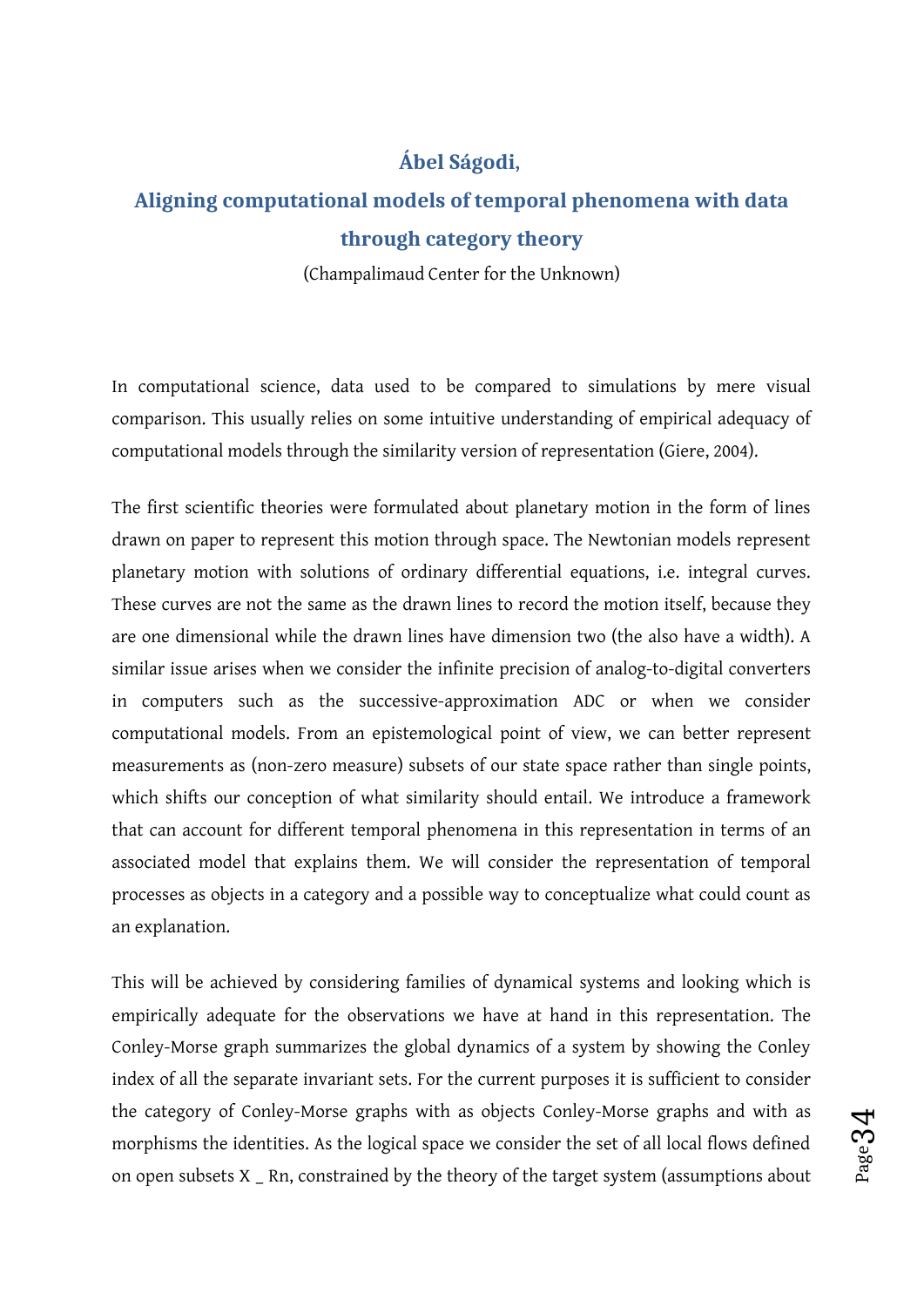its composite parts, their ranges and interactions, etc). We define the category LocFlow to have as objects local flows (with possible constraints) and the morphisms to be topological equivalence. The existence of an explanation for a temporal process as represented by a Conley-Morse graph (as inferred from measurements), can be then defined in terms of the functor, which gives us a better notion of explanation in this similarity picture.

### References

Giere, R. N. (2004). How models are used to represent reality. Philosophy of science, 71(5):742{752.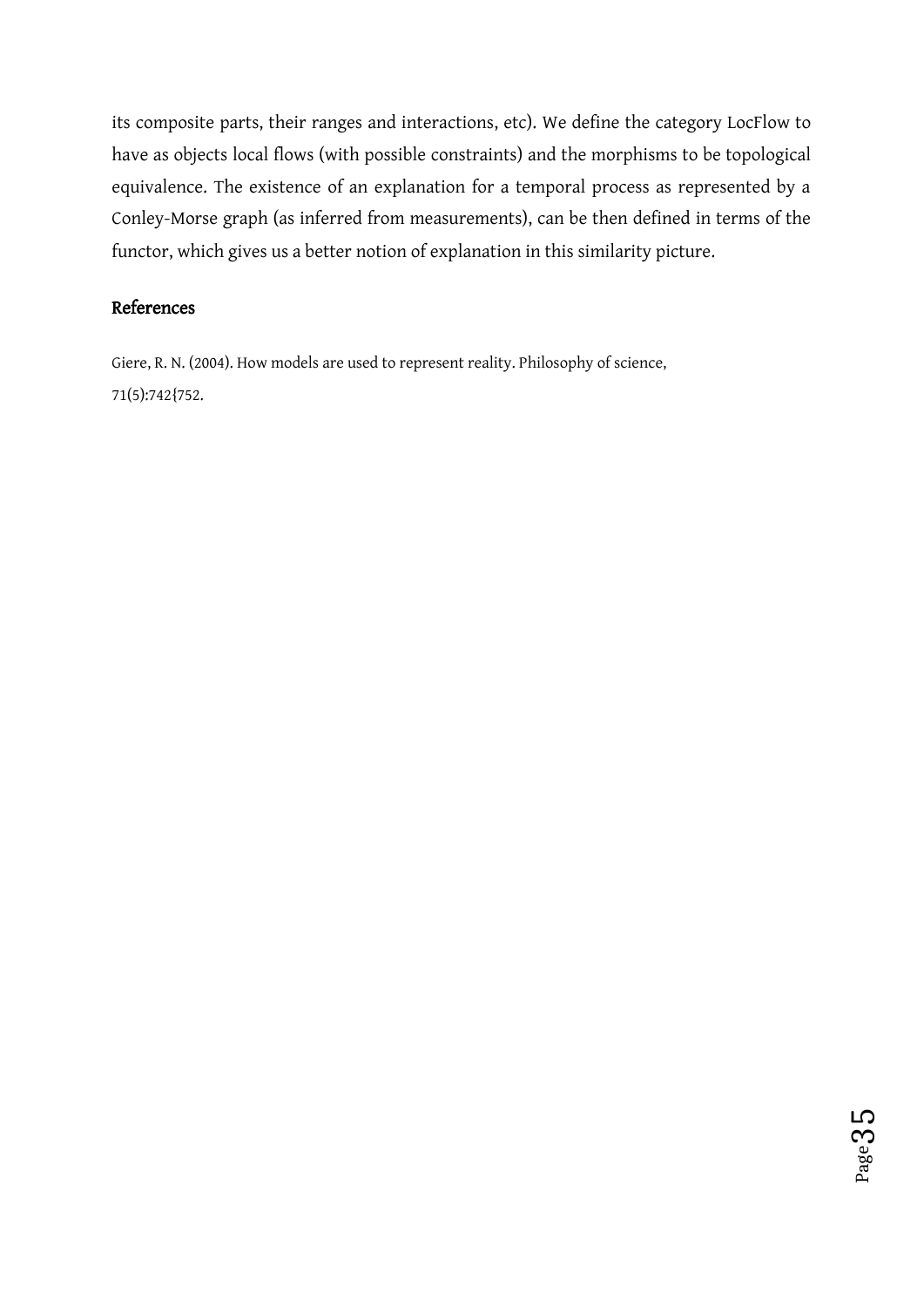### **Krzysztof Sołoducha,**

# **The project of coherent extrapolated volition as a tool for building confidence for decisions made by autonomous machines**

(Military University of Technology, Warsaw, Poland)

The aim of my presentation is to consider the problem of whether we can build a database of decision-making patterns for autonomous machines that would allow them to make socially acceptable decisions in situations of moral dilemmas.

The reasoning I have done has two basic assumptions:

- 1. Modern autonomous machines can have full situational awareness, which allows them to fully analyse their environment and make appropriate decisions
- 2. The decisions made by autonomous machines are accepted by users from an ethical and legal point of view. The level of this acceptance and trust in their decisions may determine their use or not by users from different cultures and societies. Therefore, my question is whether we are able to build universal patterns for making such decisions ?

The basic statement underlying these considerations is that we are currently in a situation where the statistical paradigm is in use in the field of artificial intelligence. This means that it operates on the basis of large data sets, which are analysed through the use of statistical tools, and based on these, patterns are created in the form of predictive algorithms.

The use of this statistical method to construct moral patterns, however, only allows machines to reach the level of conventional morality in Kohlberg's model of development. It is not possible to achieve a level of universal morality - one that can be accepted crossculturally.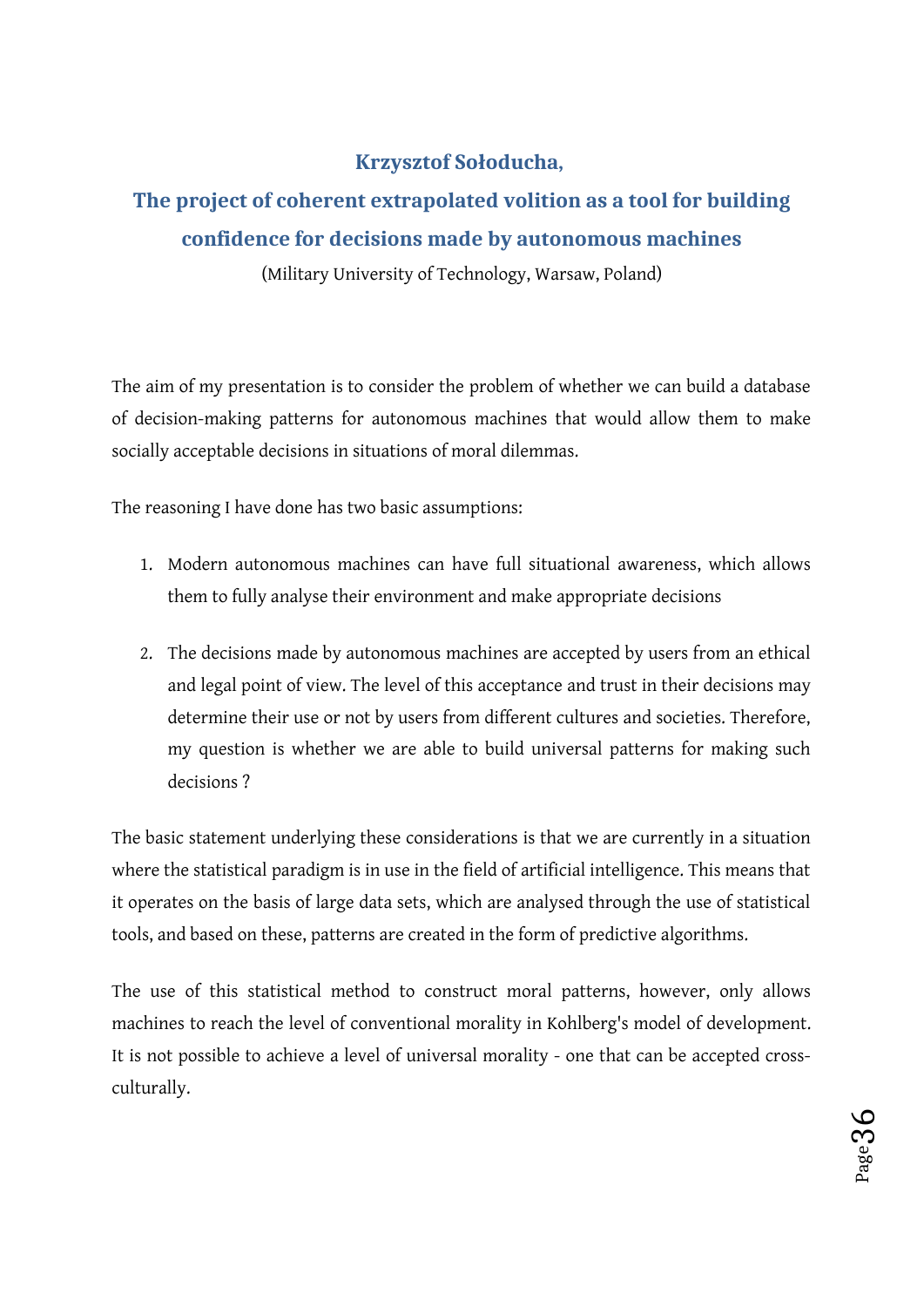Because machines operating in the statistical paradigm are unable to create such supraconventional values on their own, we will use Elizier Yudkowski's and Nick Bostrom's suggestion that they should be instilled by introducing a bottom up ethics project.

I am going to present some consequences of such an approach in the field of ethics, functionality and architecture of autonomous machines and confidence in their decisions.

#### References

Print

- 1. Nick Bostrom, Superinteligence, Oxford 2015
- 2. Philippa Foot, The Problem of Abortion and the Doctrine of the Double Effect, https://www2.econ.iastate.edu/classes/econ362/hallam/Readings/FootDoubleEffect.pdf, access 17.06.2021
- 3. Jarek Gryz, Sztuczna Inteligencja: powstanie, rozwój, rokowania, Copernicus Center,

https://www.youtube.com/watch?v=3ZDfVgC897k, access 17.06.2021

- 4. Piotr Makowski, Gilotyna Hume'a, w. Przegląd Filozoficzny Nowa Seria Nr 4 (76) 2011, s. 1-15
- 5. Carl Schmitt, Teoria partyzanta, Warszawa 2016
- 6. Mirosław Szreder (2021), Różne oblicza istotności statystycznej, Copernicus Center https://www.youtube.com/watch?v=QsJLCxHY794&t=2436s access 15.06.2021
- 7. Judith Jarvis Thomson, The trolley problem, HeinOnline (http://heinonline.org), http://www.psy.vanderbilt.edu/courses/hon182/thomsontrolley.pdf, access 17.06.2021
- 8. Elizier Yudkowsky (2004), Coherent extrapolated volition. The Singularity Institute, San Francisco

Digital

1. Sztuczna inteligencja zachęca do samobójstwa, https://wgospodarce.pl/informacje/73035-sztucznainteligencja-zachecala-do-samobojstwa - access 17.06.2021

Page $3\,$ 

 $\overline{\phantom{a}}$ 

- 2. https://pl.wikipedia.org/wiki/Lawrence\_Kohlberg, access 15.06.2021
- 3. https://www.britannica.com/biography/Francisco-de-Vitoria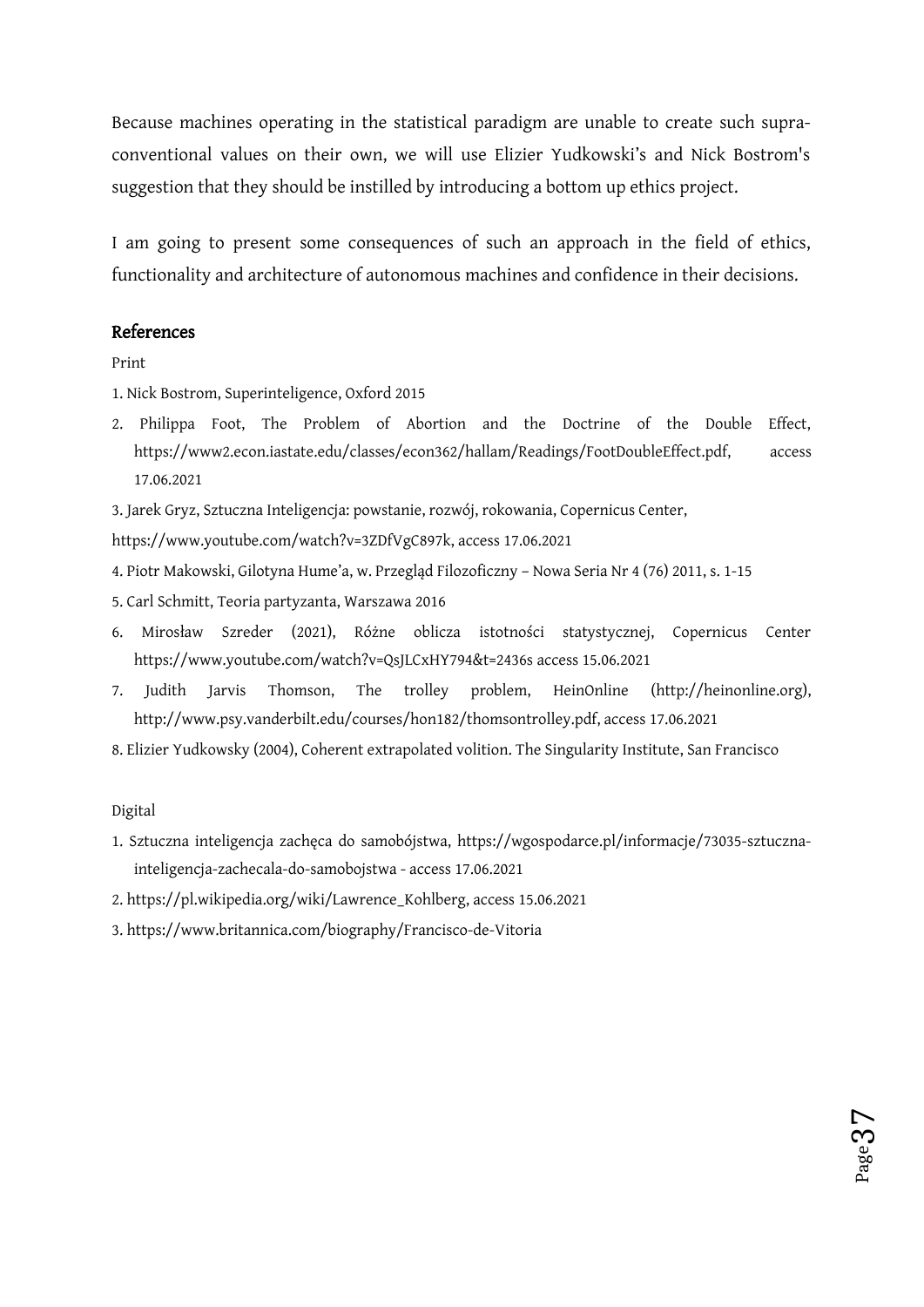# **Kristina Šekrst and Sandro Skansi, Machine learning and essentialism** (University of Zagreb)

The goal of this paper is to establish the metaphysical essentialist position both for machine learning and deep learning, a stance not often researched in philosophy and computing (cf. rare examples like Pelillo and Scantamburlo 2013, Scantamburlo 2014, Duin 2015). In *machine learning*, properties used for supervised learning and dataset tagging will be compared to *minimal* and *maximal essentialism* in metaphysics, but also with componential and semantic analysis in linguistics and psychological and linguistic theory of prototypes. To better understand different kinds of essentialism in computing, we will differentiate between *supervised learning* (using labeled data with pre-defined features of interest) and *unsupervised learning* or finding relevant groups or clusters without predefined properties (cf. Henning 2015).

In various applications of machine learning, different *features* can be seen as essential properties. For example, in handwriting recognition, we can talk about various pixels and recorded movements, while in computer vision and pattern recognition we can talk about higher-level objects such as blobs, where regions in a digital image that differ in properties are compared to the surrounding regions. *Feature engineering* in computer science refers to the process of extracting features (i.e. essential properties) from raw data. In this case, we can see that either a computer can serve as a certain oracle regarding what properties are considered essential for machine learning to take place, or a human being can choose a predefined set of such features or Humean bundles.

We will connect different feature engineering strategies to different metaphysical essentialist theories, in order to see how metaphysics can be reflected in machine-learning applications. Such strategies will serve the purpose of establishing that a philosophical approach in machine learning is not a matter of rejecting or supporting essentialism but choosing a specific essentialist stance for a specific application. Namely, in the background,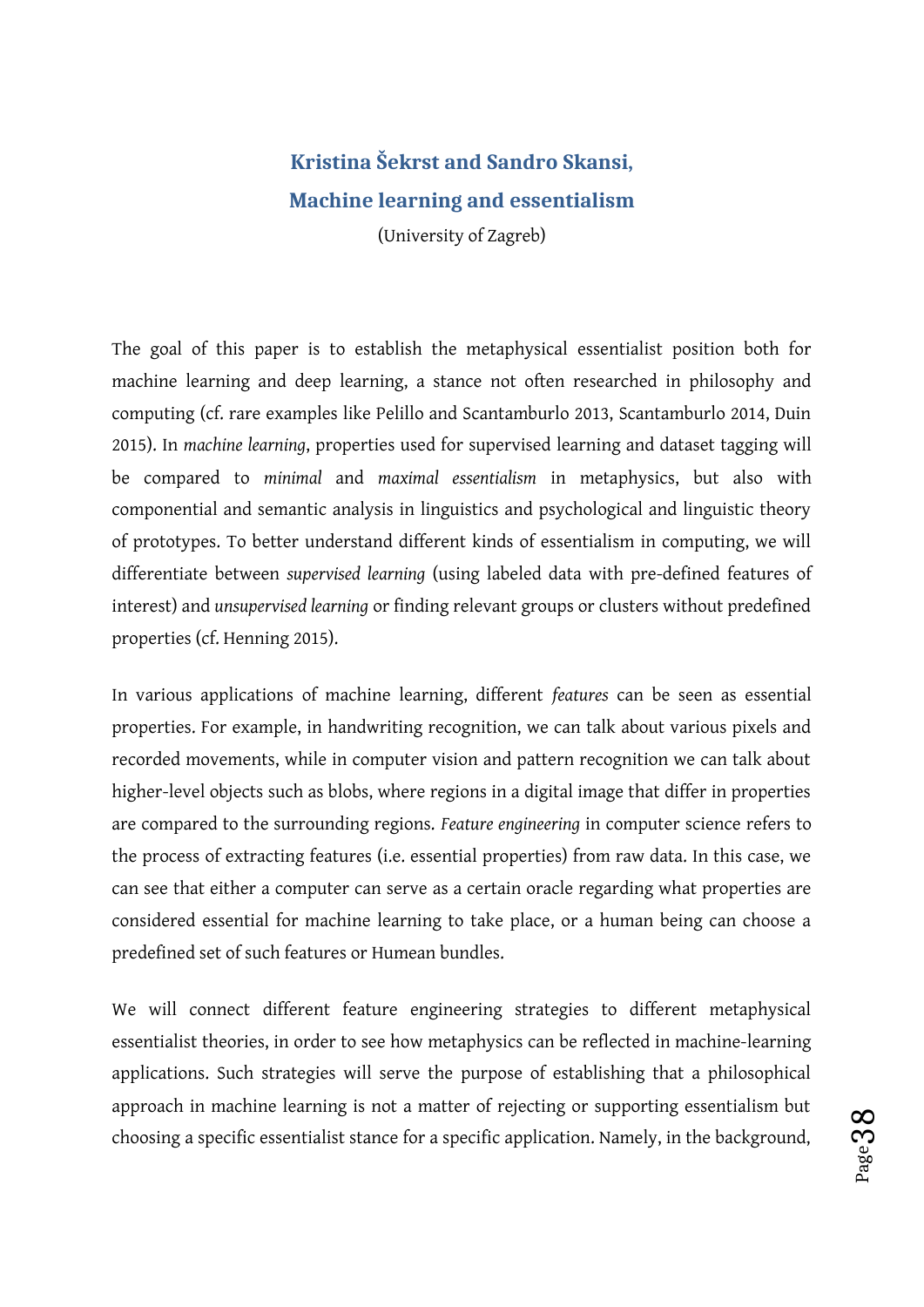we are dealing with ontologically different phenomena that require different metaphysical and computing analyses.

#### Selected bibliography

Duin, Robert P. W. (2015). The dissimilarity representation for finding universals from particulars by an anti-essentialist approach. *Pattern Recognit. Lett*. 64: 37-43.

Henning, Christian (2015). What are the true clusters? *Pattern Recognit. Lett*. 64: 53-62.

Pelillo, Marcello and Teresa Scantamburlo (2013): How Mature is the Field of Machine Learning. *AI\*IA*: 121-132.

Scantamburlo, Teresa (2014). *Philosophical Aspects in Pattern Recognition Research*. PhD thesis. Ca' Foscari University, Venice.

# **About the Authors**

Kristina Šekrst is a late-stage PhD student in Logic at the University of Zagreb. She holds a bachelor's degree in General Linguistics, and in Croatian Language and Literature, and master degrees in Comparative Linguistics, Cognitive Linguistics, Croatian Language and Philosophy. She has been teaching philosophical and linguistics courses since 2013, and her areas of interest include logic, artificial intelligence philosophy of computing, computational complexity and philosophy of language and linguistics. She has published one book (*The Ancient Egyptian Language*, 2014, in Croatian) and more than 30 papers, book chapters and conference presentations in fields of philosophy, computer science and linguistics.

Sandro Skansi is an Assistant Professor in Logic at the University of Zagreb. His research interests include logic (propositional satisfiability, inductive logic programming, complexity) and artificial intelligence (deep learning and propositional satisfiability, applied deep learning, cybernetics). He is a member of the Association for Symbolic Logic, the SAT Association, The Association for the Advancement of Artificial Intelligence, and the Croatian Philosophical Society. He has authored two books: *Introduction to Deep Learning* (Springer, 2018) and *Logic and Proofs* (in Croatian, 2016), and edited and co-authored a volume *Guide to Deep Learning Basics* (Springer, 2020).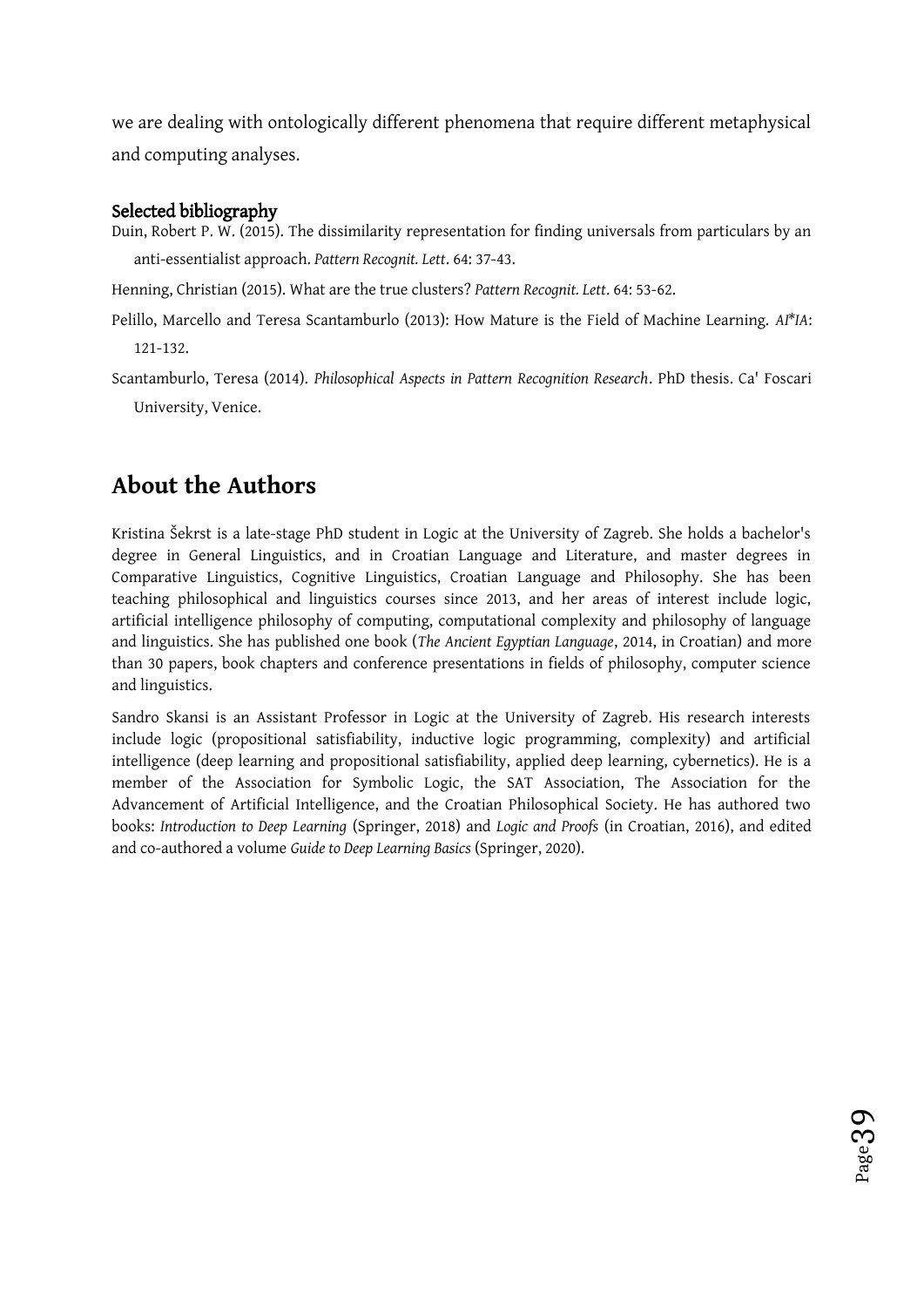### **Mariusz Szynkiewicz,**

# **Wojna w epoce cyfrowej: Procesy automatyzacji i robotyzacji pola walki a wzorce kultury obronnej Zachodu**

(Adam Mickiewicz University in Poznań)

Relacje łączące społeczny fenomen wojny z obszarami nauki i techniki stanowią przykład swoiście rozumianej symbiozy. Z jednej strony to co określić możemy mianem technicznego zaplecza wojny korzysta bezpośrednio z wyników badań podstawowych oraz arsenału techniki cywilnej. Z drugiej zaś osiągniecia techniki wojennej niejednokrotnie przyczyniały się do radykalnego postępu w zakresie badań podstawowych oraz szerokorozumianego postępu technicznego. Wojna – w takim ujęciu - może więc być traktowana, jako jeden z głównych zewnętrznych determinantów rozwoju nauki i techniki.

W swoim wystąpieniu przeanalizuję wybrane aspekty relacji występującej pomiędzy wymienionymi uprzednio aspektami kultury ludzkiej, przyjmując za punkt odniesienia nowoczesne technologie informatyczne. W szczególności interesować mnie będą zastosowania narzędzi informatycznych w obszarach automatyki i robotyki. W referacie skupię się więc na dwóch zasadniczych kwestiach. Po pierwsze: analizie najnowszych tendencji obecnych w rozwoju techniki wojskowej, które jak będę argumentował, odzwierciedlają system wartości typowych dla tzw. kultury obronnej zachodu.

Po drugie, postaram się udzielić odpowiedzi na pytanie, na ile program robotyzacji i automatyzacji (autonomizacji) współczesnego pola walki uznać należy za zjawisko wyjątkowe w całych dziejach rozwoju techniki wojskowej.

Prezentowane rozważania prowadzone będą w perspektywie współczesnej filozofii techniki, filozofii informatyki z uwzględnieniem perspektywy polemologicznej.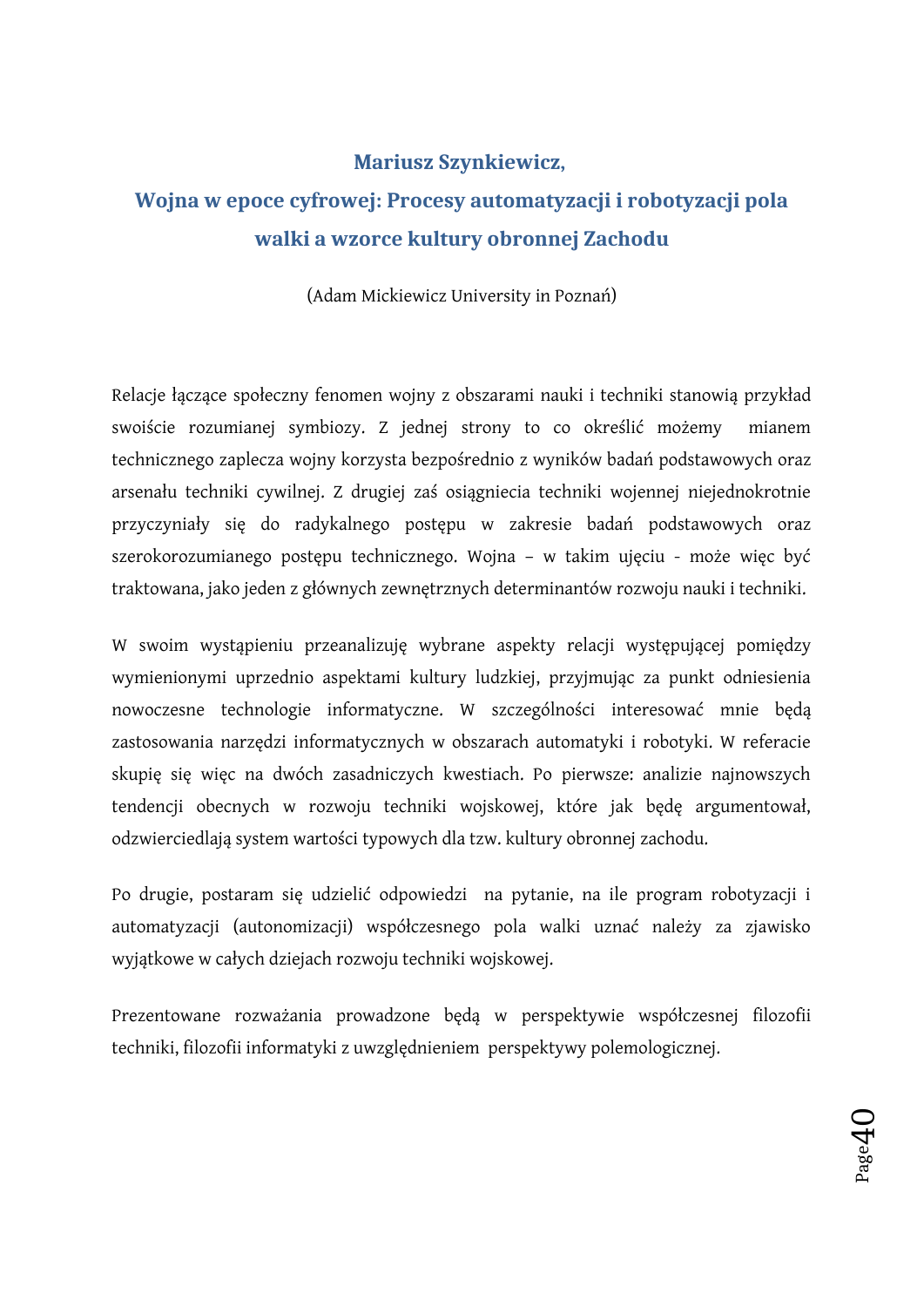### **Timothy Tambassi,**

# **Between Open and Closed World Assumptions. The Epistemology of**

### **Information System Ontologies**

University of Salerno

According to Goy and Magro (2015), one of the main roles of information system ontologies [ISOs] for the (Semantic) Web is

[1] supporting communication and mutual understanding between human beings, human beings and software systems, and software systems.

[1] does not, however, imply that human beings and software systems understand ISOs' entities in the same way. But if so, what would the difference involve?

This talk aims to account for such a difference. Firstly, we maintain that while human being can have access to entities represented in ISOs, software applications cannot. Secondly, we argue that the difference also involves the (Semantic web) languages by which ISOs are developed. More precisely, some of those languages are based on the open-world assumption, according to which everything that cannot be inferred as false from an ISO must be considered unknown. Conversely, in many programming languages and formal systems of logic used for knowledge representation, some ISOs' approaches adopt the closed-world assumption, according to which, everything that is not known to be true, in the system, must be considered as false.

#### Main References

- Baader F, Horrocks I, Lutz C, Sattler U (2017) An Introduction to Description Logic. Cambridge University Press, Cambridge
- Breitman KK, Casanova MA, Truszkowski W (2007) Semantic Web: Concepts, Technologies and Applications. Springer, London
- Goy A, Magro D (2015) What Are Ontologies Useful for? In: Khosrow-Pour M (ed) Encyclopedia of information science and technology. IGI Global, pp. 7456–7464
- Gruber TR (2009) Ontology. In Liu L, Özsu MT (eds) Encyclopedia of Database Systems. Springer, Boston (MA). https://doi.org/10.1007/978-0-387-39940-9\_1318

Guarino N, Musen M (2015) Applied Ontology: The Next Decade Begins. Applied ontology 10:1–4

Lutz C, Seylan I, Wolter F (2012) Mixing open and closed world assumption in ontology-based data access: Non-uniform data complexity. In: Kazarov Y, Lembo D, Wolter (eds) Proceedings of the International Workshop on Description Logics, DL 2021, CEUR Workshop Proceedings Volume 846

Porello D, Endriss U (2014) Ontology Merging as Social Choice: Judgment Aggregation Under the Open World Assumption. *Journal of Logic and Computation 24(6):11229*–*1249* 

Page $4$ 

 $\overline{\phantom{0}}$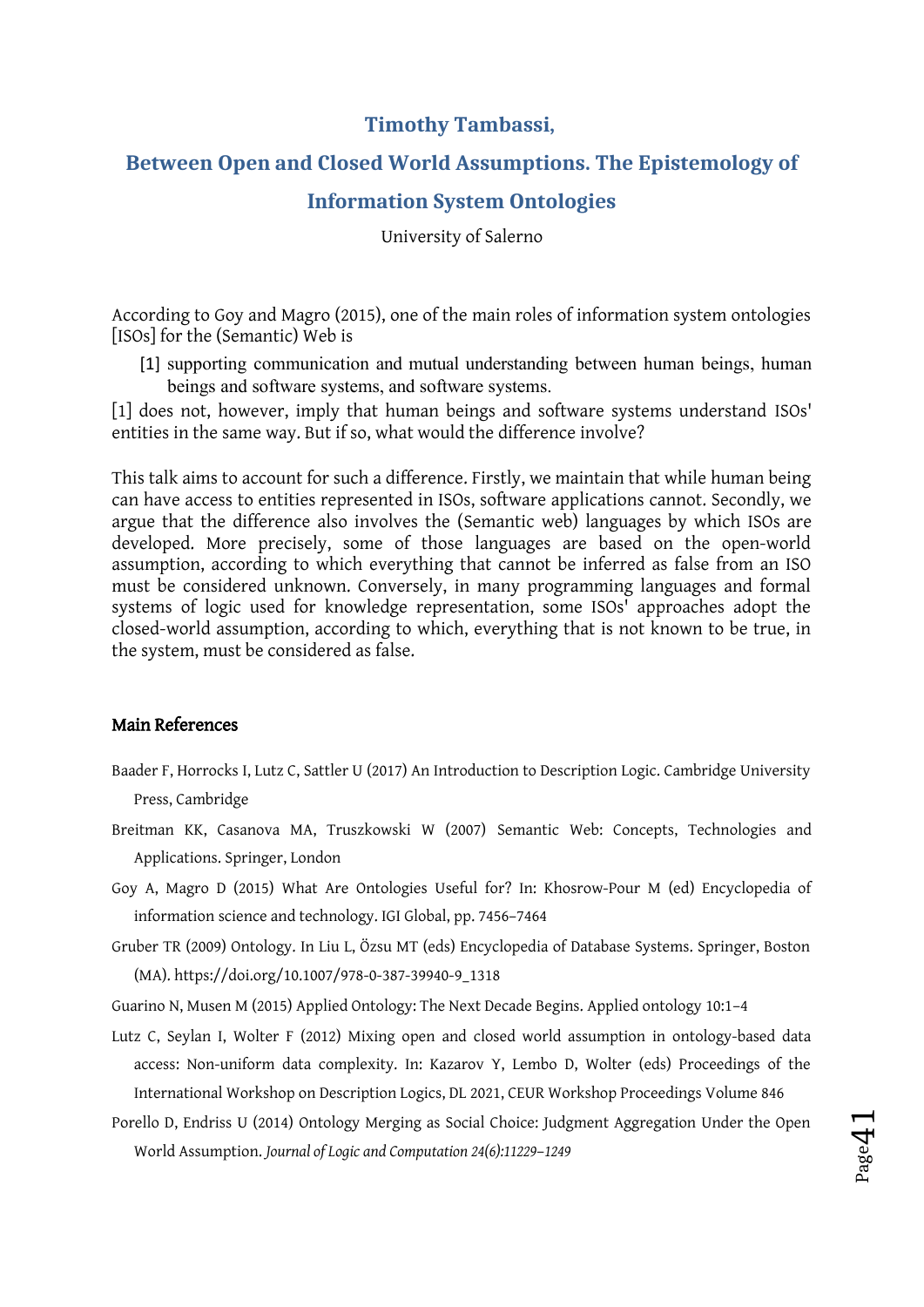- Razniewski S, Savkovic O, Nutt W (2016). Turning the Partial-Closed World Assumption Upside Down. In: Pichler R, Soares da Silva A (eds) Proceedings of the 10th Alberto Mendelzon International Workshop on Foundations of Data Management, Panama City, Panama, May 8-10, 2016. CEUR Workshop Proceedings 1644, CEUR-WS.org 2016
- Turner R (2019) Computational Artifacts: Towards a Philosophy of Computer Science. Springer, Berlin, Heidelberg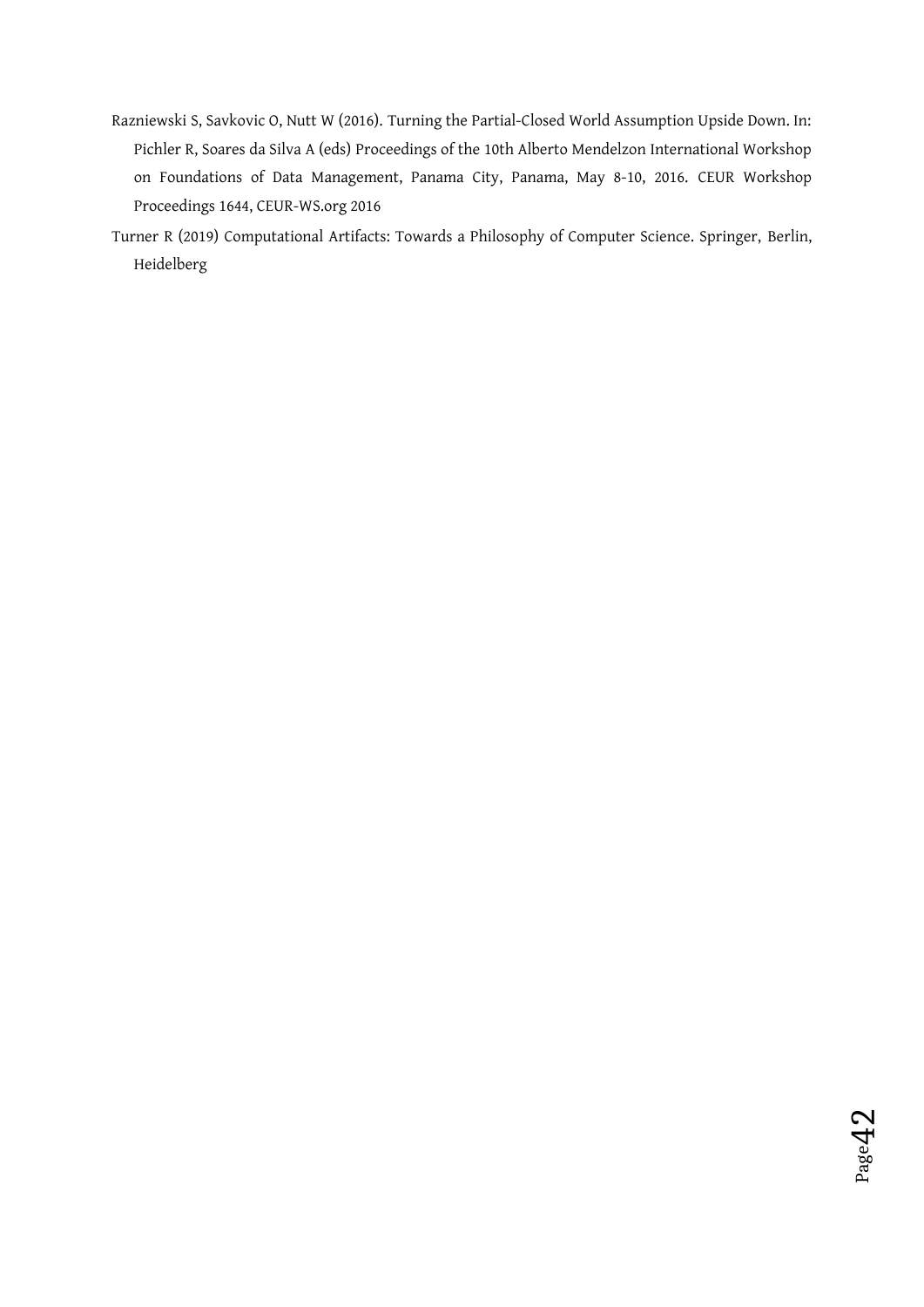#### **Javier Toscano,**

### **Deconstructing an algorithm. Intentionalities and socio-computing infrastructures**

(APRA Foundation, Berlin, Germany)

Computing does not only imply a logical interaction with and through machines, but also – maybe more poignantly– a way of thinking. As historians of technology acknowledge, computing meant in the past so much as counting, or even reasoning (e.g. Leibniz 1890). But in this sense, the history of computing has a much earlier beginning than what has been popularly thought. The first machines that we can recognize as abstract computers were imagined by Charles Babbage in the 19th Century, but the first algorithms were assembled centuries before, to be performed by social machineries. Of course, in order for this account to unfold, we need to precise what an algorithm and programming are (or can be), and how they articulate together a social structure to produce cultural meaning, a certain dynamic and a given output. Drawing on early definitions of programming by mathematicians von Neumann and Goldstine (1947), as well as pioneer logicians Newell, Simon and Shaw (1958), but especially on a recent human-evolutionary hypothesis by cognitive scientist Michael Tomasello (2014), which maintains that humankind relies on a cooperative mechanism that ultimately resulted in a particular modality of social thinking, this article explores the deep historical foundations of computing and coding from a reinterpretation of specific cultural practices.

Articulating a notion of code, Newell et. al. wrote that "the appropriate way to describe a piece of problem solving behavior is in terms of a program […]. Computers come into the picture only because they can, by appropriate programming, be induced to execute the same sequences of information processes that humans execute when they are solving problems." (1958). In this sense, the machine is contingent, and only the processes of defining, framing and solving a problem become relevant. This allows to shift our attention from the object to the interrelated and normative cultural practices that sustain a sociocomputing infrastructure. On that track, this research implies a reassessment of historico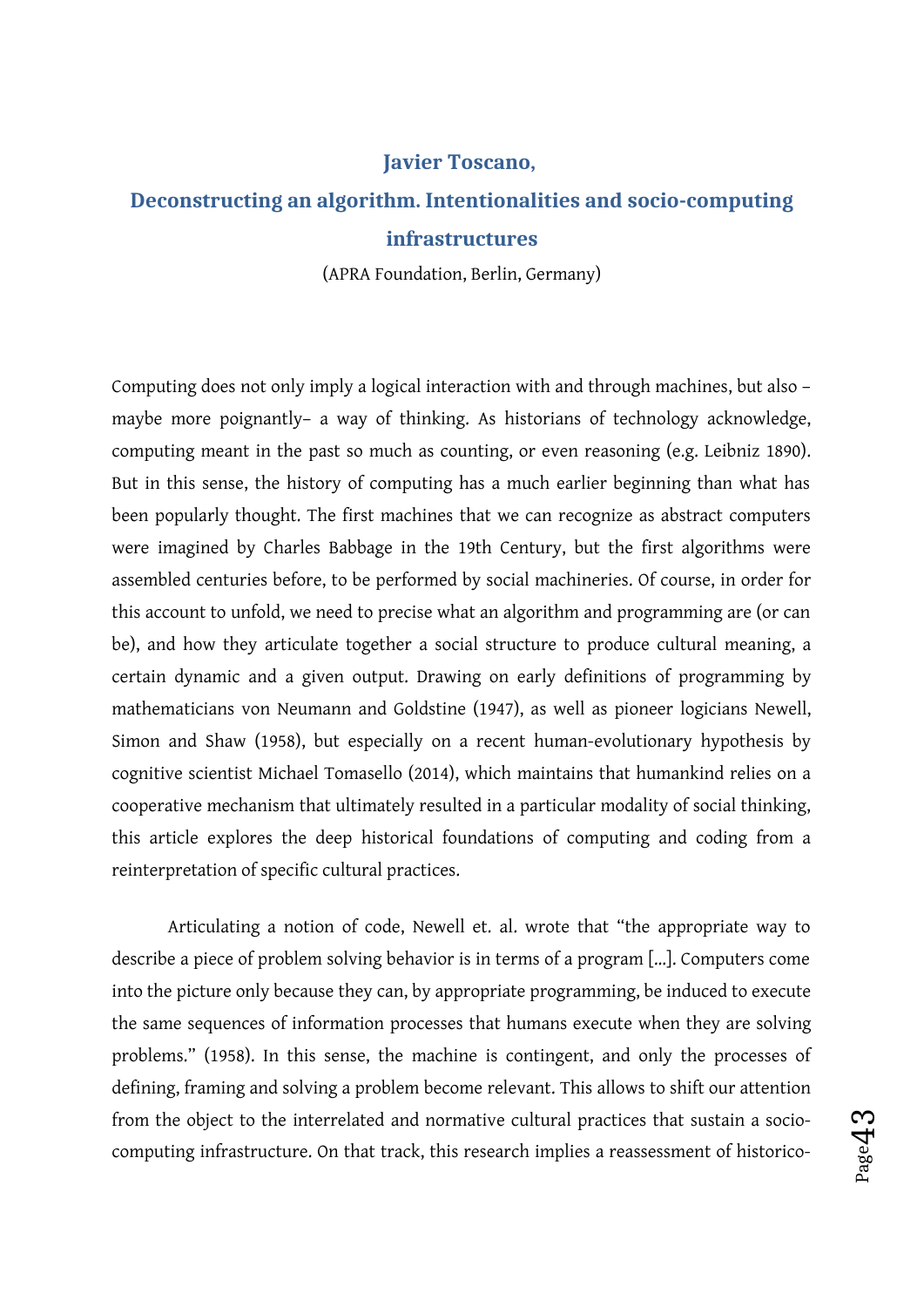cultural materials following Schutz's (1979) and Garfunkel's (2008) empirical phenomenology, in order to analyze underlying social structures along what Tomasello terms collective intentionalities. On that path, this project inspects ancient coding technologies in religious, magical, legal and proto-scientific domains, realigning them through shifting categories in order to explore socio-historical functions of command and control, calculation and ordering, knowledge and transfer, protection and safeguarding, contemplation, synthesis and regeneration.

# **About the Author**

Javier Toscano (PhD in Philosophy) is currently a research fellow at the APRA Foundation in Berlin, Germany. He is an interdisciplinary researcher in the fields of philosophy of technology, visual sociology and political philosophy. His work has involved a continuous search to understand and collaborate with minorities, communities and groups with disabilities towards the production of practice-based knowledge, while considering narratives of self-affirmation and vital exploration. He has published a number of peer-reviewed articles and was awarded the *Mouton d'Or* Prize in 2019 from the *Semiotica* Journal, for the best article on the field that year.

Page $4$ 4